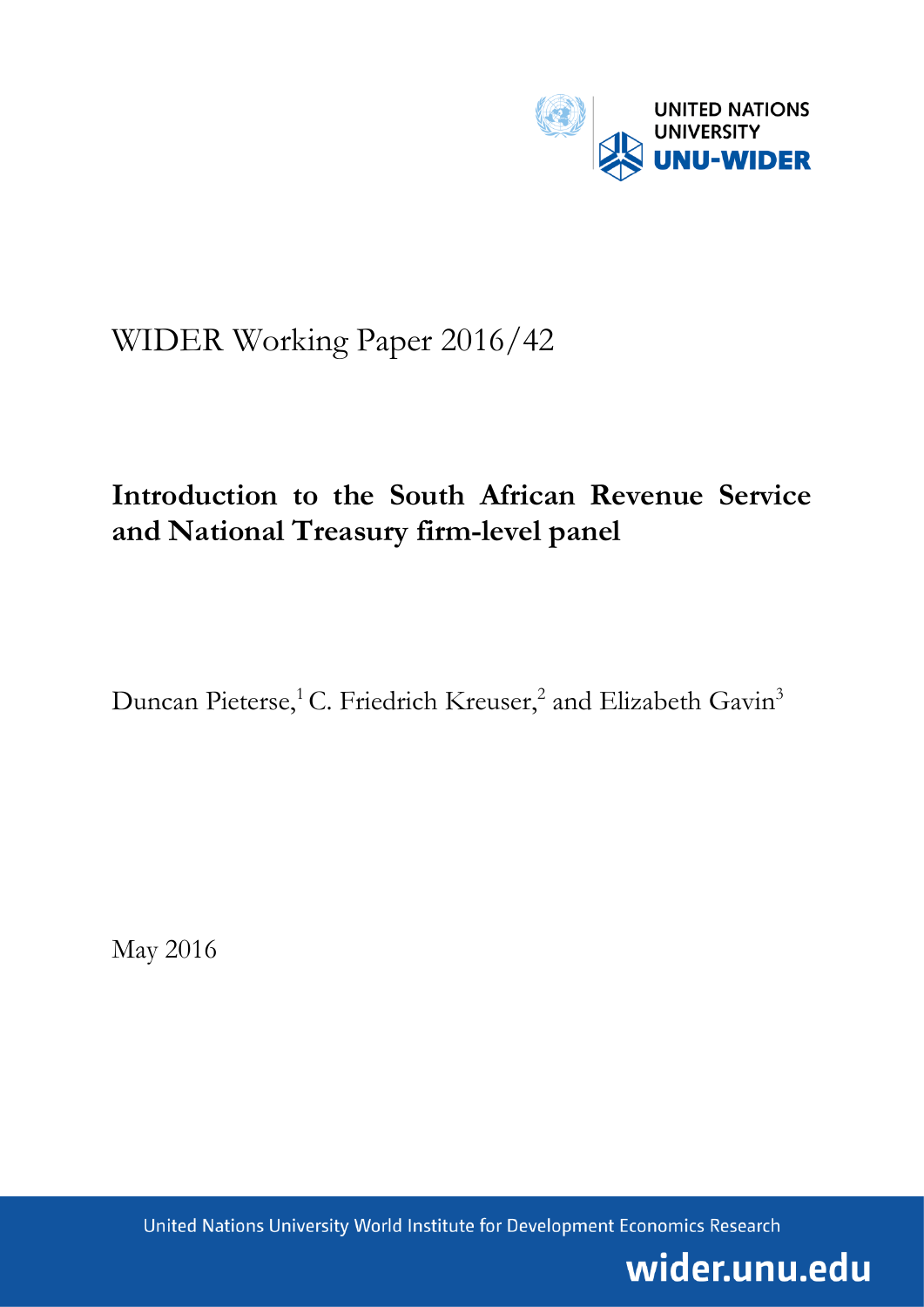**Abstract:** The South African Revenue Service and National Treasury Firm-Level Panel is an unbalanced panel data set created by merging several sources of administrative tax data received during 2015. The four data sources that constitute the panel are: (i) company income tax from registered firms who submit tax forms; (ii) employee data from employee income tax certificates submitted by employers; (iii) value-added tax data from registered firms; and (iv) customs records from traders. These data sets constitute a significant and unique source for the study of firm-level behaviour in post-apartheid South Africa. We review the key data sources used to construct the panel, highlight some important questions that arise as a result of panel construction, discuss the biases in the resulting data, compare key aggregates in the panel to other data sources, and provide a descriptive overview of the tax records.

**Keywords:** administrative data, tax, firm level **JEL classification:** C55, C80

**Acknowledgements:** We would like to thank Monale Ratsoma, Cecil Morden, Landon McMillan, Konstantin Makrelov, Catherine Macleod, Wian Boonzaaier, Hayley Reynolds, and Chris Axelson for their inputs and support. We would also like to thank Carol Newman, John Rand, Channing Arndt, Rob Davies, Lawrence Edwards, Asha Sunderam, Nonso Obikili, Nicola Viegi, and Johannes Fedderke for their inputs during this project, as well as seminar participants at the UNU-WIDER, SARS, and National Treasury Workshops. We would also like to thank Neil Rankin for his detailed comments on the paper. We further thank Tasha Naughtin-Webb, Mpho Tsebe, and Wayde Flowerday for their assistance in constructing parts of the database. We would like to thank the following members of the SARS: Randall Carolissen for his support of the project; Pumla Bam for assisting with data acquisition; Jaco de Beer for the extraction (and countless re-extractions) of the data; and Theo Wilken for assisting us with extractions of the 2009 data.

Copyright © UNU-WIDER 2016

Information and requests: publications@wider.unu.edu

ISSN 1798-7237 ISBN 978-92-9256-085-0

Typescript prepared by Pat Baxter.

UNU-WIDER acknowledges specific programme contribution from the National Treasury of South Africa to its project '[Regional Growth and Development in Southern Africa](https://www.wider.unu.edu/node/381)' and core financial support to its work programme from the governments of Denmark, Finland, Sweden, and the United Kingdom.

Katajanokanlaituri 6 B, 00160 Helsinki, Finland

The views expressed in this paper are those of the author(s), and do not necessarily reflect the views of the Institute or the United Nations University, nor the programme/project donors.

<sup>1</sup> Director: Microeconomic Policy, National Treasury of South Africa, Pretoria, South Africa, corresponding author: [Duncan.Pieterse@treasury.gov.za;](mailto:Duncan.Pieterse@treasury.gov.za) <sup>2</sup> Researcher, Stellenbosch University, South Africa; <sup>3</sup> Executive: Policy Research, South African Revenue Service, Pretoria, South Africa.

This study has been prepared within the UNU-WIDER project on 'Firm- [and Industry-level Analysis in South Africa](https://www.wider.unu.edu/node/481)', which is part of a larger research project on '[Regional growth and development in Southern Africa](https://www.wider.unu.edu/node/381)'.

The United Nations University World Institute for Development Economics Research provides economic analysis and policy advice with the aim of promoting sustainable and equitable development. The Institute began operations in 1985 in Helsinki, Finland, as the first research and training centre of the United Nations University. Today it is a unique blend of think tank, research institute, and UN agency—providing a range of services from policy advice to governments as well as freely available original research.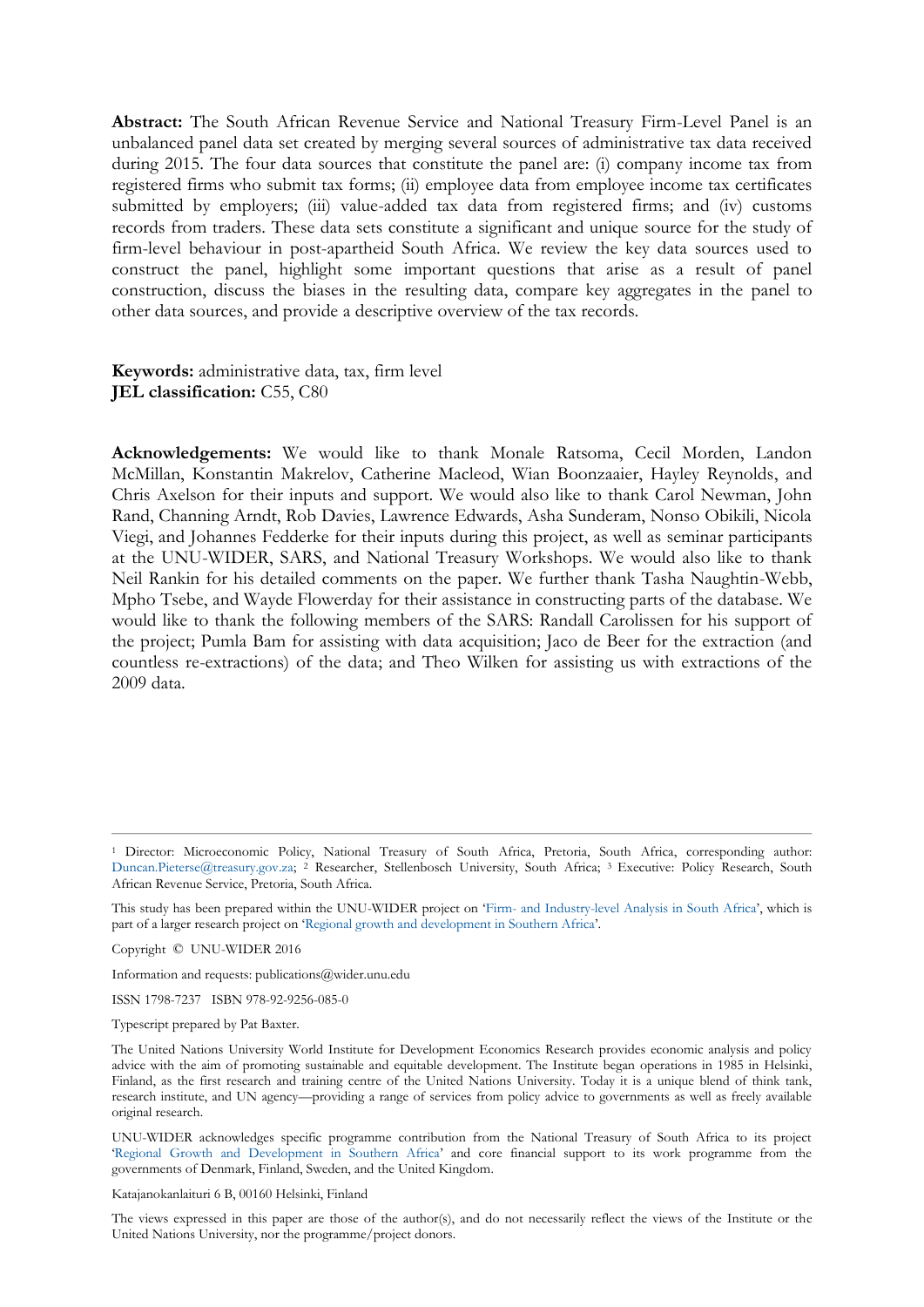#### **1 Introduction**

<u>.</u>

The South African Revenue Service (SARS) and National Treasury (NT) Firm-Level Panel (hereinafter the 'SARS-NT Panel'), is an unbalanced<sup>1</sup> panel data set created by merging several sources of South African administrative tax data received during  $2015<sup>2</sup>$ . The four data sources that constitute the SARS-NT Panel are: (i) company income tax (CIT) data from CIT-registered firms who submit CIT forms; (ii) employee data from employee income tax certificates submitted by employers (i.e. IRP5 and IT3a); (iii) value-added tax (VAT) data from VAT registered firms; and (iv) customs records from traders. In this paper we review the key data sources used to construct the SARS-NT Panel, highlight some of the important questions that arise as a result of panel construction, discuss the biases in the data, compare key aggregates in the SARS-NT Panel to other data sources, and provide a descriptive overview of the tax records.

The forms that tax-paying persons and entities submit to SARS contain various fields, which are used to construct the variables in the SARS-NT Panel. The CIT records contain firm characteristics, such as the sector in which a firm operates, financial information from their income statements and balance sheets, and tax information. The employee records from individual IRP5 and IT3a forms contain all employee related incomes, deductions, taxes, and payments made by the firm (such as skills development levy and unemployment insurance fund payments). The VAT records contain information about input and output VAT paid and payable by the firm as well as VAT specific information, such as VAT paid on capital expenditure. The trader and customs records contain information about the products imported and exported by traders, including the product codes, value and volume of goods, and origin and destination information. Together, these data sets constitute a significant and unique data source for the study of firm-level behaviour in South Africa.

Using administrative tax records for cutting-edge empirical research is becoming widespread internationally (see Card et al. 2010). First, administrative data offer much larger sample sizes than traditional survey data sources, and can be harnessed to generate more compelling research designs. Second, administrative records have an inherent longitudinal structure that enables researchers to follow firms and individuals over time and conduct credible public policy evaluation. Third, administrative data provide better information than is typically available for survey sources, which suffer from high and rising rates of non-response, attrition, and underreporting. As a result, using administrative tax data to conduct policy research has become widespread in such countries as Finland, Denmark, Sweden, the Netherlands, France, Germany, and New Zealand.

By combining different sources of administrative tax data, the SARS-NT Panel covers various aspects of firm behaviour. In the construction of the panel, all variables that could be used to identify firms were removed to create an anonymized data set where the confidentially of firms and individuals is ensured.

<sup>&</sup>lt;sup>1</sup> In an unbalanced panel the number of time periods is not the same for all firms. For example, this occurs when firms drop out of the panel or new firms join the panel.

<sup>2</sup> This could lay the foundation for a broader South African Administrative Database, which includes other sources of available tax data (such as information from the EMP501 and EMP201 forms and personal income tax) as well as other administrative data. See Barnes et al. (2007) for a comprehensive review of other sources of administrative data for South Africa.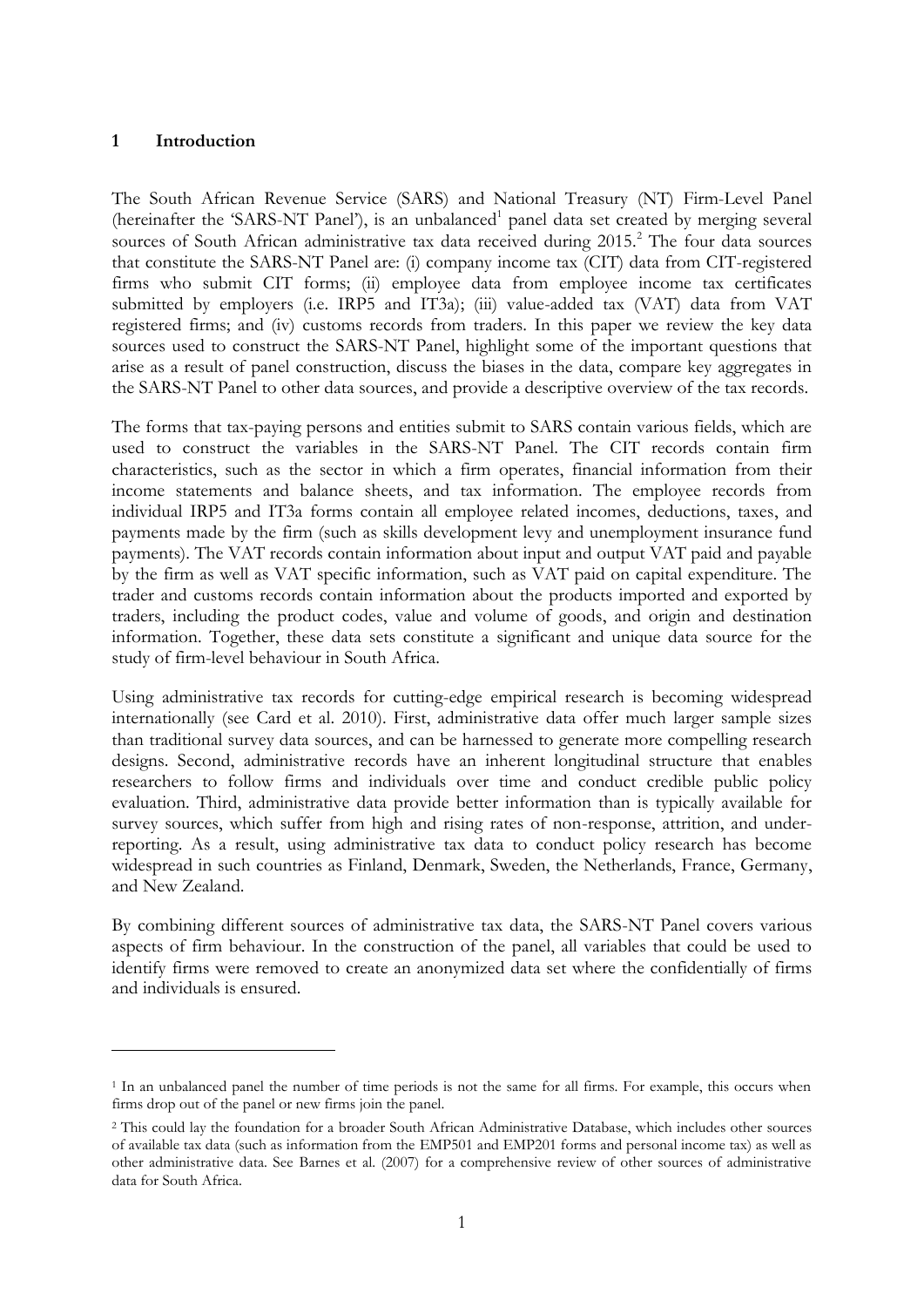The remainder of this paper is organized as follows: Section 2 explores the key elements of the SARS-NT Panel including which tax records are included, how a firm is a defined, as well as how the SARS-NT Panel is constructed; Section 3 contains a discussion of data characteristics including biases in the data; Section 4 compares key variables in the data to other data sources such as the Quarterly Employment and Financial Statistics released by Statistics South Africa; and Section 5 briefly draws out some key descriptive statistics to convey the richness of the data.

# **2 Key elements of the SARS-NT Panel**

#### **2.1 The tax records that constitute the SARS-NT Panel**

CIT data form the backbone of the SARS-NT Panel. CIT forms are completed by all businesses resident<sup>3</sup> for tax purposes in South Africa and include information in respect of taxable income.<sup>4</sup> CIT records are drawn from the IT14 and ITR14 forms. The ITR14 form replaced the IT14 form on 4 May 2013. In its current form, the SARS-NT Panel is available for the tax years from 2008‒14. Since all tax returns submitted by a tax-registered entity must be completed electronically or at a SARS branch within 12 months of its financial year end, data for the 2014 tax year are still somewhat incomplete. The CIT data are augmented with variables from the following databases: (i) customs records; (ii) VAT vendors; and (iii) employee income tax certificates.

#### *Customs records*

<u>.</u>

The customs records contain information on the import and export activities of trading entities. Entities that appear in the trader database include the following: local importers and exporters; foreign importers and exporters; rebate users;<sup>5</sup> 'drawback' manufacturers;<sup>6</sup> participants in the Automotive Production and Development Programme (APDP);<sup>7</sup> and firms who operate in an Industrial Development Zone (IDZ).<sup>8</sup>

Customs records are available at the transaction level for entities identified with a customs reference number. Each transaction entry includes information on the Rand amount imported or exported, the destination or origin, the quantity and unit of the product, as well as detailed product codes using the Harmonised System (HS) of the World Customs Organisation. Customs

<sup>&</sup>lt;sup>3</sup> A business is resident in South Africa if it is incorporated or effectively managed in South Africa. Non-resident companies which operate through a branch or which have a permanent establishment within the Republic are subject to tax on all income from a source within South Africa.

<sup>4</sup> Not-for-profit organizations that receive preferential tax treatment are an exception provided they meet the requirements set out in the Income Tax Act. Once approved by SARS, the organization is registered as a public benefit organization (PBO), allocated a unique PBO reference number, and annually submits a separate IT12EI income tax return.

<sup>5</sup> Individuals and entities who are allowed to import goods without paying duties under certain conditions, e.g. for processing, manufacturing, and packaging with the intention of exporting them.

<sup>6</sup> All local persons who import goods into South Africa that are used in the manufacture of goods which are subsequently exported should register if they wish to apply for a drawback (refund) for exporting goods on which duties were already paid.

<sup>7</sup> APDP is a production incentive programme for the motor industry whereby components are imported under rebate item 317.03 for the manufacture of light motor vehicles and 317.06 for the manufacture of automotive components. Anyone who imports components for use in terms of such provisions should register for the APDP.

<sup>8</sup> Available at: [http://www.sars.gov.za/ClientSegments/Customs-Excise/Processing/Pre](http://www.sars.gov.za/ClientSegments/Customs-Excise/Processing/Pre-assessment/Registration/Pages/default.aspx)[assessment/Registration/Pages/default.aspx.](http://www.sars.gov.za/ClientSegments/Customs-Excise/Processing/Pre-assessment/Registration/Pages/default.aspx)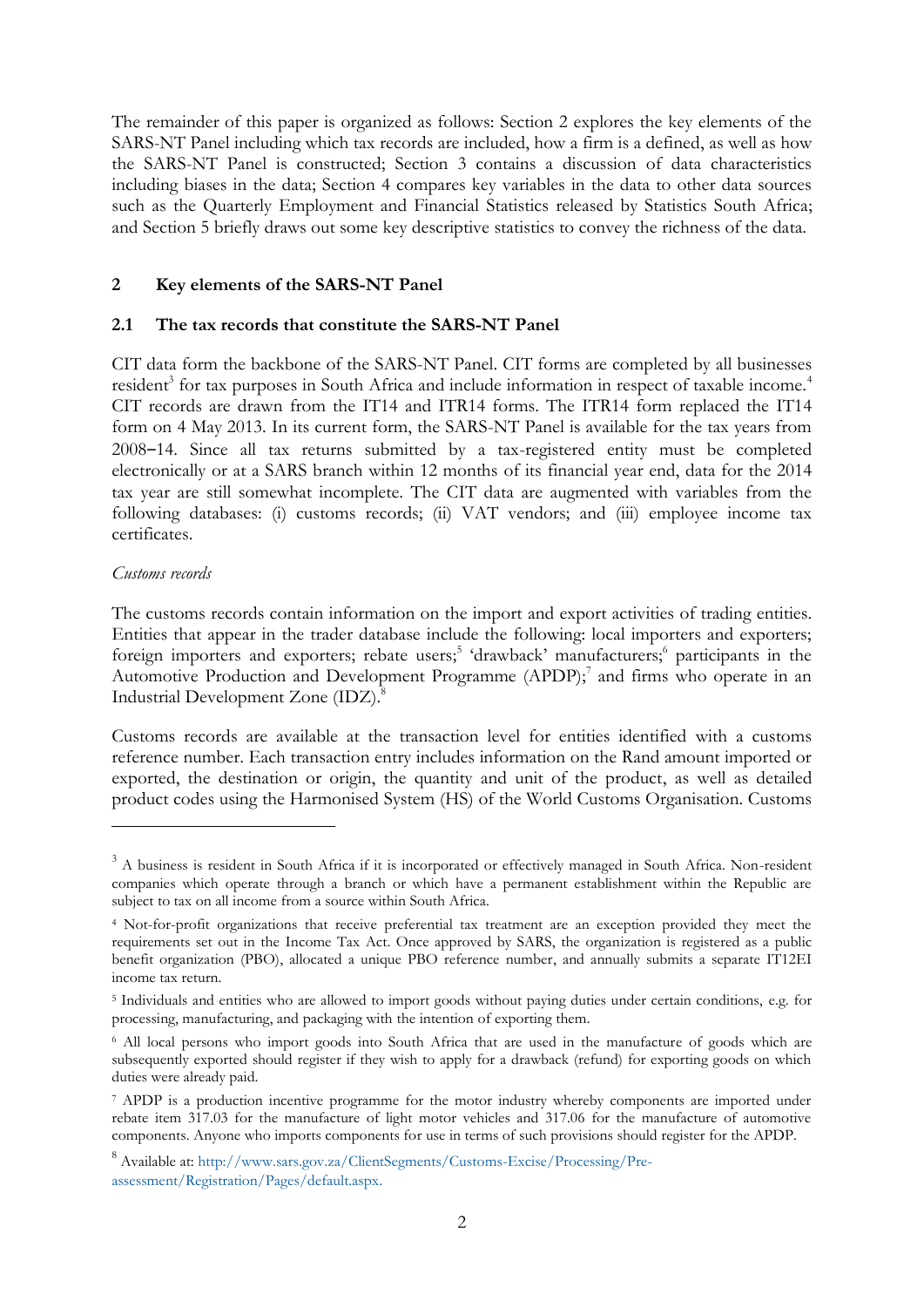reference numbers are linked to a CIT reference number using a link table provided by SARS. These firms are then matched to the CIT database as detailed in Section 2.3. While customs records are available to researchers at the transaction level, the SARS-NT Panel includes aggregated information for each customs reference number level for the tax year in question. The SARS-NT Panel includes the total Rand value of imports and exports, number of import origins and export destination, and number of unique products imported or exported.

#### *Value-added tax data*

VAT is an indirect tax on the consumption of goods and services in the economy and is charged at each stage of the production and distribution process. VAT is presently levied at the standard rate of 14 per cent on the supply of most goods and services and on the importation of goods. Some goods and services are subject to VAT at zero rate or are exempt from VAT. Although any person that carries on a business may register for VAT, VAT registration is only mandatory if a company's taxable supplies are in excess of R1 million in any consecutive twelve-month period. These businesses become vendors that act as the agent for government in collecting VAT. VAT-registered entities submit these forms on a monthly, bi-monthly, quarterly, semiannual, or annual basis. The information contained in these forms is aggregated to an annual level after which the VAT reference number of an entity is linked to a CIT reference number to be matched to the CIT data. The SARS-NT Panel contains the aggregated information on all of the VAT fields including input and output VAT as well as more specific information such as VAT paid on capital expenditure.

#### *Employee tax data*

The employee database contains information from individual level employee tax certificates (IRP5 and IT3(a)) submitted by pay-as-you-earn (PAYE) registered entities. All employers must register with SARS within 21 business days after becoming an employer, unless none of the employees are liable for normal tax. An employer must issue an employee with an IRP5 or IT3(a) certificate where remuneration is paid or has become payable. Where no employee tax was deducted from remuneration and the employee receives more than R2,000 per month, an IT3a form is provided to an employee. If an employee earns less than R2,000 in a given tax year and no employee tax was deducted, the employee is not issued with an IRP5 or IT3a form. IRP5 certificates of all employees in a company must be submitted within 60 days of the end of the tax year. The IRP5 and IT3a forms issued by employers are reconciliation forms that include details of the total amount paid by that employer to the employee from different sources, as well as the total amount of tax paid, skills development levy payments, unemployment insurance fund (UIF) payments, as well as the periods worked in the year of assessment. Data from these forms are used to generate employment estimates and employee characteristics. Each IRP5 or IT3(a) submitting entity is identified through a PAYE reference number which is linked to a CIT reference number to be merged with the CIT database. The aggregation of employment data is described in Section 2.5.

# **2.2 What is a firm?**

The richness of the tax records used to construct the SARS-NT Panel allows for several different ways to think about a firm: a firm could be a CIT-registered entity, a PAYE-registered entity (i.e. an employer), or a grouping of either. In the SARS-NT Panel a firm is defined as a CITregistered entity that has completed an IT14 and/or ITR14 form. In other words, each unique CIT reference number is associated with a firm. Given this definition, Table 1 illustrates how one should think about employees, employers, and firms in the SARS-NT Panel.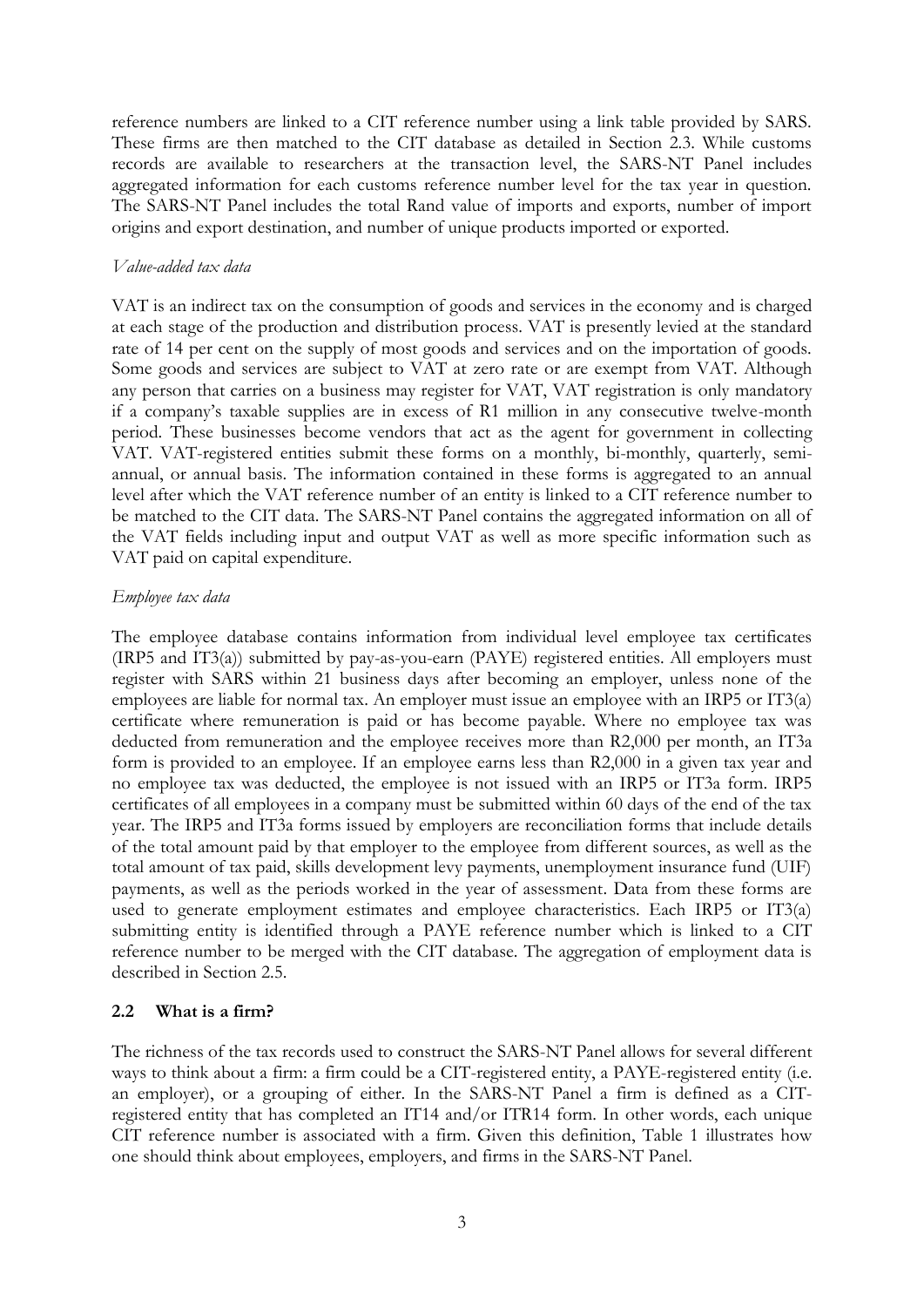| Firm                    | Employer                | Employee          |
|-------------------------|-------------------------|-------------------|
| CIT reference number 1  | PAYE reference number 1 | Individual IRP5 1 |
|                         |                         | Individual IRP5 2 |
|                         |                         | Individual IRP5 3 |
|                         | PAYE reference number 2 | Individual IRP5 3 |
|                         |                         | Individual IRP5 4 |
| CIT reference number 2  | PAYE reference number 3 | Individual IRP5 1 |
|                         |                         | Individual IRP5 5 |
|                         |                         | Individual IRP5 6 |
| No CIT reference number | PAYE reference number 4 | Individual IRP5 7 |
|                         |                         | Individual IRP5 8 |
|                         |                         | Individual IRP5 9 |
|                         |                         |                   |

Table 1: Defining a firm: Merging different tax records

Source: Authors' figure based on tax records.

First, a single CIT-registered entity (e.g. CIT reference number 1) can be associated with multiple PAYE reference numbers if, for example, that entity has multiple branches. As shown in the table, where several PAYE numbers can be linked to the same firm, the same tax reference number is allocated to these different PAYE reference numbers. In one case more than 40 PAYE reference numbers were linked to a single CIT reference number in one year. This ensures that multiple branches and employees of the same firm are allocated to that firm. As shown in Table 1, although a single CIT-registered entity can have multiple PAYE reference numbers, the converse is not possible.

Second, the same worker (e.g. individual IRP5 3) can appear in two PAYE-registered entities for the same firm—in this case two records are retained for this worker. Therefore, the employment numbers linked to a firm count the number of jobs, not individuals. There is also the case of IRP5 revisions where multiple IRP5 forms are available for some workers within the same PAYE-registered entity; this is discussed in Section 2.5. Furthermore, if individual IRP5 forms associated with reference numbers 1, 5, and 6 contain no employment income information, then the firm associated with CIT reference number 2 will have no workers (*IRP5\_empl*=0), but listed as having three forms (*IRP5\_forms*=3). For a PAYE reference number to be matched to a CIT reference number, it must have at least one IRP5 form associated with it.

Third, many workers can be employed at the same firm so multiple individual IRP5 numbers can be associated with one CIT reference number. Furthermore, more than one IRP5 certificate can be issued to an individual if that person has more than one job (either simultaneously or during consecutive stints in the same tax year). As shown in Table 1, individual IRP5 1 can be linked to both CIT reference numbers 1 and 2 (e.g. a consultant who works in both academia and the private sector). Similar to the case of individual IRP5 3, in this case individual IRP5 1 is counted as two workers, even though this is in fact one individual.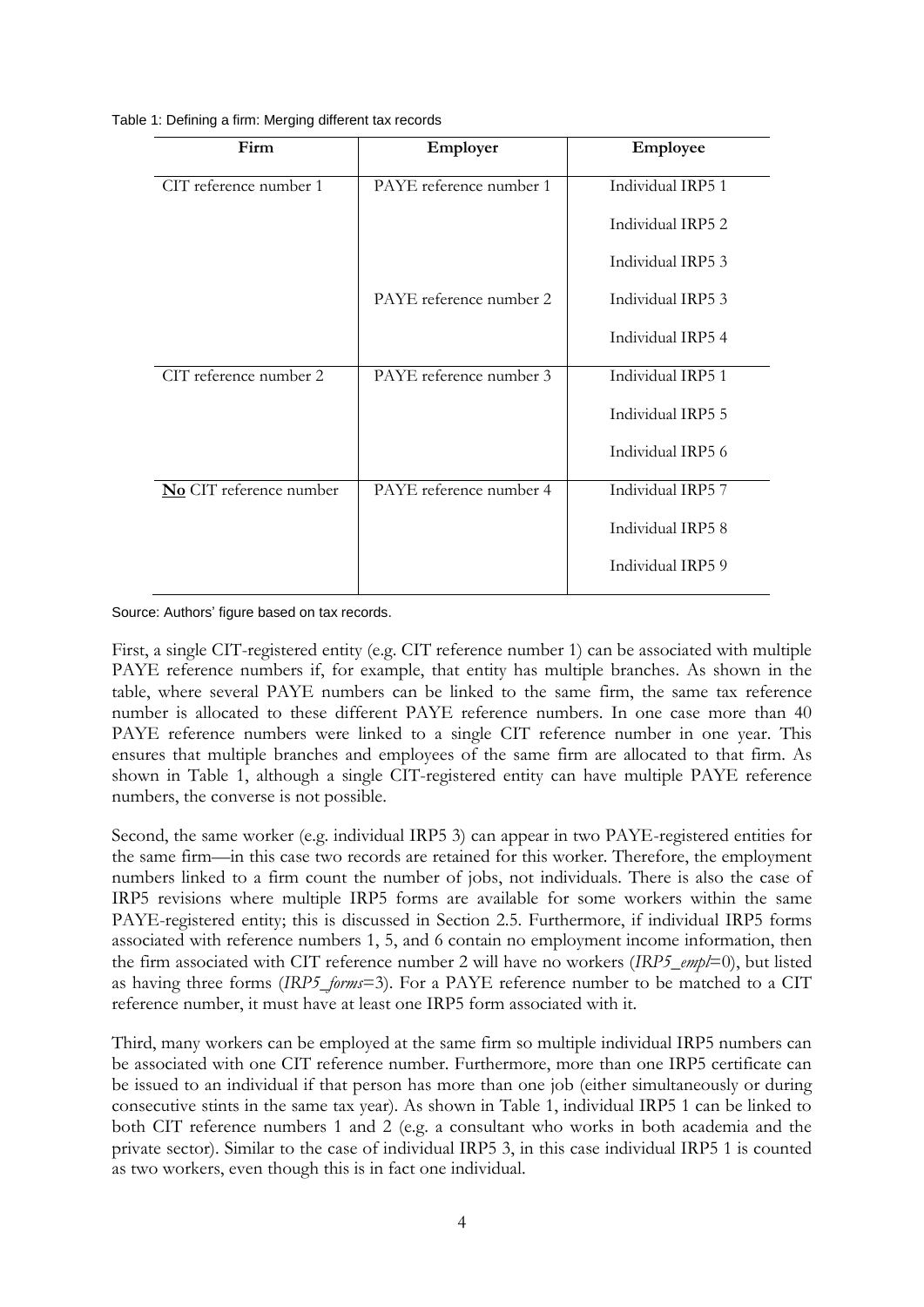Fourth, in cases where a tax reference number does not have a PAYE number in the link table, a firm in the CIT data cannot be linked to a PAYE reference number in the IRP5. The lack of a corresponding PAYE reference number means that no IRP5 forms can be linked to a tax reference number. In this case that particular firm will have missing IRP5 variables (i.e. worker characteristics). There are many firms that could fit the description of having no workers; however a question remains about whether these are genuine firms. For example, an individual could register a company for their rental properties to benefit from lower company tax rates (compared to their marginal personal income tax rate). In this case, the associated CIT-registered entity may not have any employees if the owner does not report income received from the firm through an IRP5. Another example would be bank nominee companies, which are CITregistered entities that hold significant assets on behalf of insurance firms, pension funds, and investment companies. These entities are unlikely to be registered for PAYE and anecdotal evidence suggests that these companies may even classify themselves as dormant.<sup>9</sup>

Finally, there are some IRP5 forms (7–9) that cannot be linked to a firm. These would include employees of government departments. These individuals are dropped from the SARS-NT Panel since no firm-level information is available for these observations. However, the worker data for these individuals are still available in the IRP5 panel and researchers are therefore still able to explore their characteristics. IRP5 forms that cannot be linked to a firm highlights the fact that defining a firm as a CIT-registered entity is merely one way of thinking about a firm. A researcher who is primarily interested in the employee information in the tax records may want to define a firm as an employer (i.e. a PAYE-registered entity). However, as shown in Table 1, if one wishes to use CIT information in this case one would have to think about how to treat cases such as CIT reference number 1, where one set of CIT data is available for two PAYE-registered entities.

# **2.3 Constructing the SARS-NT Panel**

<u>.</u>

The SARS-NT Panel is created in the following steps: first, the raw data from both the IT14 and ITR14 forms are extracted from a static SQL database as provided by SARS. The first step is to combine the data from the IT14 and ITR14 forms and clean the data where necessary as illustrated in Section 2.3. There is an important difference between the IT14 and ITR14 forms, and this has an implication for how the SARS-NT Panel is constructed: the IT14 form contains the same set of fields for all firms irrespective of their size, whereas the ITR14 form includes different questions for firms of different sizes, with a greater degree of disaggregation for larger firms. Therefore, while a consistent set of data is available for all companies who completed the IT14, in the ITR14, medium and large companies complete and submit a comprehensive extended return, while micro- and small firms complete a shorter, simplified return.<sup>10</sup>

In Table 2 we show an example of the data for fixed property, plant, and equipment. The ITR14 requires micro- and small firms to submit data on the closing values of property, plant, and

<sup>&</sup>lt;sup>9</sup> There are currently about 100 bank nominee companies approved by the Financial Services Board (FSB).

<sup>10</sup> A micro-business is classified as a company with a gross income (sales/plus other income) not exceeding R1 million and total assets (current and non-current) not exceeding R5 million, and which is not classified as a body corporate/share block company. A small business is classified as a company with a gross income not exceeding R14 million and total assets not exceeding R10 million, which is not classified as a body corporate/share block company or micro-business. A small business is not the same as a small business corporation as defined in section 12E of the Income Tax Act. If a company is not classified as a body corporate/share block company, micro-business, or small business, it will be classified as a medium to large business (i.e. gross income exceeding R14 million and/or total assets exceeding R10 million).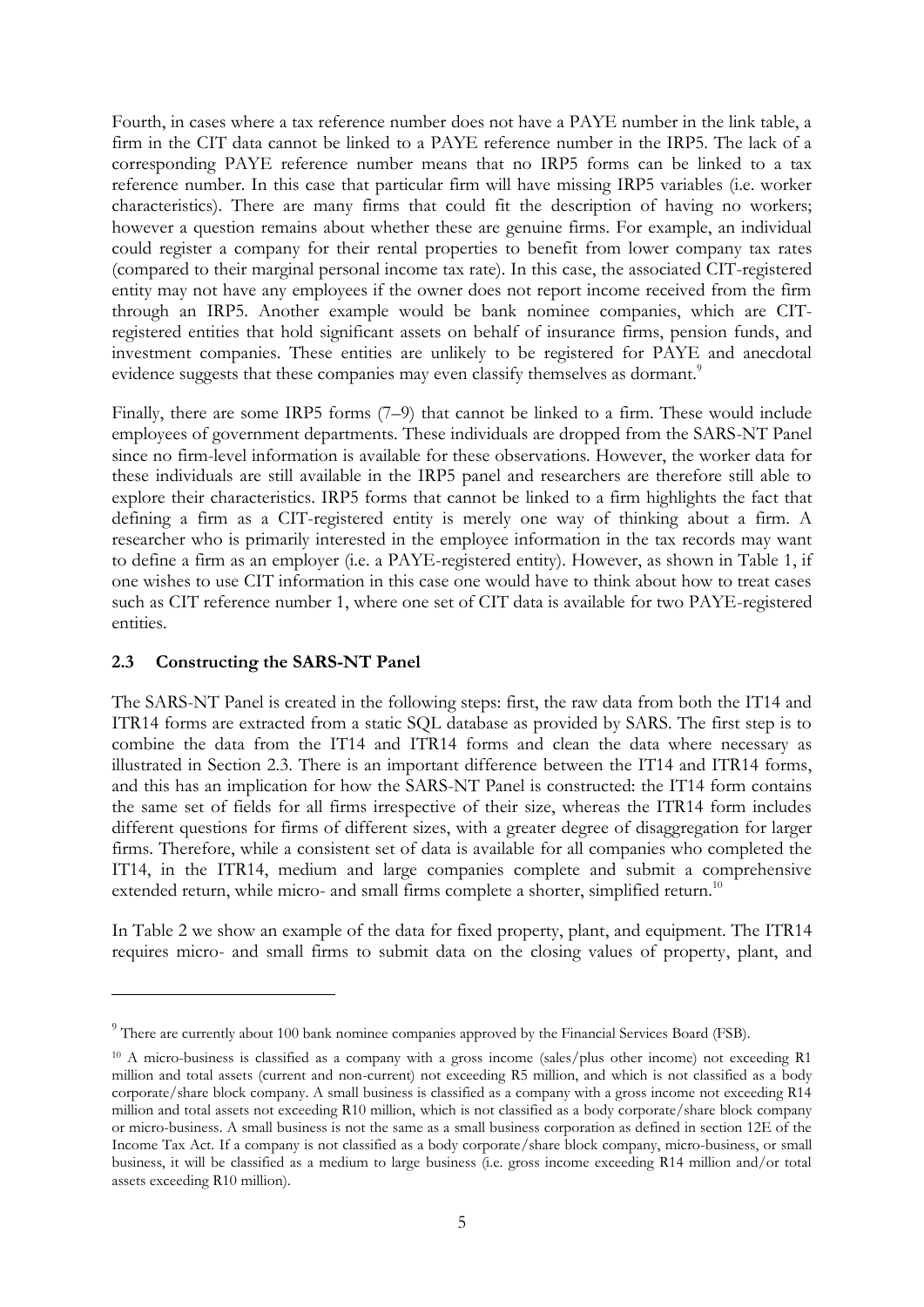equipment in one field (without a separate field for other fixed assets), while medium and large firms are required to submit information on fixed property, plant and equipment, and other fixed assets in three separate fields. In contrast, the IT14 asks all firms to disaggregate the information into three separate property, plant and equipment, and other fixed assets fields.

Table 2: Example of raw ITR data

| Firm ID | Property, plant<br>and equipment<br>(micro) | Property,<br>plant and<br>equipment<br>(small) | Property<br>(medium -<br>large) | Plant and<br>equipment<br>(medium –<br>large) | Other fixed<br>assets<br>(medium –<br>large) |
|---------|---------------------------------------------|------------------------------------------------|---------------------------------|-----------------------------------------------|----------------------------------------------|
|         | X                                           |                                                |                                 |                                               |                                              |
| 2       |                                             | v                                              |                                 |                                               |                                              |
| 3       |                                             |                                                | a                               | b                                             | C                                            |
|         |                                             |                                                |                                 |                                               |                                              |

Source: Authors' figure based on CIT cleaning code.

In Table 3, we show how these fields are harmonized in the cleaning process. We combine only the property, plant and equipment fields from the ITR14 and IT14 for all firms to generate a single new property, plant and equipment field. The other fixed assets field is not included as it is not clear from the form that micro- and small firms will include the information. As small and micro-firms do not have reported information on other fixed assets, these fields are assigned missing values.

Table 3: Example of harmonized ITR data

| Firm ID | Property, plant and equipment | Other fixed assets |
|---------|-------------------------------|--------------------|
|         | X                             | ۰                  |
| 2       |                               | ٠                  |
| 3       | $a + b$                       | C                  |

Source: Authors' figure based on CIT cleaning code.

Therefore, where firms of different sizes submit the same information in different parts of the form, the fields are harmonized so that only one variable contains the matchable data. Unique source codes from ITR14 forms to IT14 forms (and vice versa) are matched to ensure that variables captured by the old IT14 are easily and directly related to the updated ITR14 form. Where no similar information exists the non-matched field is kept in its raw state.

Second, the IT14 and ITR14 variables are renamed and given the relevant prefixes (to indicate from which form the variables are drawn) and only the last revisions are retained for each firm. In other words, in all cases, earlier submissions of financial statements as part of the same tax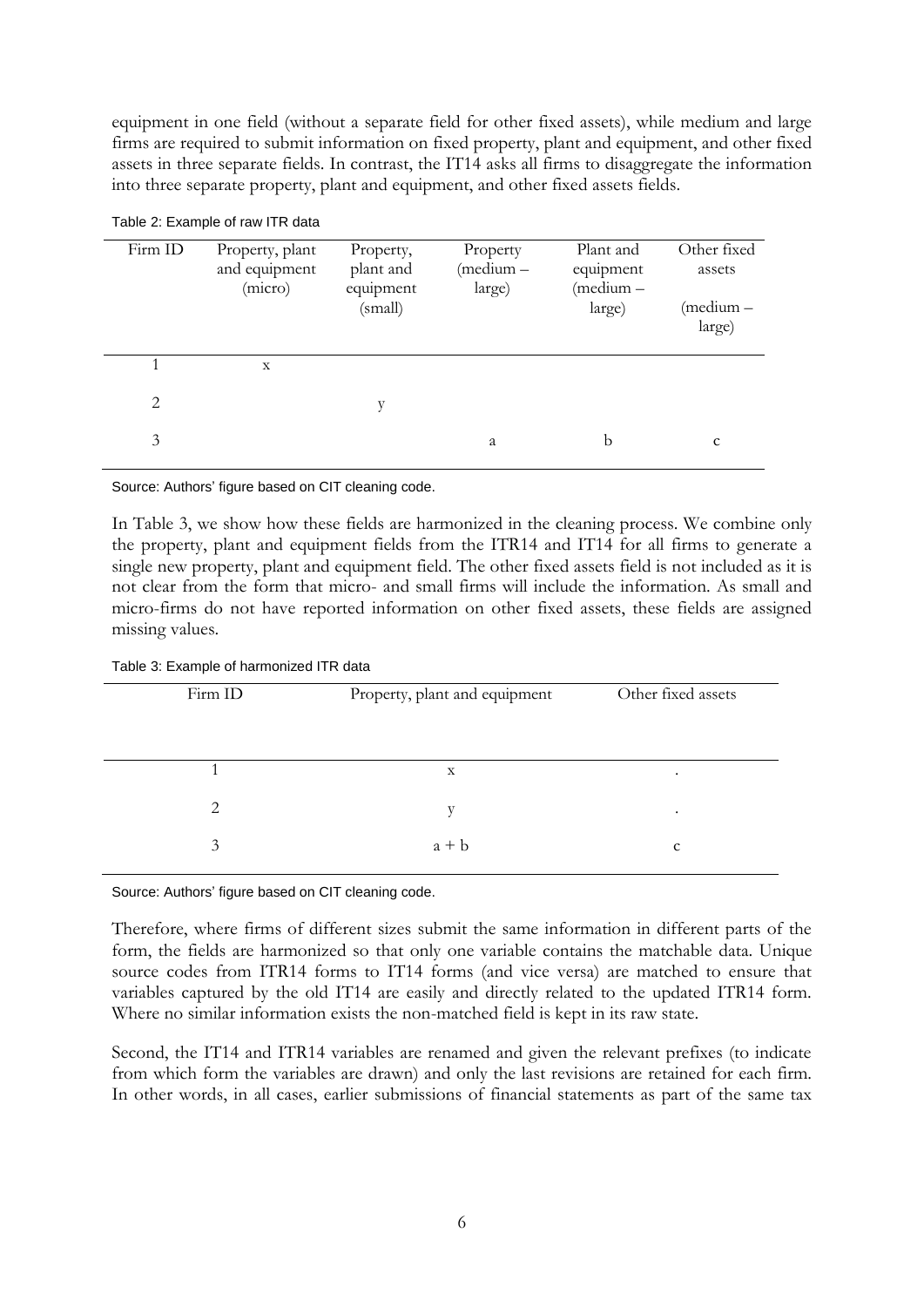return are discarded in favour of the most recent submission in a particular year.<sup>11</sup> This removes many of the duplicates in the CIT panel due to multiple submissions by the same firm in a particular year. Furthermore, some cleaning is required because some firms may have submitted both IT14 and ITR14 forms within the same year. To address this, each IT14 and ITR14 variable is collapsed where the variable suffixes are the same and share the same numeric format. In all cases the ITR14 variable (where it exists) takes precedence over an IT14 equivalent as the ITR14 will have been submitted at a later date. The collapsed data are given a new prefix that corresponds to the variable category (for example, the capital variables from the balance sheet have the new prefix 'k\_'). The data are then checked to ensure that a specific CIT-registered entity does not appear more than once in a particular year in the CIT panel. The variables remaining with IT14 and ITR14 prefixes are not matched and it is up to the researcher to decide how to include these variables and where to aggregate them.

Third, the finalized CIT panel is merged with the employer data from the IRP5 forms as well as the VAT and customs records (Section 2.4 contains a detailed discussion of how the IRP5 panel is created and merged). A link table provided by SARS, containing all tax reference numbers and the corresponding PAYE, customs, and VAT reference numbers, is used to implement the merge. In all cases, VAT and customs tax records are dropped if they have no tax reference numbers in the link table (e.g. VAT records for individuals and partnerships). In the final step, an unchanged labour broker data set, which contains a PAYE reference number and labour broker indicator, is merged into the SARS-NT Panel. It is important to note that all unique CITregistered entities, or firms, are retained in the SARS-NT Panel made available to researchers.

# **2.4 Variable naming conventions**

<u>.</u>

The variable naming conventions used in the SARS-NT Panel are aimed at simplifying its use and include prefixes and suffixes that identify variable type, original data set (where necessary), and other descriptors. For example, all variables in the IT14 and ITR14 forms that do not have an equivalent in the other form (for example, due to changes in the forms over time) are retained with the appropriate prefix (IT14 and ITR14), as well as the categorization prefix (for example ITR14 $_k$ ). The main prefixes are shown in Table 4.

 $11$  Firms are allowed to submit revisions of IT14 and ITR14 forms if they feel they have been inaccurate or if the firm made unreported changes.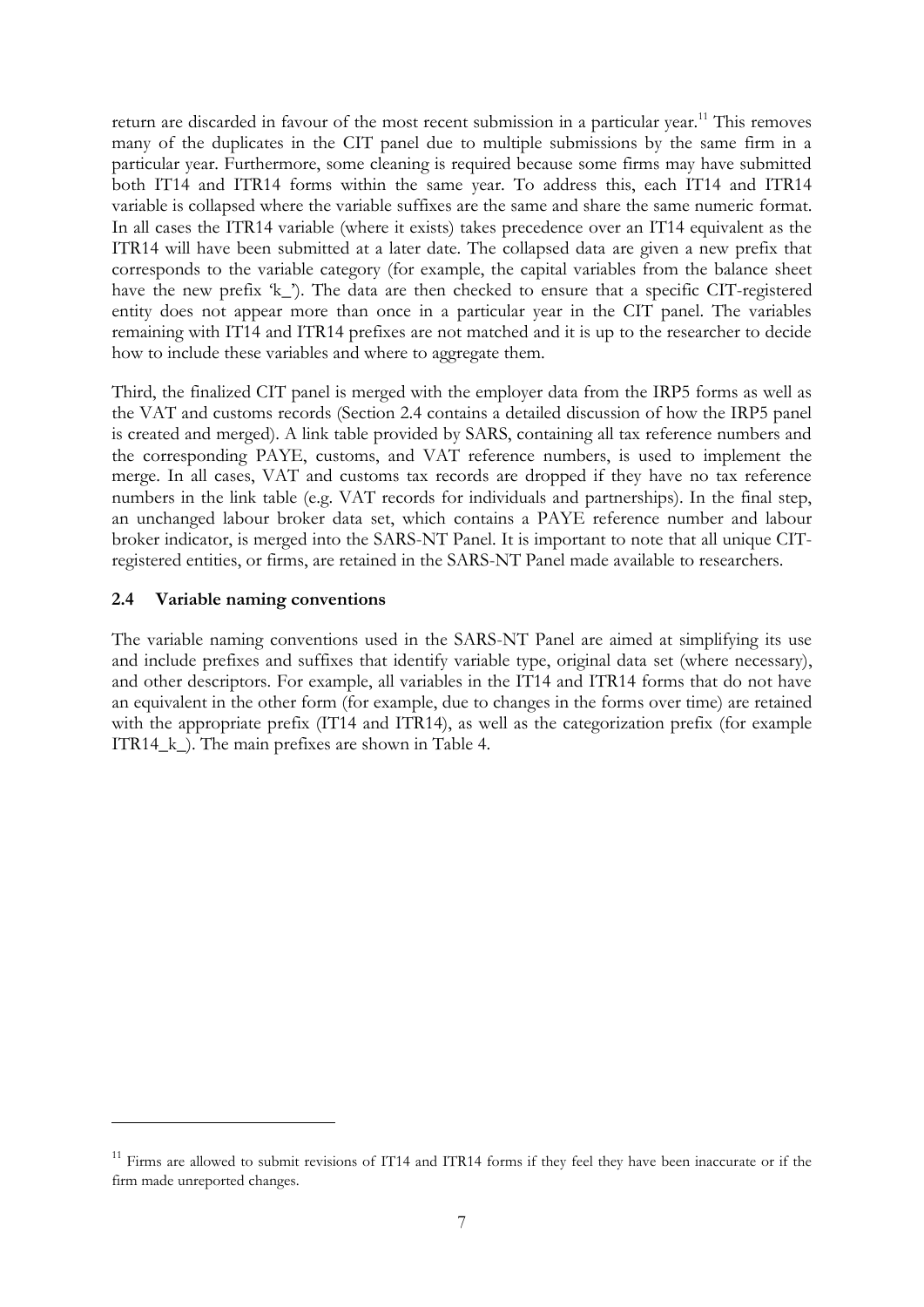| Table 4: Summary of main prefixes |
|-----------------------------------|
|-----------------------------------|

| Prefix                                                             | Description        |
|--------------------------------------------------------------------|--------------------|
| $C_{\underline{\phantom{m}}}\phantom{C_{\underline{\phantom{m}}}}$ | Characteristic     |
| $k_{-}$                                                            | Capital items      |
| $e_{-}$                                                            | Equity items       |
| t_deb                                                              | Tax items - debit  |
| t_cred                                                             | Tax items - credit |
| $y_{-}$                                                            | Income             |
| $\mathbf{x}_{-}$                                                   | Expenses           |
| irp5_                                                              | IRP5               |
| $l_{-}$                                                            | Labour             |
| $\mathbf{V}_{\perp}$                                               | <b>VAT</b>         |
| $\text{cust}_{-}$                                                  | Customs            |

Source: Authors' table based on cleaning code.

The CIT forms include tax computation fields that reflect adjustments to the accounting figures—these are given the prefix *t\_deb* and *t\_cred*, respectively. The *t\_deb* entries are debit adjustments which decrease net profit or increase net loss. This category includes non-taxable amounts credited to the income statement, allowable adjustments, and special allowances not claimed in the income statement. The *t\_cred* entries are credit adjustments that increase the net profit of the firm or decrease its net loss. This category includes non-deductible amounts debited to the income statement, allowances or deductions that were reversed, as well as adjustments to be added back into the income statement. It should be noted that for certain variables, for example depreciation or interest paid, the SARS-NT Panel will contain both the accounting variable from the income statement and the tax variable.

#### **2.5 Timing and merging of data**

-

The SARS year of assessment for individuals only—not companies—commonly referred to as a 'tax year' runs from 1 March to the end of February each year. Each firm submits a tax return for a tax year determined by their financial year end. In the CIT data each firm has a financial year end variable that indicates the month of the year that corresponds to the firm's financial year end. Most firms have financial year end data: in the IT14 we have the financial year end month and in the ITR14 we have the financial year end day and month.<sup>12</sup>

 $12$  In cases where a firm does not have a financial year end, it is assumed that the firm's financial year end coincides with that of the tax year (i.e. the end of February). In Table 5 we provide justification for this. The original financial year end data for the firm are available in the SARS-NT Panel.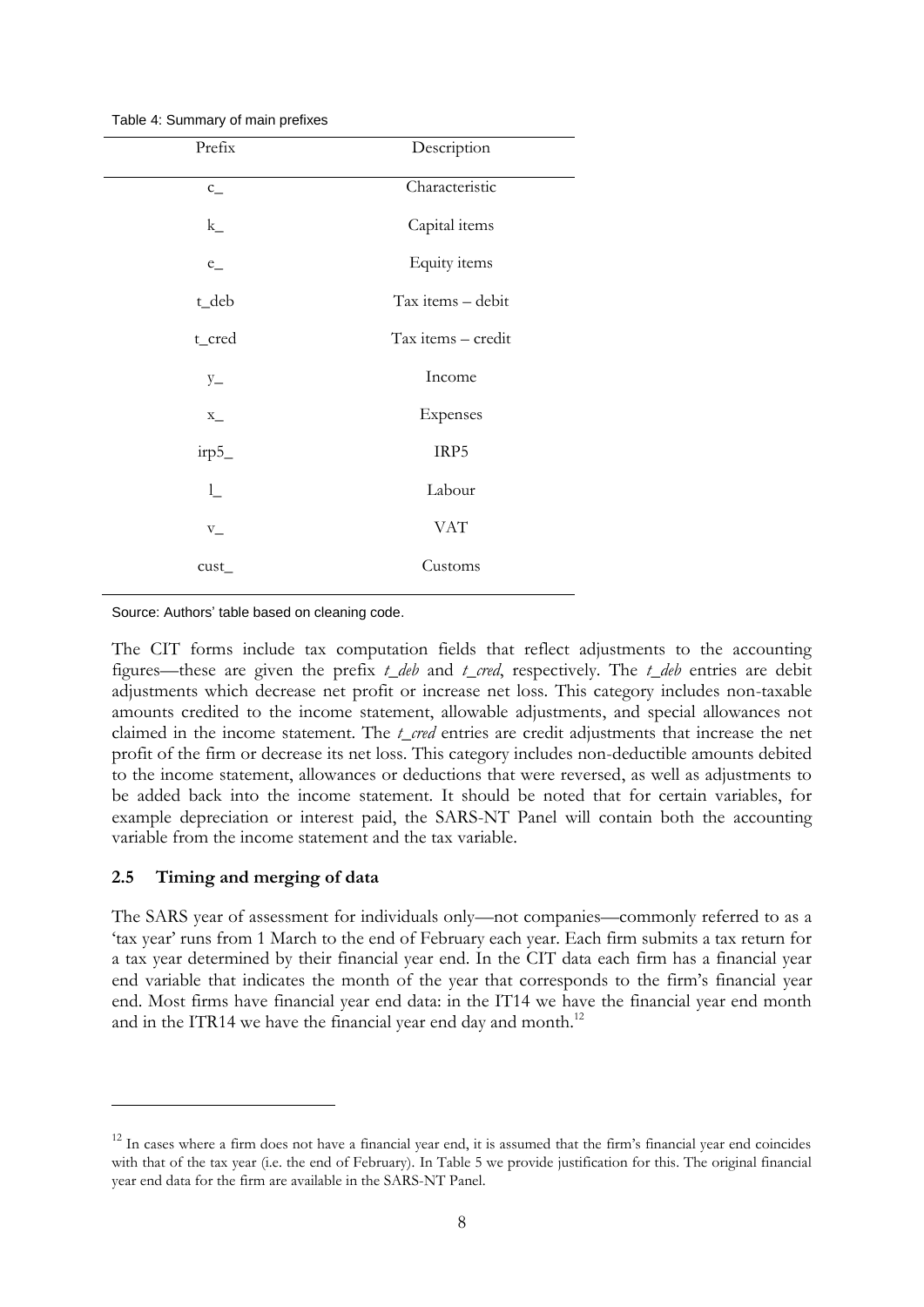

Source: Authors' figure based on SARS-NT (2015).

All firms with a financial year that ends in 2013 fall into the 2013 tax year (which runs from 1 March 2012 to 28 February 2013). In Figure 1, this would include both Firm B that has a financial year from 1 January 2013 to 31 December 2013, as well as Firm D that has a financial year from 1 February 2012 to 31 January 2013. As a result, both Firms B and D fall within the same tax year although they do not share directly comparable financial years. Therefore, while the tax year variable is useful for comparing data to those reported by SARS in their annual publication, the tax year variable is less useful when trying to align the reporting period of firms based on their financial year end.

In contrast to the CIT data, the IRP5 data report on employee characteristics for the year from 1 March to the end of February the following year, regardless of a firm's financial year end. As a result, a decision rule has to be employed to match (as closely as possible) a firm's financial year end to their IRP5 tax year. We take the month from the financial year end variable in the CIT data to create a new financial year variable that more closely aligns the IRP5 data to the actual financial year of the firm.

The new *finyear* variable is created as follows: in all cases where the financial year end variable is equal to or greater than 8, the firm's tax year (as classified by SARS) is pushed to the following tax year; and in cases where the financial year end variable is less than 8 (i.e. August), the firm's tax year remains as is. As shown in Figure 2, this means that Firms A and B will now both be moved forward to end in the financial year ending 28/02/2013. Firms C and D will also be moved forward to the year ending 28/02/2014, but as can be seen their period of overlap is considerably smaller than the overlap for A and B.

Figure 2: Generating the firm's financial year



Source: Authors' figure based on SARS-NT Panel cleaning code.

This ensures that the IRP5 data corresponds to at least 6 months of the firm's financial year. This financial year variable (*finyear* in the data) is the most appropriate time variable to use in regression and other analysis as it is more comparable across firms within a given year. Table 5 shows that around 85 per cent of firms have their financial year end at the end of February. Due to the strict domination of firm financial years ending in February in each year, we assume a firm's financial year ends in February where it does not provide the details. In Table 5, the three largest other category of month ends are in June, March, and December. The proportions (and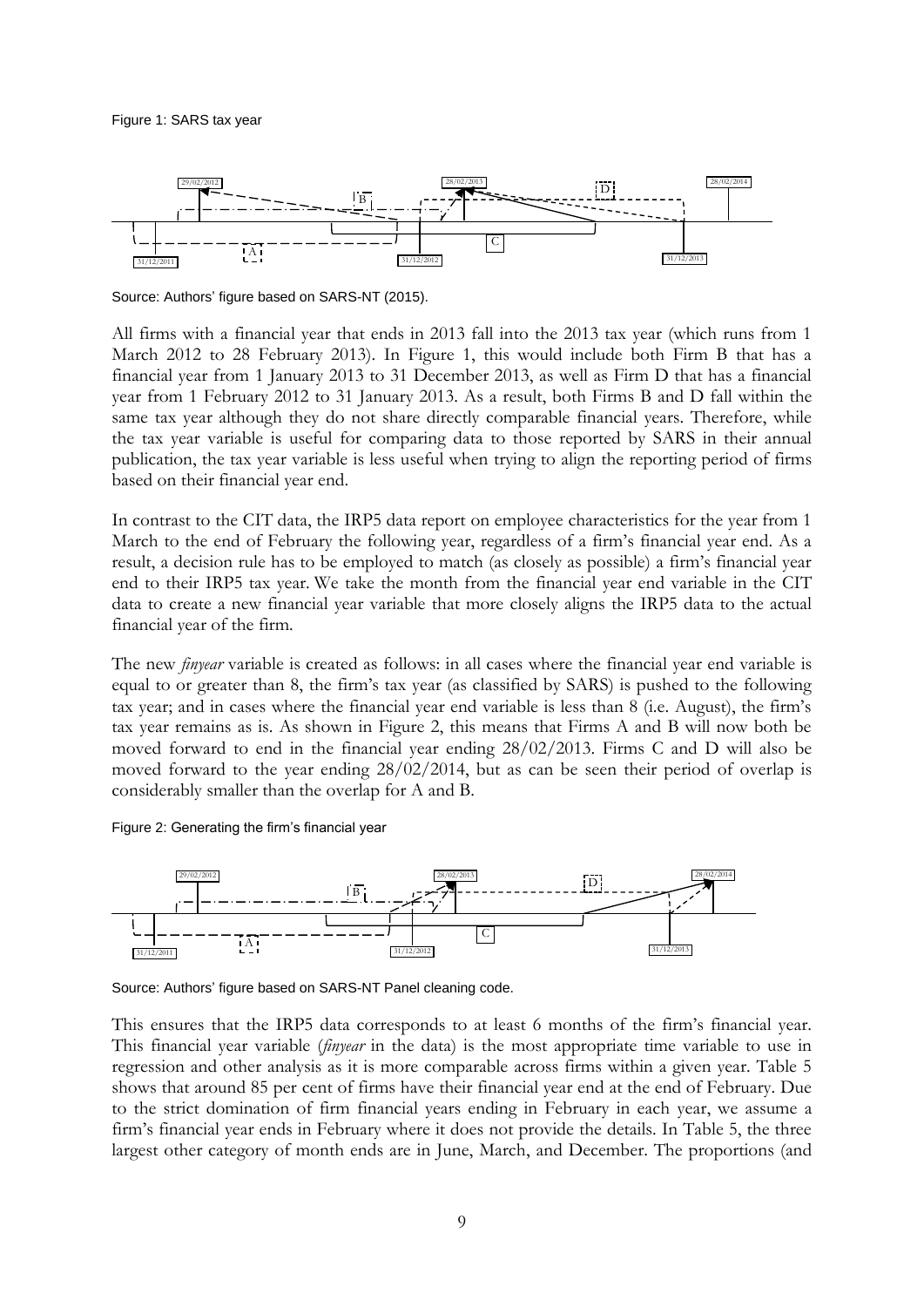numbers) of CIT returns by month end for the latter years in the panel are an indication of the lack of completeness of these years.

| Firm's<br>Financial<br>Year End | 2008        | 2009         | 2010         | 2011         | 2012         | 2013         | 2014         | Total        |
|---------------------------------|-------------|--------------|--------------|--------------|--------------|--------------|--------------|--------------|
| January                         | 1 5 0 1     | 1538         | 1770         | 1934         | 2 1 4 5      | 2 3 4 1      | 2 2 2 7      | 13 4 5 6     |
|                                 | $(0.217\%)$ | $(0.223\%)$  | $(0.245\%)$  | $(0.27\%)$   | $(0.304\%)$  | $(0.351\%)$  | $(0.425\%)$  | $(0.285\%)$  |
| February                        | 590 955     | 598 529      | 619 473      | 616 717      | 601 239      | 566 966      | 453 924      | 4 047 803    |
|                                 | (85.615%)   | $(86.883\%)$ | $(85.895\%)$ | $(85.942\%)$ | $(85.213\%)$ | $(85.055\%)$ | $(86.539\%)$ | $(85.856\%)$ |
| March                           | 18 132      | 16 131       | 20 040       | 20 332       | 21 163       | 20 664       | 16 357       | 132 819      |
|                                 | $(2.627\%)$ | $(2.342\%)$  | $(2.779\%)$  | $(2.833\%)$  | $(2.999\%)$  | $(3.1\%)$    | $(3.118\%)$  | $(2.817\%)$  |
| April                           | 5 3 8 7     | 5 3 1 2      | 5 6 4 1      | 5 6 8 3      | 6 1 0 6      | 6 3 2 0      | 5 3 5 1      | 39 800       |
|                                 | $(0.78\%)$  | $(0.771\%)$  | $(0.782\%)$  | $(0.792\%)$  | $(0.865\%)$  | $(0.948\%)$  | $(1.02\%)$   | $(0.844\%)$  |
| May                             | 3 2 6 6     | 3 1 7 9      | 3 3 3 7      | 3 3 0 7      | 3 9 5 9      | 4 0 8 2      | 3 3 3 3      | 24 4 63      |
|                                 | $(0.473\%)$ | $(0.461\%)$  | $(0.463\%)$  | $(0.461\%)$  | $(0.561\%)$  | $(0.612\%)$  | $(0.635\%)$  | $(0.519\%)$  |
| June                            | 28 848      | 27 190       | 28 40 8      | 27 794       | 27 199       | 25 5 23      | 20 472       | 185 434      |
|                                 | $(4.179\%)$ | $(3.947\%)$  | $(3.939\%)$  | $(3.873\%)$  | $(3.855\%)$  | $(3.829\%)$  | $(3.903\%)$  | $(3.933\%)$  |
| July                            | 3 0 7 7     | 3 0 5 7      | 3 1 1 4      | 3 1 7 9      | 3814         | 3869         | 3 0 9 7      | 23 207       |
|                                 | $(0.446\%)$ | $(0.444\%)$  | $(0.432\%)$  | $(0.443\%)$  | $(0.541\%)$  | $(0.58\%)$   | $(0.59\%)$   | $(0.492\%)$  |
| August                          | 7947        | 6 5 1 4      | 8 0 9 6      | 7924         | 8 3 5 7      | 7 3 0 7      | 4 800        | 50 945       |
|                                 | $(1.151\%)$ | $(0.946\%)$  | $(1.123\%)$  | $(1.104\%)$  | $(1.184\%)$  | $(1.096\%)$  | $(0.915\%)$  | $(1.081\%)$  |
| September                       | 6 5 24      | 6 0 4 8      | 6 4 1 7      | 6 2 10       | 6 3 4 7      | 6 2 6 6      | 4 0 1 3      | 41 825       |
|                                 | $(0.945\%)$ | $(0.878\%)$  | $(0.89\%)$   | $(0.865\%)$  | $(0.9\%)$    | $(0.94\%)$   | $(0.765\%)$  | $(0.887\%)$  |
| October                         | 2 3 9 9     | 2 2 9 9      | 2 4 5 9      | 2 4 5 1      | 2687         | $2\;818$     | 1893         | $17\;006$    |
|                                 | $(0.348\%)$ | $(0.334\%)$  | $(0.341\%)$  | $(0.342\%)$  | $(0.381\%)$  | $(0.423\%)$  | $(0.361\%)$  | $(0.361\%)$  |
| November                        | 1 6 6 0     | 1704         | 1811         | 1943         | 2 2 2 9      | 2 4 4 8      | 1675         | 13 470       |
|                                 | $(0.24\%)$  | (0.247%)     | $(0.251\%)$  | $(0.271\%)$  | $(0.316\%)$  | $(0.367\%)$  | $(0.319\%)$  | $(0.286\%)$  |
| December                        | 20 553      | 17 393       | 20 633       | 20 120       | 20 3 26      | 17 982       | 7 3 8 9      | 124 396      |
|                                 | $(2.978\%)$ | $(2.525\%)$  | $(2.861\%)$  | $(2.804\%)$  | $(2.881\%)$  | $(2.698\%)$  | $(1.409\%)$  | $(2.639\%)$  |

Table 5: Firm*'s* financial year end

Source: Authors' figure based on SARS-NT Panel.

The approach set out above to link data sets with different reporting periods is not ideal where we have actual date data. For example, most VAT returns pertain to either a single month or two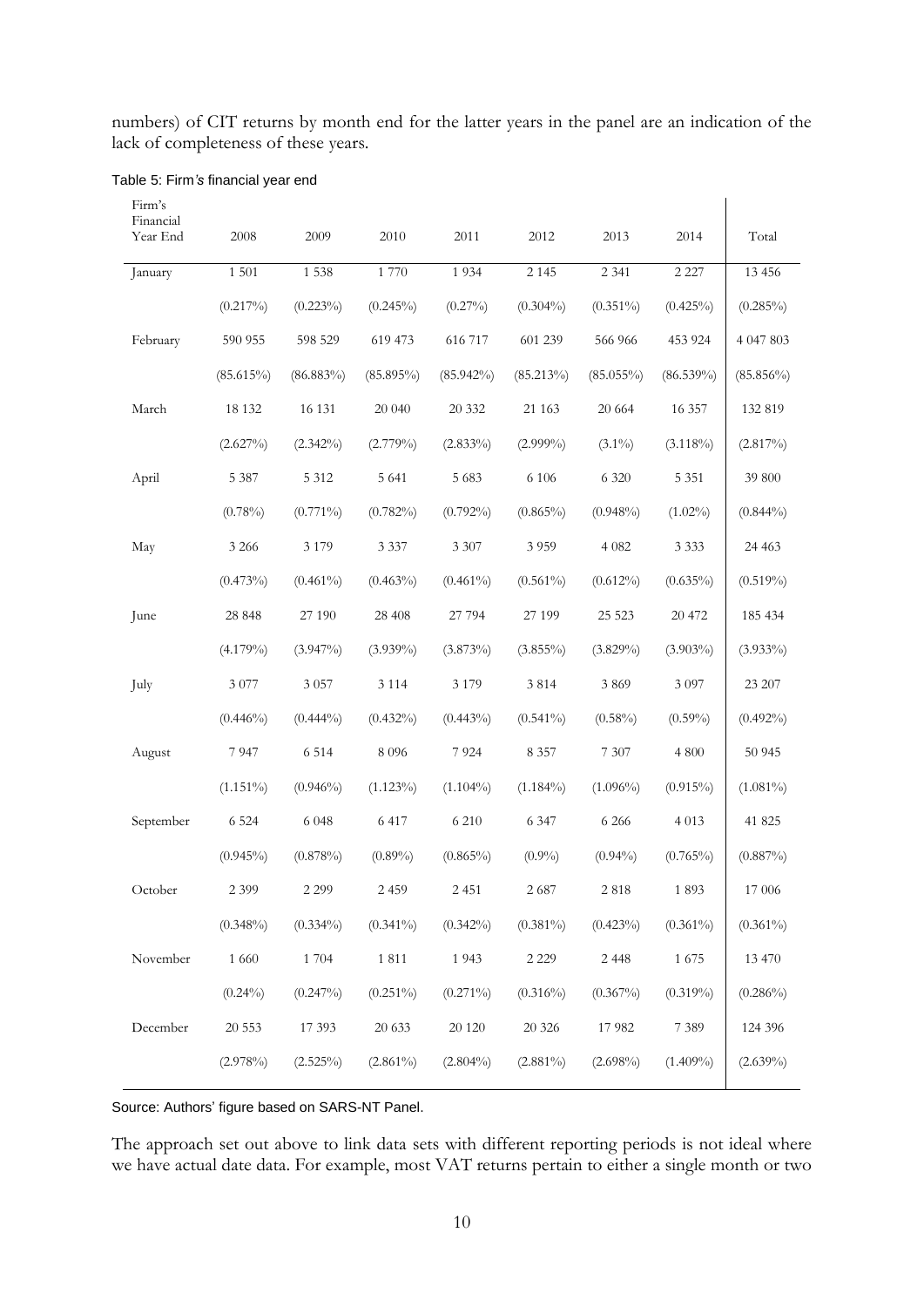and the customs transaction data have exact dates, so aligning the time periods of these tax records to the CIT data should be less complex. Even in the case of the IRP data, we have periods employed to and from and could arguably use this to more accurately match the IRP5 records to the CIT data. However, creating the *finyear* variable remains useful for analysis where we think that increased granularity is associated with increased measurement error or where the date data are incomplete dependent on form year. The latter is the case for the IRP5 data where the periods employed to and from data are only well populated after 2009. In Section 2.5 we discuss the construction of the labour data by shifting the financial year and by using the employment dates. In the next iteration of the data we will also include this information for the customs and VAT data.

#### **2.5 Labour data**

While the CIT data contain information about the wages paid by the firm, there is no information about the number of workers or of the nature of their employment (e.g. when they started working). A firm-level labour indicator for the SARS-NT Panel is derived from the associated IRP5 forms (i.e. IRP5 and IT3a forms) submitted by PAYE-registered firms. In addition to the employment measures, labour data also include an employment tax incentive (ETI) indicator which indicates whether the individual receives the ETI. At present, no wage or income measures are used from the IRP5 forms. Twelve different employment measures are constructed. These indicators can be grouped into two sets: (i) the total periods set; and (ii) the dates set. For the total periods set, we create six employment measures by matching the IRP5 data to the CIT data using the timing and merging approach discussed in Section 2.4. For the dates set, we create another six employment measures where an employee is assigned to a firm's financial year based on when they started and finished a particular job spell. The trade-offs associated with the two approaches are discussed briefly at the end of this section.

#### *The total periods set*

<u>.</u>

The first set of six employment measures makes use of number of periods worked and total number of periods in year of assessment data in the IRP5 forms. Three unweighted variables are created: (i) the sum of all unique  $IRP5/IT3(a)$  forms per unique tax reference number entity (Equation 1); (ii) the sum of all unique IRP5/IT3(a) forms with positive and non-missing taxable income recorded as 3601 per unique tax reference number entity (Equation 2); and (iii) the sum of all unique IRP5/IT3(a) forms with positive and non-missing employment income per unique tax reference number entity (Equation 3).<sup>13</sup> A unique individual employed by a firm is identified by a unique South African identification (ID) number to PAYE reference number match. After the ID–PAYE link is made, the data are cleaned by CIT reference number. Therefore, an individual employed at two different branches of the same firm will be counted as two employees. As indicated in Section 2.2, the employment numbers for the firm count the number of jobs by PAYE-registered employer, not the number of individuals. Where a South African ID number is not available the passport number is used and where the passport number is not available a certificate number is used. Where an ID–PAYE reference number match appears more than once in a given year, the number for the highest period worked is used unless the total weight of the worker is smaller than or equal to one, as discussed below. Where no period worked number exists, the highest 3601 income figure is used; otherwise the first that appears in the data is used. In other words, only one record is selected from multiple certificates reflecting the same combination of individual ID and firm in a year if there is no 'periods worked'

<sup>&</sup>lt;sup>13</sup> The 3601 code refers to amounts paid to an employee for services rendered, overtime, and pension and paid on a regular basis in tax years 2010‒13.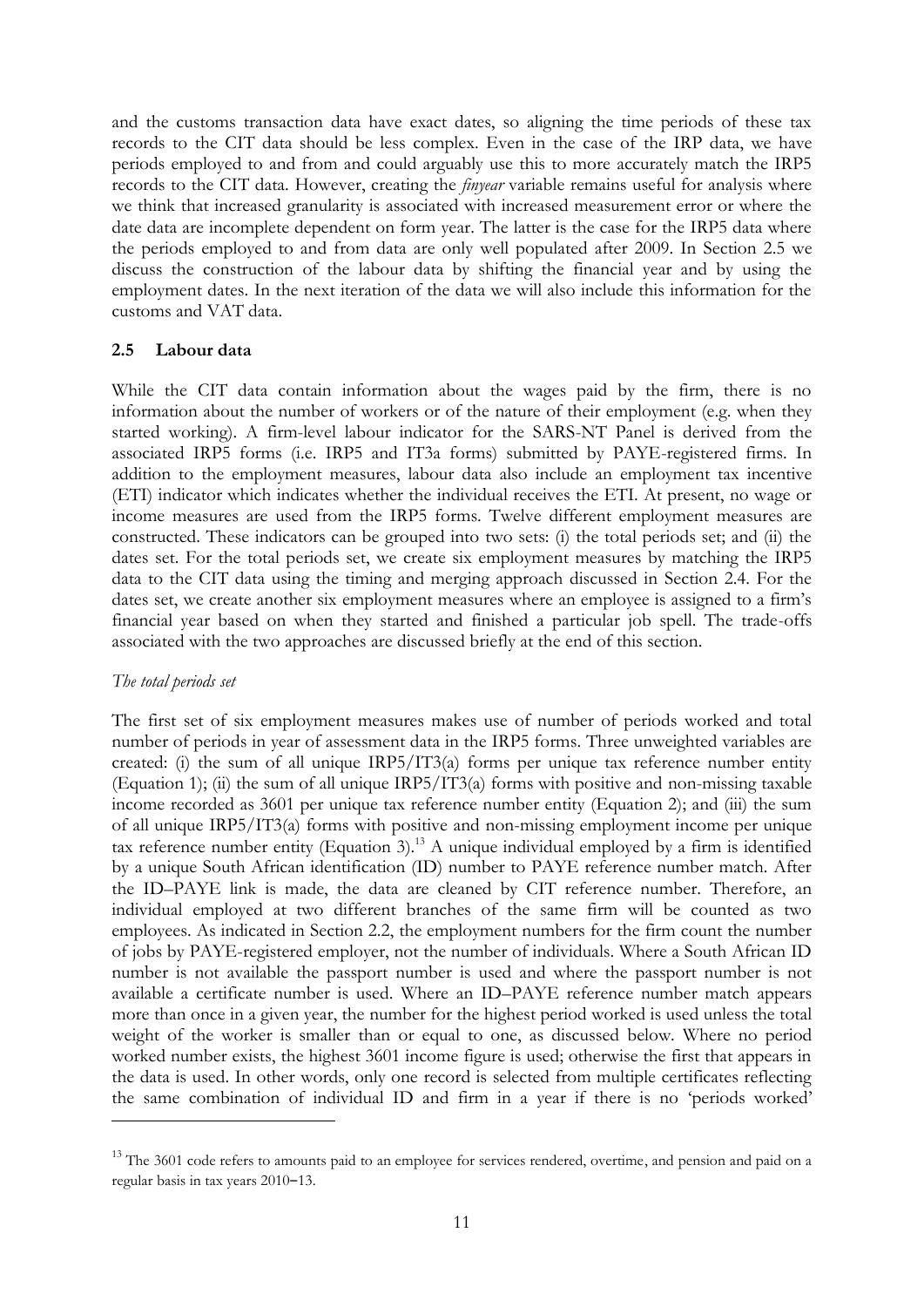information. It should be noted that for the tax years 2010, 2011, and 2012 income associated with pensions and retirement annuities was also included in the 3601 income code along with salaries and wages paid to an employee. During these years the count of employees using the 3601 code will thus yield an over-count of employment. However, this is likely to occur largely in the finance sector. This measure is also included as an indicator along with other income sources for the employment income indicator.<sup>14</sup>

$$
irp5\_forms_{f,t} = \sum_{i} Form_{i,f,t}
$$
\n<sup>(1)</sup>

$$
irp5\_empl3601_{f,t} = \sum_{i} Form_{i,f,t} \times (3601\,hcome_{i,f,t} > 0)
$$
 (2)

$$
irp5\_empl_{f,t} = \sum_{i} Form_{i,ft} \times (Employment Income_{i,f,t} > 0)
$$
 (3)

The second set of three measures uses employee weightings to augment the unweighted measures. The weighted employment measures intended to account for cases where individuals were not employed for the full duration of a particular year, which is the case for a significant proportion of the tax certificates. An employee's weighting is a measure of the employment spell in a given year and is calculated using Equation (4).

$$
weight_{i,f,t} = \frac{Total\ Periods\ Worked_{i,f,t}}{Total\ Periods\ in\ Year\ of\ Employment_{i,f,t}}
$$
(4)

Calculating these weightings is complicated by two factors: first, employers report the total periods in year of employment differently, with some using days, weeks, months, or years. Furthermore, since the different ways in which the number of periods worked (i.e. days, weeks, or months) are not stated categorically, the creators of the Panel used their discretion to determine whether the period of work is reported in days, weeks, or months. As a result, the manner in which the period of work is reported may produce differences in the weightings that are unrelated to actual differences in periods worked. For example, three individuals who all work 11 months of the year could have different weightings depending on the reporting period used (334 days divided by 365, 11 months divided by 12, or 48 weeks divided by 52).

Second, multiple IRP5 forms are available for some workers at the same PAYE-registered entity, due either to revisions of the employee's IRP5 form, or an employee having multiple IRP5s filed because they are hired for different durations of work within the same period. For example, the

-

<sup>&</sup>lt;sup>14</sup> These other income source codes (in addition to 3601) used to determine labour cost are: 3605, 3606, 3607, 3615, 3616, 3701, 3703, 3707, 3717, 3718, 3801, 3802, 3808, 3809, 3810, 3813, 3814, 3815, 1816, 3820, 3821. For a list of definitions, see the SARS website, available at: [http://www.sars.gov.za/TaxTypes/PIT/Tax-Season/Pages/Find-a-](http://www.sars.gov.za/TaxTypes/PIT/Tax-Season/Pages/Find-a-Source-Code.aspx)[Source-Code.aspx.](http://www.sars.gov.za/TaxTypes/PIT/Tax-Season/Pages/Find-a-Source-Code.aspx)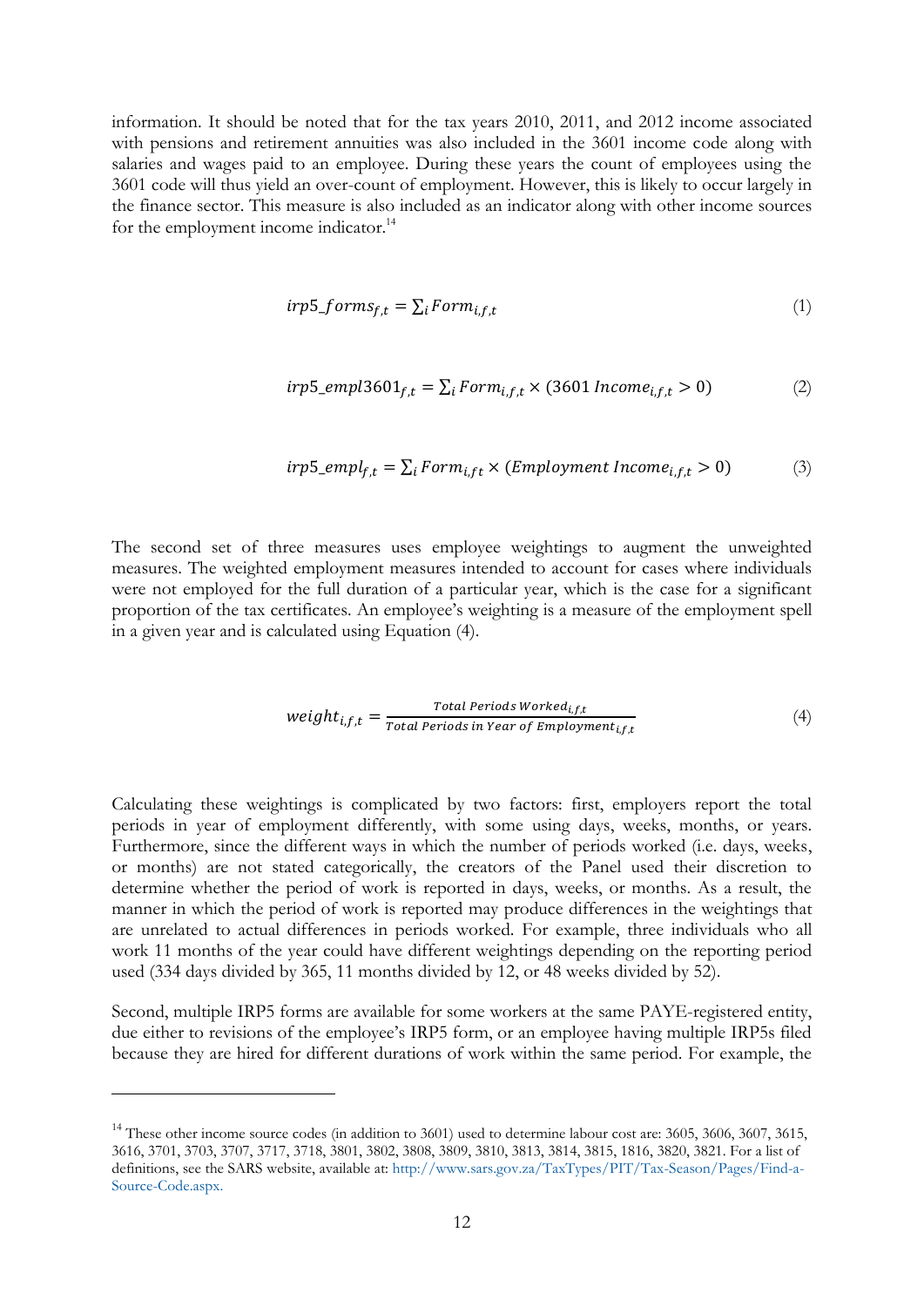same individual can show up in the data with four IRP5 forms where each form indicates this individual worked three months of the year. When an individual has more than one IRP5 form, a sum of the number of periods worked is taken; when this sum is greater than one, the highest number of the different periods worked is used as it is believed that this must have been a revised IRP5 that was filed, and when this sum is less than one, the sum is used as the period worked (it is therefore assumed that these are consecutive periods worked and not revisions).<sup>15</sup> The weighted employment information is constructed using the following equations, with (5) corresponding to (1), (6) corresponding to (2), and (7) corresponding to (3).

$$
irp5forms_{f,t} = \sum_{i} Form_{i,f,t} \times weight_{i,f,t}
$$
 (5)

$$
irp5\_empl3601_{f,t} = \sum_{i} Form_{i,f,t} \times (3601\, Income_{i,f,t} > 0) \times weight_{i,f,t} \tag{6}
$$

$$
irp5\_empl_{f,t} = \sum_{i} Form_{i,ft} \times (Employment Income_{i,f,t} > 0) \times weight_{i,f,t}
$$
 (7)

The 'total periods set' is matched to the CIT panel through the CIT reference number by moving the data to the corresponding year, as described in Section 2.4.

#### *The dates set*

-

The second set of employment measures uses the periods employed to and from to weight workers and assign them to a firm in its financial year. This is to ensure that the number of employees created for each firm better corresponds to the actual reporting period for the income statement and balance sheet information in the CIT data of the firm. Where a person reports employment start (end) dates that fall before (after) the corresponding tax year, the start (end) of that person's period is brought forward (backwards) to match the corresponding tax year for the CIT return. In other words, any form starting at 15 February 2007 for the tax year ending on 28 February 2009, will be altered to report that the person started on 1 March 2008. Then the firm's financial year end is merged into the IRP5 data at an annual level. To clarify this process, we provide Figure 3 for the case where a person started employment on 01/04/2012 in a firm with a financial year starting on 01/01 and ending on 31/12 in a given year. This employee is reported in the IRP5 as having started employment on 01/04/2012 and ended employment on  $28/02/2013$  for the tax year 2013 and was reported to start on  $01/03/2013$  and end on 28/02/2014 for the tax year 2014. The person's weighted employment date variable for the tax year 2012 will thus be 275/366. For the 2013 tax year, the person's weighted employment date variable will be the sum of periods D and C, i.e. 365/365.

 $15$  There is currently no indicator of revision in the data and one therefore needs to make the assumption that when periods worked sum to less than one that these are consecutive periods worked. However, it is theoretically possible that these are merely revisions of the IRP5 form submitted for the same individuals. An obvious way to improve the data is to obtain a revisions indicator from SARS and update the IRP5 panel accordingly.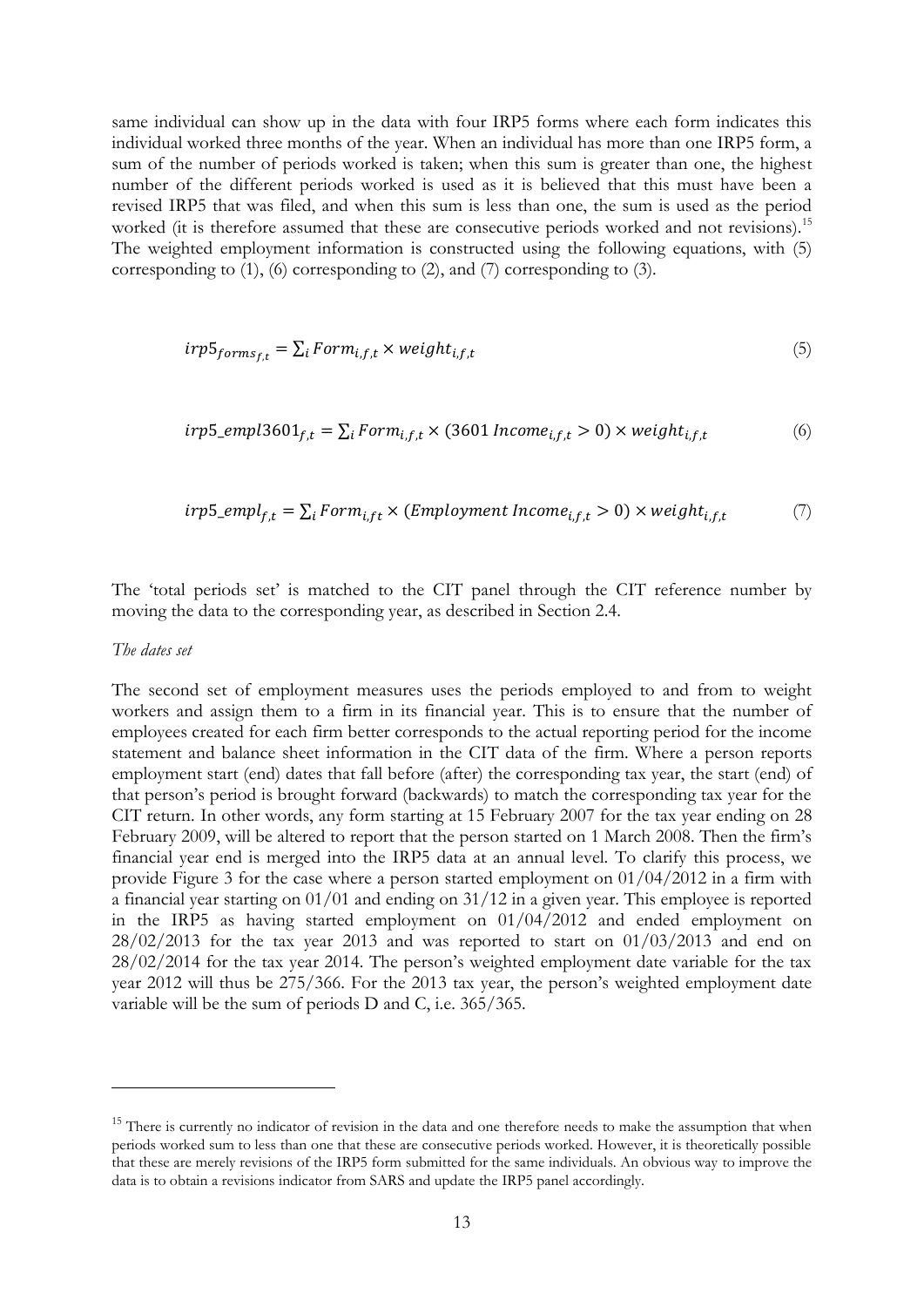#### Figure 3: Employment date matching



Source: Authors*'* figure based on SARS-NT Panel cleaning code.

Three data sets are constructed for each IRP5 year, one containing only the data on persons employed within a tax reference number entity year, one containing information on persons' employment data before the start of the tax reference number entity year and one containing information persons' employment data after the end of the tax reference number entity year. A new data set is then constructed by appending the employment data of workers after the previous year, the employment data on persons within the current year and the employment data before the next year into the same data set. From here the earliest employment start date and latest employment end date is assigned to each unique employment spell. The unweighted employment variables are then constructed as in equations  $(1)$ – $(3)$  above, the main difference now being that only persons with available date data are included and that the matching procedure places them in what is arguably a more accurate tax reference entity year. The weights are now constructed as:

$$
date\_weight_{i,f,t} = \frac{Period\ Employd\ To_{i,f,t} - Period\ Employd\ From_{i,f,t}}{Days\ in\ Year_t}
$$
\n(8)

#### *Comparing the aggregates in the total period and dates sets*

In Tables 6 and 7 we report the aggregates of the unweighted and weighted employment measures, respectively. In neither of these tables is the sample restricted to firms with available data; the implications of additional restrictions will be seen in Section 4. In Table 6, we see that the dates set totals to around 10 per cent of the period set in 2009. This result is due to missing date data in 2009. The difference in the aggregates of the unweighted dates to period sets narrows as we restrict the employment measure. In Table 7 we see this result as well. The weighted employment measures are between 64 and 75 per cent of the unweighted measures in general.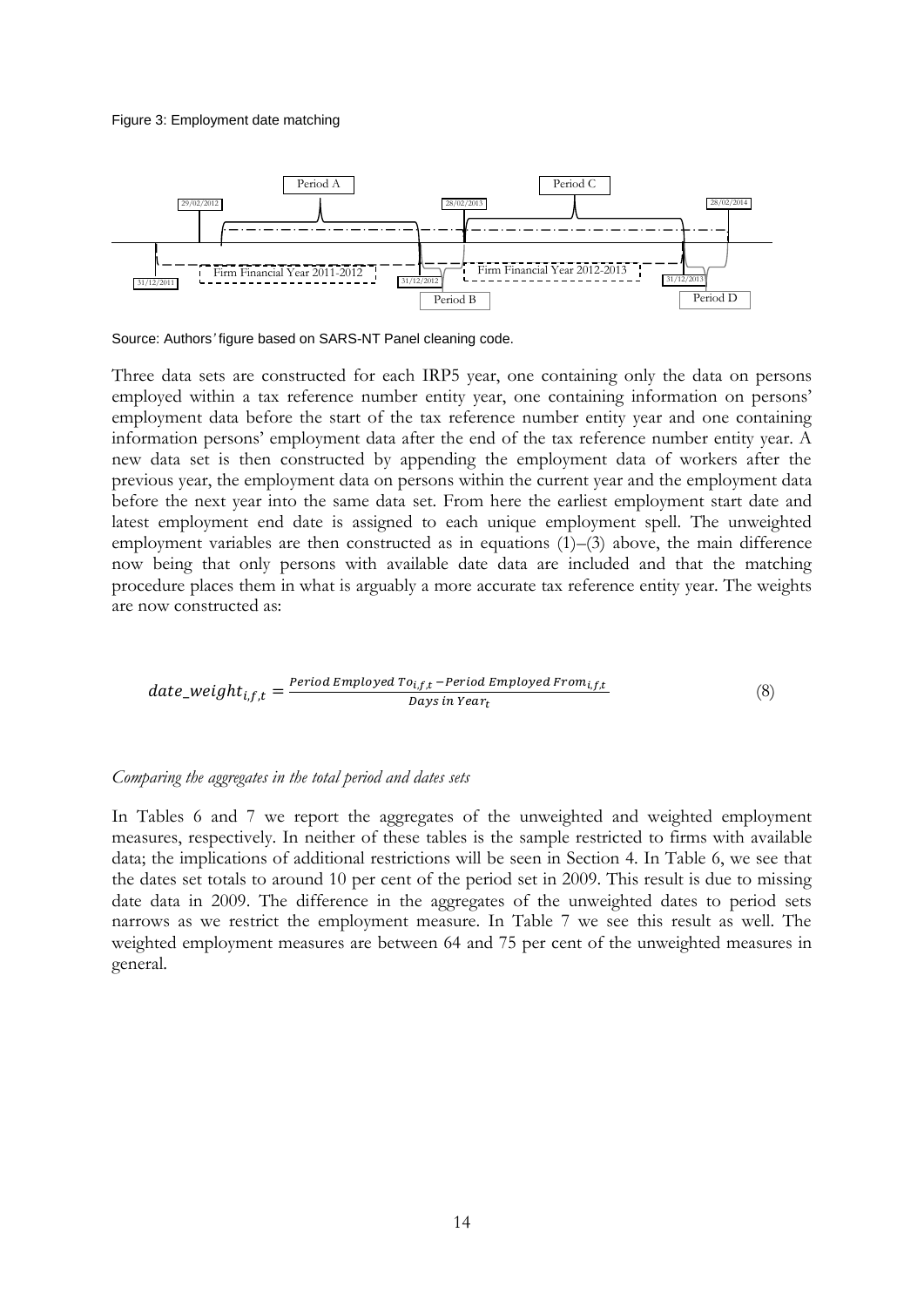| Unweighted | Set                              | 2009              | 2010          | 2011          | 2012          | 2013           | 2014           |
|------------|----------------------------------|-------------------|---------------|---------------|---------------|----------------|----------------|
| Forms      | Period Set                       | 8 254 732         | 10 362<br>781 | 11 623<br>808 | 11 730<br>337 | 11 740<br>680  | 10 25 2<br>700 |
|            | Dates Set                        | 826 709           | 8 8 4 5 5 8 8 | 9 381 639     | 9 6 68 5 22   | 10 079<br>389  | 8 869 464      |
|            | Dates<br>$\frac{0}{0}$<br>Period | to<br>$(10.01\%)$ | $(85.36\%)$   | $(80.71\%)$   | $(82.42\%)$   | $(85.85\%)$    | $(86.51\%)$    |
| Empl       | Period Set                       | 7 328 676         | 9 877 843     | 11 051<br>842 | 11 177<br>416 | 10845<br>941   | 9 409 574      |
|            | Dates Set                        | 636 211           | 8 640 199     | 9 254 054     | 9 550 786     | 9 9 5 2 3 9 4  | 8739590        |
|            | Dates<br>$\frac{0}{0}$<br>Period | to<br>$(8.68\%)$  | $(87.47\%)$   | $(83.73\%)$   | $(85.45\%)$   | $(91.76\%)$    | $(92.88\%)$    |
| Empl3601   | Period Set                       | 6 902 205         | 9 418 081     | 10 545<br>941 | 10 632<br>115 | 10 29 3<br>971 | 8 9 17 6 74    |
|            | Dates Set                        | 583 149           | 8 350 605     | 8 9 4 3 7 5 4 | 9 217 350     | 9 617 825      | 8 4 4 5 0 1 5  |
|            | $\frac{0}{0}$<br>Dates<br>Period | to<br>$(8.45\%)$  | $(88.67\%)$   | $(84.81\%)$   | $(86.69\%)$   | $(93.43\%)$    | $(94.7\%)$     |

#### Table 6: Aggregates of unweighted employment measures

# Source: Authors*'* calculations based on SARS-NT Panel.

#### Table 7: Aggregates of *w*eighted *e*mployment *m*easures

| Weighted | Set                                    | 2009          | 2010        | 2011        | 2012          | 2013          | 2014        |
|----------|----------------------------------------|---------------|-------------|-------------|---------------|---------------|-------------|
| Forms    | Period Set                             | 5 662 848     | 7 571 684   | 8 510 044   | 8 509 723     | 8 5 6 2 5 7 9 | 7 479 914   |
|          | Dates Set                              | 533 222       | 6 449 147   | 6 941 520   | 7 031 719     | 6786838       | 5 871 761   |
|          | $\frac{0}{0}$<br>Dates<br>to<br>Period | $(9.42\%)$    | $(85.17\%)$ | $(81.57\%)$ | $(82.63\%)$   | $(79.26\%)$   | $(78.5\%)$  |
| Empl     | Period Set                             | 4 9 7 0 8 0 7 | 7 133 033   | 7 980 241   | 8 004 830     | 7 741 076     | 6 691 479   |
|          | Dates Set                              | 468786        | 6 371 686   | 6 867 859   | 6 9 6 2 4 1 2 | 6 716 598     | 5 808 192   |
|          | $\frac{0}{0}$<br>Dates<br>to<br>Period | $(9.43\%)$    | $(89.33\%)$ | $(86.06\%)$ | $(86.98\%)$   | $(86.77\%)$   | $(86.8\%)$  |
| Empl3601 | Period Set                             | 4 660 259     | 6 808 911   | 7 619 487   | 7 609 874     | 7 350 016     | 6 354 152   |
|          | Dates Set                              | 423 409       | 6 179 644   | 6 667 307   | 6768114       | 6 5 23 4 18   | 5 633 386   |
|          | $\frac{0}{0}$<br>Dates<br>to<br>Period | $(9.09\%)$    | $(90.76\%)$ | $(87.5\%)$  | $(88.94\%)$   | $(88.75\%)$   | $(88.66\%)$ |

Source: Authors' calculations based on SARS-NT Panel.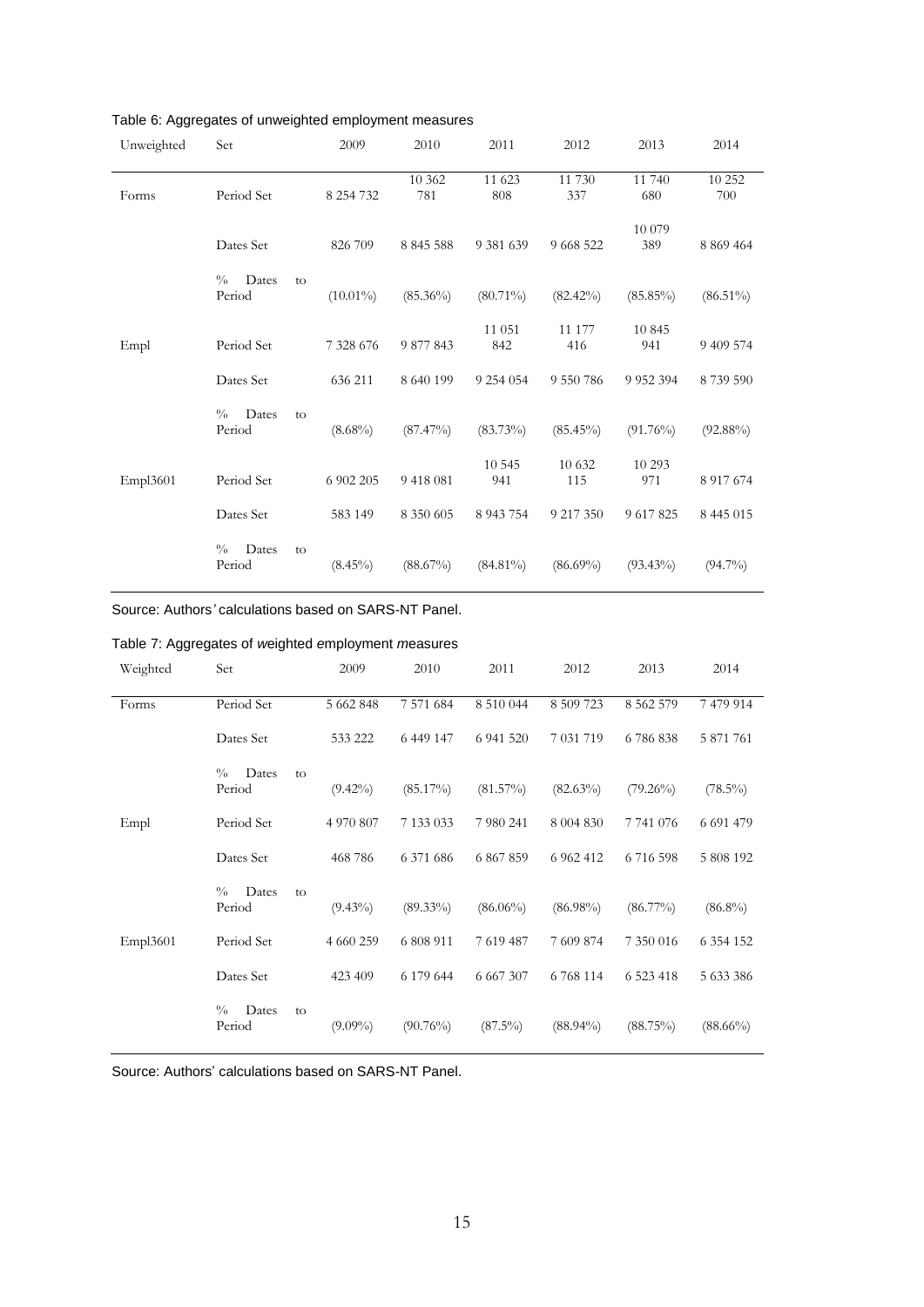#### *Comparing the period and dates sets at the firm level*

The above section compares the employment aggregates, but does not give an indication of the within firm relationship between the dates and periods sets. In this section we show the results of regressions on the employment indicators developed for total periods and dates sets for all firms from 2010–14. For earlier years only the total period indicators are reliably available, but the completeness of fields on the IRP5 forms since 2010 allows the relationship between these indicators for later years to be investigated. In Table 8 we show the regression results of a function as specified in Equation (9) where type is either *forms, empl, empl3601, forms\_weight, empl\_weight,* or *empl3601\_weight.* For example, we conduct a regression of the labour variable generated for *forms* in the periods set on the labour variable generated for *forms* in the dates set and relate it to the firm's tax year. This gives us an idea of the nature of the relationship between the two variables and whether it changes over time.

$$
irp5\_TYPE = \sum_{y=2010}^{2014} \beta_y \text{ taxyear } y + \sum_{y=2010}^{2014} \beta_{\text{ dates},y} \text{ IRPS\_TYPE\_date} \times \text{ taxyear } y \tag{9}
$$

Table 8 shows that the hypothesis that the coefficient of the date variable is statistically different from unity can be rejected in all cases. While this result, along with the positive coefficient of the year dummies, can be interpreted as the period set being larger than the dates set in general (as will be seen below), it should be noted that the coefficients of the date variables are still slightly above unity.

In terms of intertemporal differences, we cannot reject the hypothesis that  $\beta_{dates,2012} = \beta_{dates,2013}$  in all cases. Further, we cannot reject the hypothesis that  $\beta_{\text{dates,2010}} = \beta_{\text{dates,2014}}$  for unweighted *empl3601*, weighted *empl* and weighted *empl3601*. These results, along with decline in  $\beta_{\text{states}}$  as  $y$  increases indicate that the measures become more consistent over time, with the exception of 2014.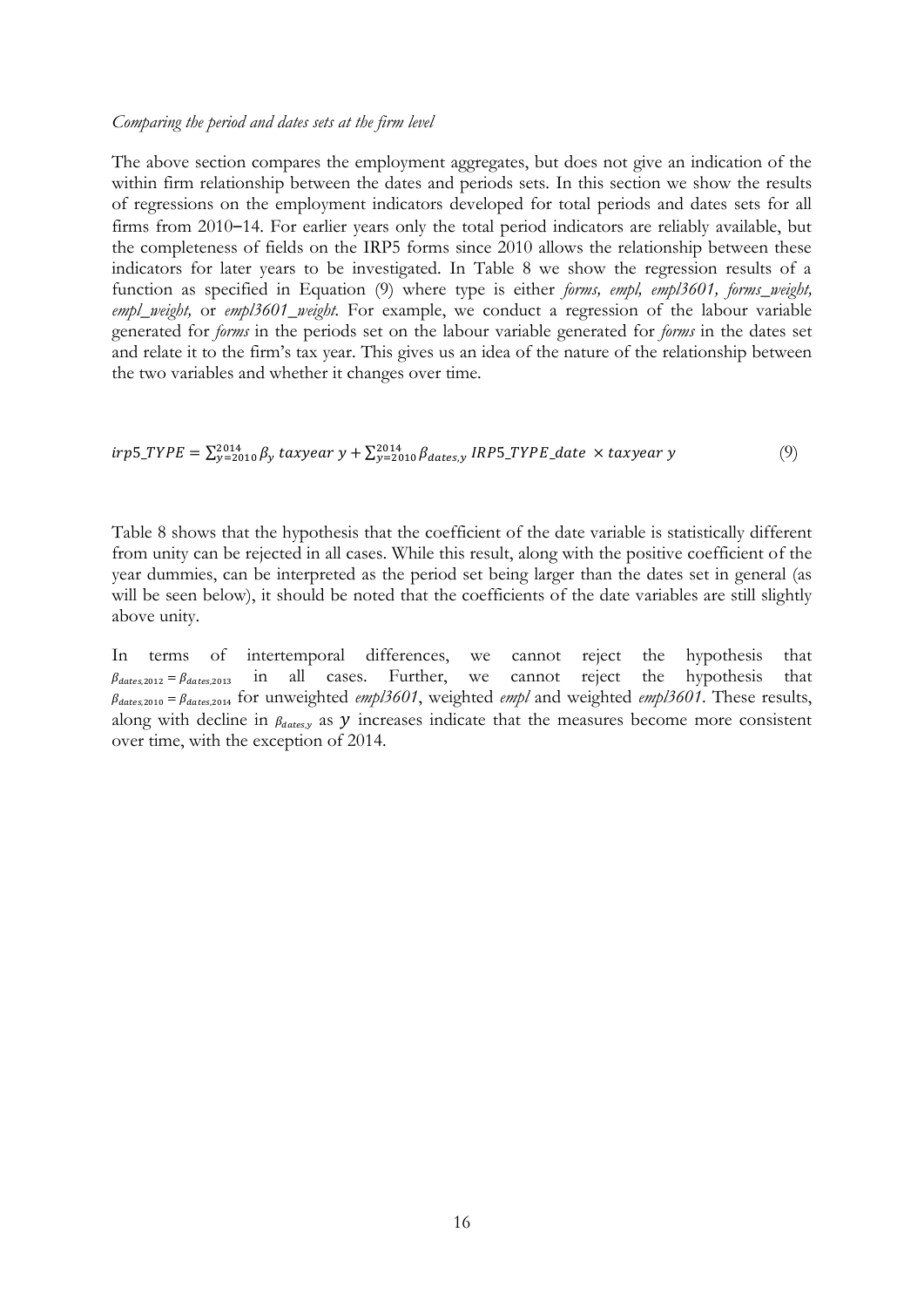|                          | $\ensuremath{\mathit{TYPE}}$ |                  |                  |                  |                  |                  |
|--------------------------|------------------------------|------------------|------------------|------------------|------------------|------------------|
| Variables                | Forms                        | empl             | empl3601         | forms weight     | empl weight      | empl3601 weight  |
| $\beta_{dates,2010}$     | $1.089***$                   | $1.088***$       | $1.082***$       | $1.054***$       | $1.053***$       | 1.045***         |
|                          | (0.00155)                    | (0.00154)        | (0.00152)        | (0.00170)        | (0.00170)        | (0.00164)        |
| $\beta_{dates,2011}$     | $1.065***$                   | $1.064***$       | 1.059***         | $1.034***$       | $1.033***$       | $1.026***$       |
|                          | (0.00128)                    | (0.00128)        | (0.00124)        | (0.00169)        | (0.00168)        | (0.00166)        |
| $\beta_{dates, 2012}$    | $1.060***$                   | $1.059***$       | $1.055***$       | $1.028***$       | $1.028***$       | $1.022***$       |
|                          | (0.00123)                    | (0.00123)        | (0.00120)        | (0.00154)        | (0.00154)        | (0.00148)        |
| $\beta_{dates,2013}$     | 1.058***                     | 1.058***         | $1.053***$       | $1.026***$       | $1.026***$       | $1.021***$       |
|                          | (0.00119)                    | (0.00119)        | (0.00116)        | (0.00150)        | (0.00151)        | (0.00147)        |
| $\beta_{dates,2014}$     | $1.041***$                   | $1.041***$       | $1.037***$       | $1.050***$       | $1.050***$       | $1.046***$       |
|                          | (0.000932)                   | (0.000936)       | (0.000903)       | (0.00196)        | (0.00197)        | (0.00192)        |
| $\beta_{2010}$           | $0.509***$                   | $0.490***$       | $0.0993***$      | $0.691***$       | $0.664***$       | $0.299***$       |
|                          | (0.0215)                     | (0.0210)         | (0.0201)         | (0.0179)         | (0.0174)         | (0.0165)         |
| $\beta_{2011}$           | $0.460***$                   | $0.449***$       | $0.0591***$      | $0.723***$       | $0.699***$       | $0.323***$       |
|                          | (0.0186)                     | (0.0183)         | (0.0173)         | (0.0188)         | (0.0183)         | (0.0176)         |
| $\beta_{2012}$           | $0.441***$                   | $0.433***$       | $0.0360**$       | $0.765***$       | $0.745***$       | $0.361***$       |
|                          | (0.0177)                     | (0.0175)         | (0.0167)         | (0.0178)         | (0.0174)         | (0.0164)         |
| $\beta_{2013}$           | $0.456***$                   | $0.445***$       | $0.0645***$      | $1.233***$       | 1.203***         | $0.815***$       |
|                          | (0.0180)                     | (0.0177)         | (0.0168)         | (0.0200)         | (0.0196)         | (0.0188)         |
| $\beta_{2014}$           | $0.534***$                   | $0.533***$       | $0.154***$       | $0.908***$       | $0.894***$       | $0.517***$       |
|                          | (0.0141)                     | (0.0140)         | (0.0131)         | (0.0210)         | (0.0207)         | (0.0196)         |
| R-Squared                | 0.955                        | 0.956            | 0.957            | 0.931            | 0.932            | 0.934            |
| Adjusted R-Squared       | 0.955                        | 0.956            | 0.957            | 0.931            | 0.932            | 0.934            |
| Observations             | 1137376                      | 1137376          | 1137376          | 1137376          | 1137376          | 1137376          |
| Clusters                 | 314067                       | 314067           | 314067           | 314067           | 314067           | 314067           |
| P-Value for $H_0$ :      |                              |                  |                  |                  |                  |                  |
| $\beta_{dates,2010} = 1$ | $\theta$                     | $\boldsymbol{0}$ | $\boldsymbol{0}$ | $\boldsymbol{0}$ | $\boldsymbol{0}$ | $\overline{0}$   |
| $\beta_{dates,2011} = 1$ | $\boldsymbol{0}$             | $\boldsymbol{0}$ | $\boldsymbol{0}$ | $\boldsymbol{0}$ | $\boldsymbol{0}$ | $\boldsymbol{0}$ |
| $\beta_{dates,2012}=1$   | $\boldsymbol{0}$             | $\boldsymbol{0}$ | $\boldsymbol{0}$ | $\boldsymbol{0}$ | $\boldsymbol{0}$ | $\theta$         |
| $\beta_{dates,2013} = 1$ | $\boldsymbol{0}$             | $\boldsymbol{0}$ | $\theta$         | $\theta$         | $\boldsymbol{0}$ | $\overline{0}$   |
| $\beta_{dates,2014} = 1$ | $\boldsymbol{0}$             | $\boldsymbol{0}$ | $\boldsymbol{0}$ | $\boldsymbol{0}$ | $\boldsymbol{0}$ | $\overline{0}$   |

#### Table 8: Regressions on periods set employment value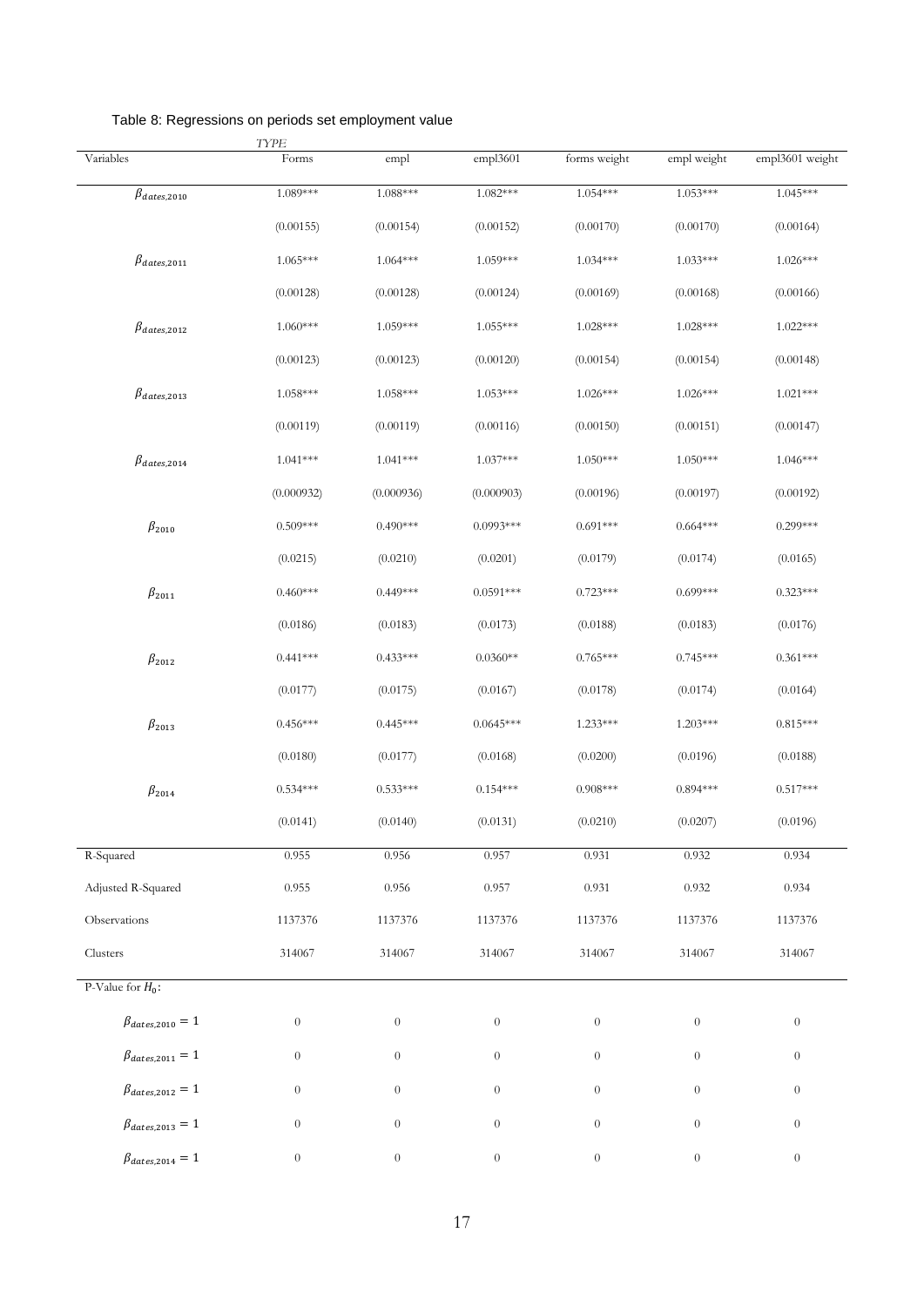| $\beta_{dates,2010} = \beta_{dates,2011}$ | $\theta$       | $\theta$       | $\theta$ | $\theta$ | $\theta$ | $\Omega$ |
|-------------------------------------------|----------------|----------------|----------|----------|----------|----------|
| $\beta_{dates,2010} = \beta_{dates,2012}$ | $\theta$       | $\theta$       | $\theta$ | $\Omega$ | $\Omega$ |          |
| $\beta_{dates,2010} = \beta_{dates,2013}$ | $\Omega$       | $\Omega$       | $\theta$ | $\Omega$ | $\Omega$ | $\Omega$ |
| $\beta_{dates,2010} = \beta_{dates,2014}$ | $\theta$       | $\theta$       | 0.14     | $\theta$ | 0.1      | 0.91     |
| $\beta_{dates,2011} = \beta_{dates,2012}$ | $\overline{0}$ | $\theta$       | $\theta$ | $\theta$ | $\theta$ | 0.02     |
| $\beta_{dates,2011} = \beta_{dates,2013}$ | $\theta$       | $\theta$       | $\theta$ | $\Omega$ | $\Omega$ | $\Omega$ |
| $\beta_{dates,2011} = \beta_{dates,2014}$ | $\overline{0}$ | $\overline{0}$ | $\theta$ | $\Omega$ | $\Omega$ | $\Omega$ |
| $\beta_{dates,2012} = \beta_{dates,2013}$ | 0.2            | 0.1            | 0.31     | 0.2      | 0.21     | 0.37     |
| $\beta_{dates,2012} = \beta_{dates,2014}$ | $\theta$       | $\theta$       | $\theta$ | $\theta$ | $\theta$ | $\Omega$ |
| $\beta_{dates,2013} = \beta_{dates,2014}$ | $\overline{0}$ | $\overline{0}$ | $\theta$ | $\theta$ | $\Omega$ |          |

Source: Authors' calculations based on SARS-NT Panel.

Where a researcher is interested in employment data from before 2010, the researcher will be forced to use the periods set because the periods employed to and from data are only well populated after 2009. Where the researcher only requires data after 2010, we leave the choice of appropriate variable to the researcher. In the dates set, the date indicators may be estimated with less precision but are distributed around the correct mean, while the periods set may be measured with more accuracy but dispersed around the wrong mean temporally. It should further be noted, that measurement error is likely to increase when weighted data are used.

# **2.6 Using the deflators**

Four deflators from the South African Reserve Bank are merged into the SARS-NT Panel. The following quarterly deflators are currently available in the SARS-NT Panel at the one-digit (major division) level: (i) gross value added; (ii) gross capital formation; (iii) consumer price index (CPI); and (iv) producer price index (PPI). The base year for the deflators is 2012 and the deflators are merged into the SARS-NT Panel using the tax year of the firm. These deflators do not provide full coverage of all sectors. For example, the gross value added deflator is available for all sectors, while the gross capital formation deflator is not available for agriculture. The CPI and PPI are available for very few sectors at the two-digit level. Unfortunately not all sectors, even at the onedigit (major division) level have disaggregated deflators available for them. Therefore, in addition to the four deflators mentioned above, economy-wide CPI and PPI deflators are also provided. These deflators are merged in for ease of use and researchers are expected to review the deflators and tailor them to suit their specific needs.

# **3 Data characteristics**

# **3.1 Overview of the data**

Table 7 shows the total number of entities available per year, as well as how many of these are matched through the merging process. First, we show the total number of entities per tax year. This number includes CIT-registered entities (or firms), as well as other entities (such as PAYEregistered entities that we are unable to link to a CIT reference number—see Table 1). Second,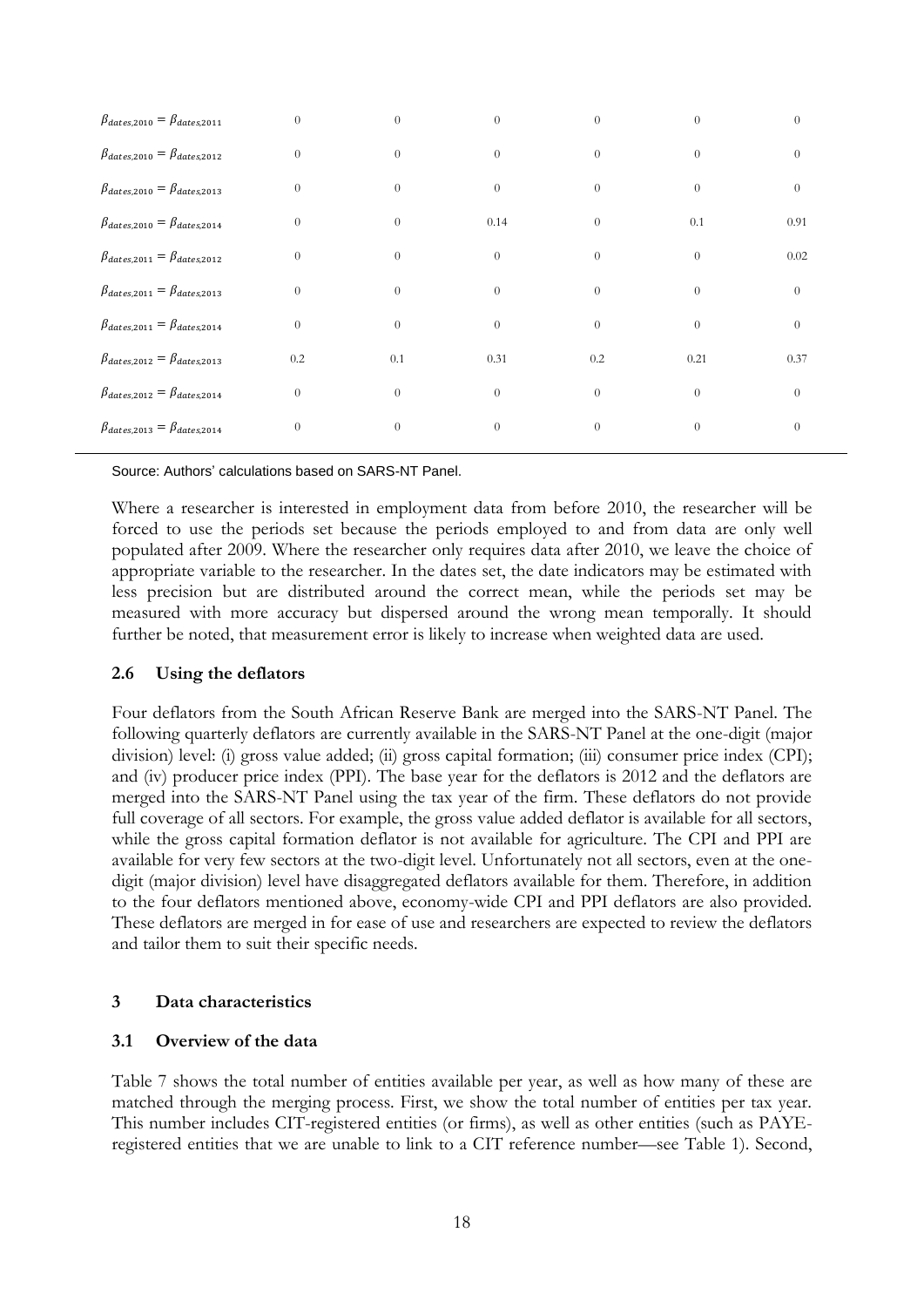we show that 68–79 per cent of these entities are found in the CIT data in each tax year. These are the CIT-registered entities that we consider to be firms in the context of the SARS-NT Panel.

Only 21–23 per cent of the firms in the CIT data have a match to the IRP5 data. In other words, only 21–23 per cent of the firms in the SARS-NT Panel can be matched to a PAYE-registered entity with worker information. More than 50 per cent of firms with matching IRP5 data also have matching VAT data, while around 41 per cent of firms with matching IRP5 data have no matching VAT or customs data. Only around 2 per cent of all firms have matching IRP5, VAT, and customs data. Around 14 per cent of firms in the CIT panel have matching VAT and/or customs data but not matching CIT data, with the majority of these firms having VAT data. Note that the relative incompleteness of CIT returns for 2014 is evident in the linkage rates with customs records, VAT returns, and PAYE information.<sup>16</sup>

The Tax Statistics Bulletin 2015 (SARS-NT 2015) provides an indication of the number of firms active in terms of providing CIT, VAT, and PAYE returns in any year. More CIT returns are made than VAT or PAYE returns, in part due to tax administration requirements. Thus while the number of firms that are matched through the merger process seems low, as shown in Section 4, aggregate variables such as sales and employment compare well to other sources of data (suggesting that the absence of firms not retained is unlikely to meaningfully affect analysis). Researchers should use their discretion to determine how best to further manipulate the SARS-NT Panel to get to a more accurate sense of the number of firms that are useful for firm-level economic analysis.

The second part of Table 9 shows the PAYE, VAT, and customs entities not in CIT—these are entities that have a CIT reference number, but their reference numbers do not match an entity captured in the CIT in a given year. As discussed in Section 3.3, understanding how many PAYE, VAT, and customs entities cannot be linked to CIT is important to gain some insight to the selection issues in the SARS-NT Panel that may be a potential source of bias.

<u>.</u>

<sup>&</sup>lt;sup>16</sup> As much of the data was extracted prior to the end of 2015, the set of returns for 2014 would not be expected to be complete.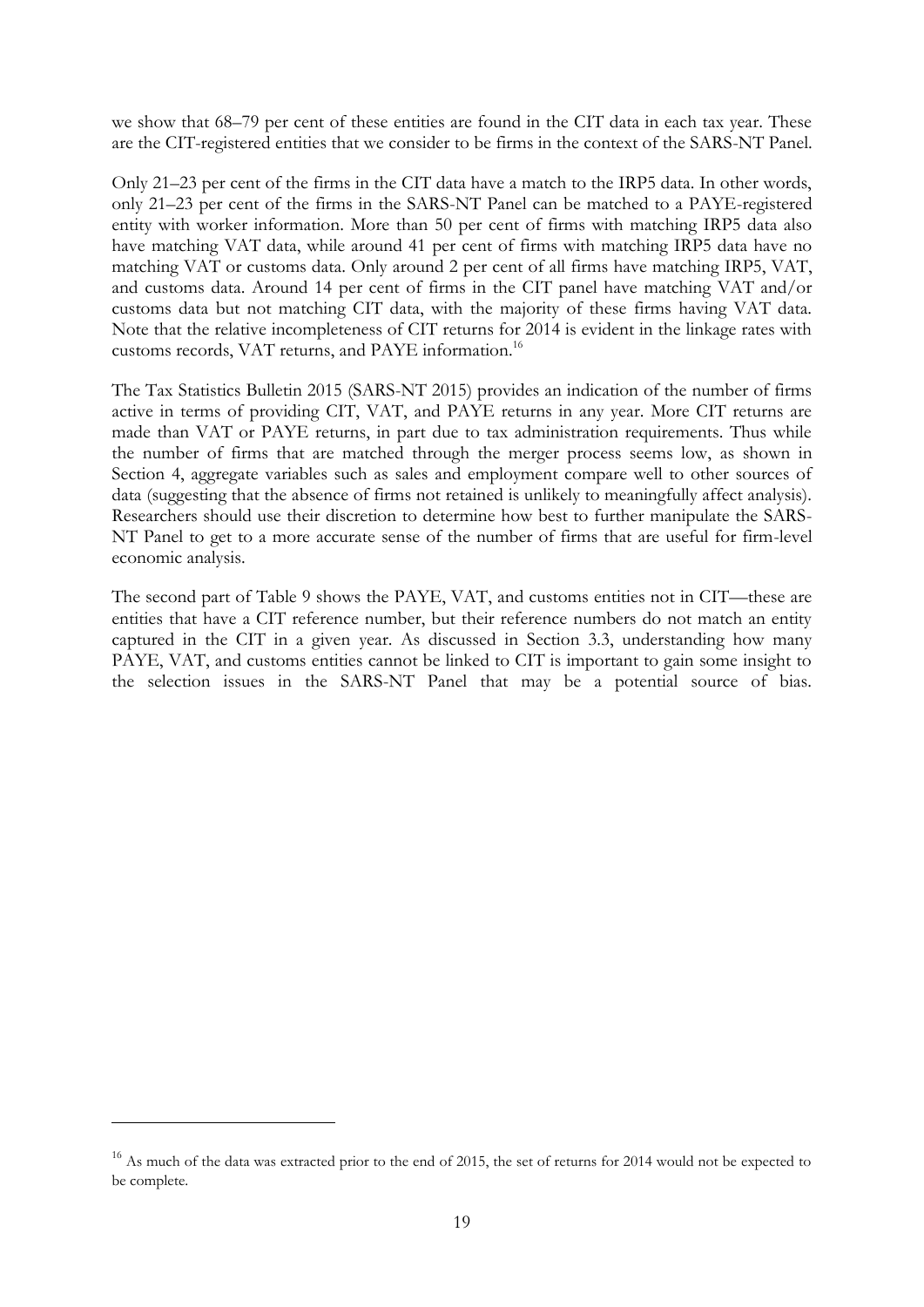# Table 9: Total entities in the SARS-NT Panel per tax year: Merging other data sets

|                                               | 2008        | 2009        | 2010        | 2011        | 2012        | 2013        | 2014        | Total       |
|-----------------------------------------------|-------------|-------------|-------------|-------------|-------------|-------------|-------------|-------------|
| Total entities in SARS-NT Panel               | 921 538     | 937 302     | 945 417     | 924 338     | 900 877     | 871 798     | 762 820     | 6 268 705   |
| Firms in CIT                                  | 690 249     | 688 894     | 721 199     | 717 594     | 705 571     | 666 586     | 524 531     | 4 714 624   |
| Percentage of Firms in SARS-NT Panel          | $(74.9\%)$  | $(73.5\%)$  | $(76.28\%)$ | $(77.63\%)$ | $(78.32\%)$ | $(76.46\%)$ | $(68.76\%)$ | $(75.21\%)$ |
| CIT with no IRP5, VAT, or customs             | 422 188     | 415 572     | 450 699     | 458 445     | 459 266     | 434 538     | 343 160     | 2 983 868   |
| Percentage of Firms in CIT                    | $(61.16\%)$ | $(60.32\%)$ | $(62.49\%)$ | $(63.89\%)$ | $(65.09\%)$ | $(65.19\%)$ | $(65.42\%)$ | $(63.29\%)$ |
| CIT Firms with IRP5                           | 150 800     | 152 342     | 155 868     | 158 279     | 153 331     | 150 595     | 120 242     | 1 041 457   |
| Percentage of Firms in CIT                    | $(21.85\%)$ | $(22.11\%)$ | $(21.61\%)$ | $(22.06\%)$ | $(21.73\%)$ | $(22.59\%)$ | $(22.92\%)$ | $(22.09\%)$ |
| CIT with IRP5 match and no VAT or customs     | 68 414      | 60 416      | 63 256      | 65 315      | 63 582      | 62 475      | 50 148      | 433 606     |
| CIT with IRP5 and VAT but no Customs          | 78 978      | 69 350      | 68 052      | 67 424      | 63 846      | 62 251      | 50 609      | 460 510     |
| CIT with IRP5 and Customs but no VAT          | 1 3 6 2     | 9 5 0 5     | 10 438      | 10883       | 11 039      | 11 048      | 8 3 4 8     | 62 623      |
| CIT with IRP5, VAT, and Customs               | 2 0 4 6     | 13 071      | 14 122      | 14 657      | 14 8 64     | 14 8 21     | 11 137      | 84718       |
| CIT without IRP5, but with VAT and/or customs | 117 261     | 120 980     | 114 632     | 100 870     | 92 974      | 81 453      | 61 129      | 689 299     |
| Percentage of Firms in CIT                    | $(16.99\%)$ | $(17.56\%)$ | $(15.89\%)$ | $(14.06\%)$ | $(13.18\%)$ | $(12.22\%)$ | $(11.65\%)$ | $(14.62\%)$ |
| CIT with VAT match and no IRP5 or customs     | 116 317     | 110 485     | 103 264     | 90 154      | 82 169      | 72 012      | 54 397      | 628 798     |
| CIT with Customs and no IRP5 or VAT           | 472         | 5 3 9 5     | 6 0 0 1     | 5 8 4 9     | 6 0 7 2     | 5 3 8 0     | 3785        | 32 954      |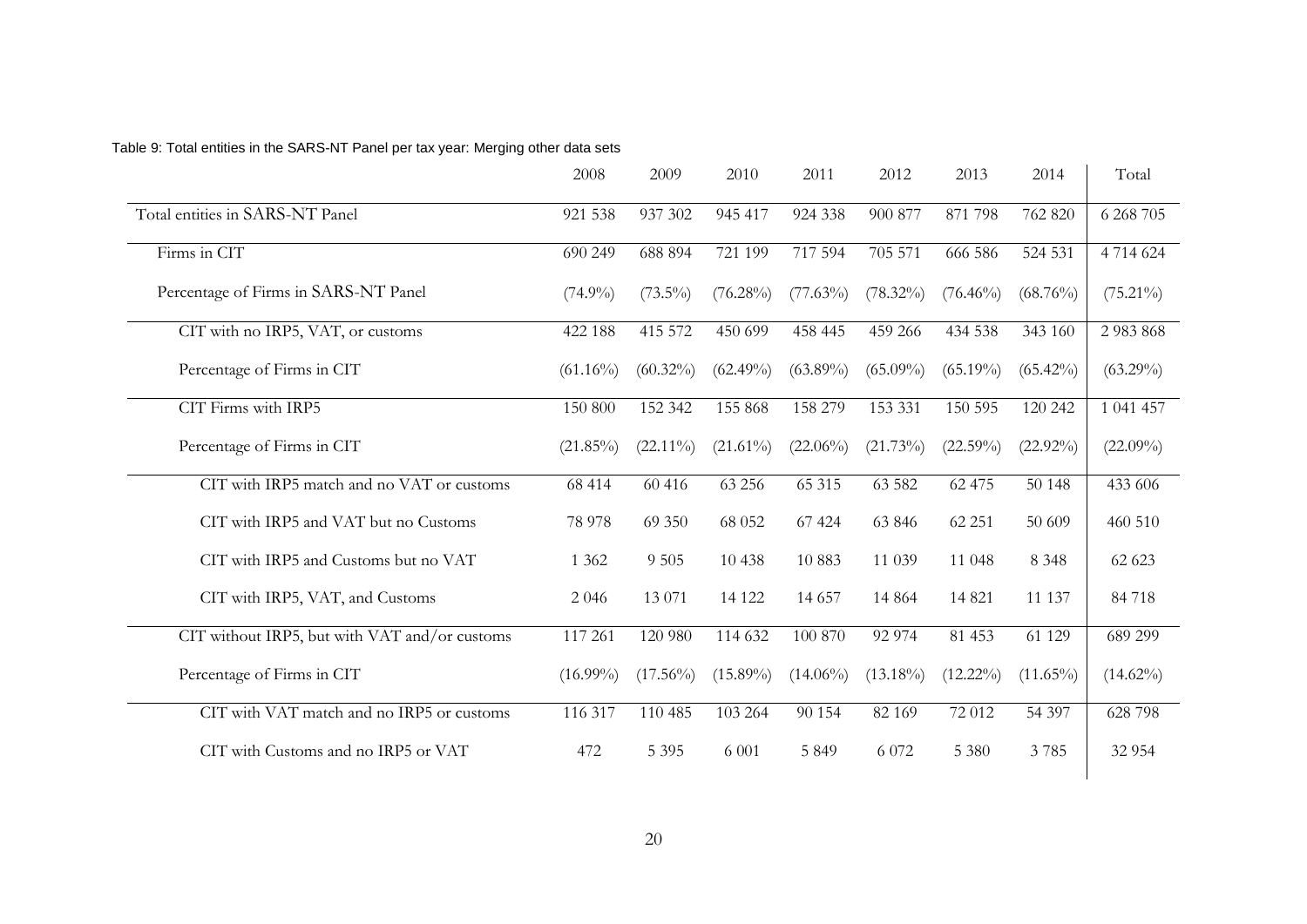| CIT with VAT and customs but no IRP5          | 472         | 5 100       | 5 3 6 7     | 4 8 6 7     | 4733        | 4 0 6 1     | 2 9 4 7     | 27 547      |
|-----------------------------------------------|-------------|-------------|-------------|-------------|-------------|-------------|-------------|-------------|
| PAYE, VAT and customs entities not in CIT     | 231 289     | 248 408     | 224 218     | 206 744     | 195 306     | 205 212     | 238 289     | 1 554 081   |
| Percentage of Firms in SARS-NT Panel          | $(25.1\%)$  | $(26.5\%)$  | $(23.72\%)$ | $(22.37\%)$ | $(21.68\%)$ | $(23.54\%)$ | $(31.24\%)$ | $(24.79\%)$ |
| Entities with unmatched IRP5                  | 61 889      | 65 859      | 63 374      | 68 938      | 73 312      | 83 883      | 108 292     | 525 547     |
| Percentage of Firms not in CIT                | $(26.76\%)$ | $(26.51\%)$ | $(28.26\%)$ | $(33.34\%)$ | $(37.54\%)$ | $(40.88\%)$ | $(45.45\%)$ | $(33.82\%)$ |
| IRP5 with no CIT, VAT, or customs             | 34 321      | 35 652      | 35 052      | 39 452      | 42 452      | 48 572      | 60 589      | 296 090     |
| IRP5 matched with VAT, but no CIT or customs  | 27 5 68     | 27 031      | 25 3 29     | 26 038      | 26 719      | 30 017      | 38 871      | 201 573     |
| IRP5 matched with customs but no CIT or VAT   | $\theta$    | 1 4 8 3     | 1 4 6 5     | 1 6 3 4     | 1996        | 2 5 3 8     | 4 1 1 4     | 13 230      |
| IRP5 matched with customs and VAT, but no CIT | $\theta$    | 1 6 9 3     | 1 5 2 8     | 1 8 1 4     | 2 1 4 5     | 2756        | 4718        | 14 6 5 4    |
| Entities with no IRP5                         | 169 400     | 182 549     | 160 844     | 137 806     | 121 994     | 121 329     | 129 997     | 1 028 534   |
| Percentage of Firms not in CIT                | $(73.24\%)$ | $(73.49\%)$ | $(71.74\%)$ | $(66.66\%)$ | $(62.46\%)$ | $(59.12\%)$ | $(54.55\%)$ | $(66.18\%)$ |
| VAT with no CIT, IRP5, or customs             | 169 344     | 169 303     | 147 021     | 123 835     | 105 818     | 103 635     | 110 392     | 933 963     |
| Customs with no CIT, IRP5, or VAT             | 43          | 10 058      | 10818       | 11 157      | 13 265      | 14 612      | 15 8 9 9    | 75 852      |
| VAT matched with customs, but no CIT or IRP5  | 13          | 3 1 8 8     | 3 0 0 5     | 2 8 1 4     | 2 9 1 1     | 3 0 8 2     | 3706        | 18719       |

Source: Authors' calculations based on SARS-NT Panel. Note that the decline in number of VAT matching and non-matching firms over time is likely due to an incorrect extraction as these numbers do not match 'SARS' tax statistics *(*SARS-NT 2015).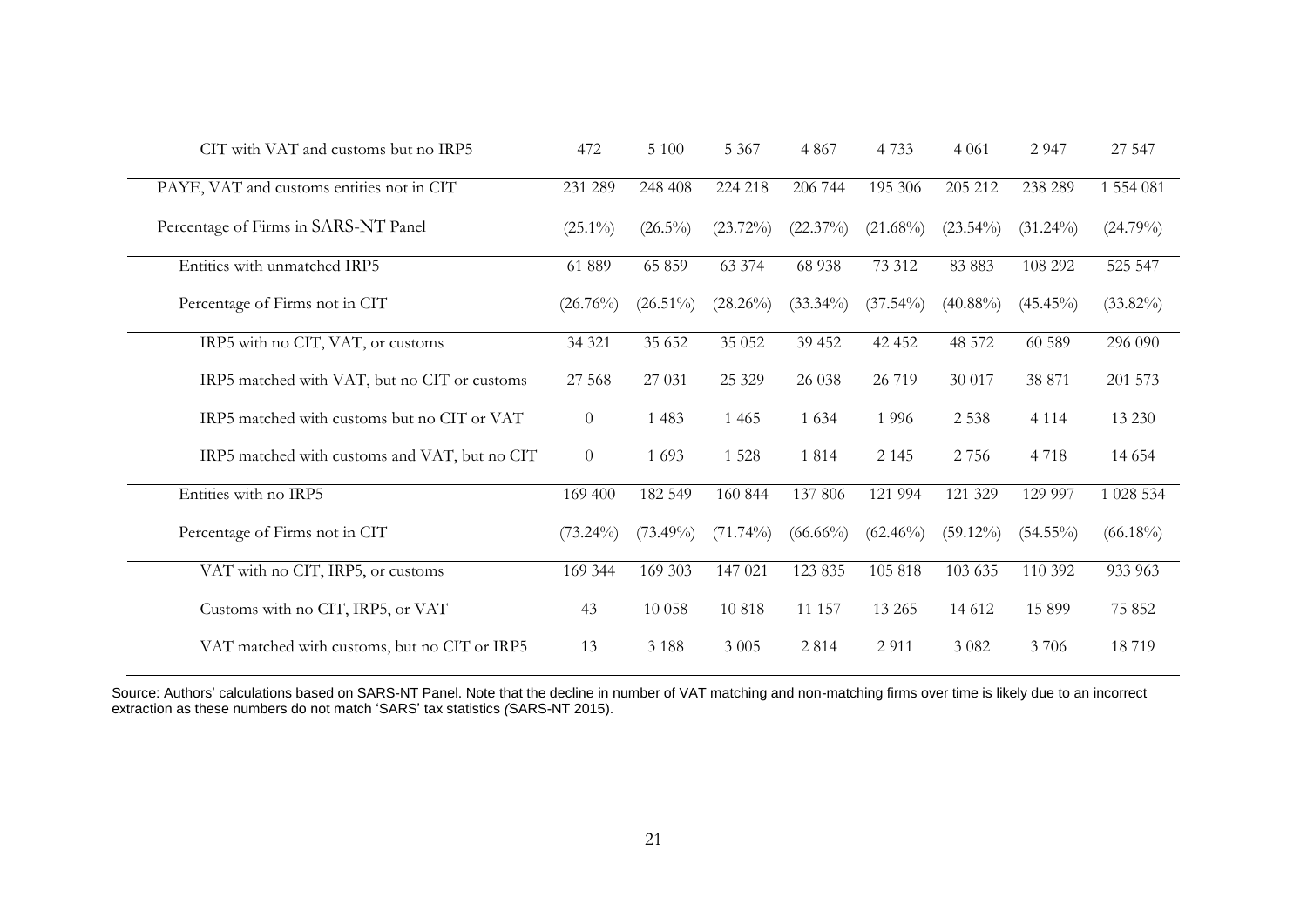Table 10 illustrates the completeness of key variables in the SARS-NT Panel. When we show firms with non-missing sales only, we retain 63–71 per cent of the firms in the SARS-NT Panel. However, in 2008 we lose 97 per cent of the firms. This suggests that there is currently a problem with the 2008 data, which requires further investigation.

|                                     | 2008        | 2009        | 2010        | 2011        | 2012        | 2013        | 2014        | Total       |
|-------------------------------------|-------------|-------------|-------------|-------------|-------------|-------------|-------------|-------------|
| Firms in the SARS-NT Panel          | 690249      | 688894      | 721199      | 717594      | 705571      | 666586      | 524531      | 4714624     |
| with non-missing sales              | 22526       | 436019      | 462830      | 511640      | 501599      | 462973      | 361246      | 2758833     |
| Percentage of Previous Category     | $(3.26\%)$  | $(63.29\%)$ | $(64.18\%)$ | $(71.3\%)$  | $(71.09\%)$ | $(69.45\%)$ | $(68.87\%)$ | $(58.52\%)$ |
| and non-zero sales                  | 7023        | 314794      | 323213      | 317635      | 308053      | 296018      | 240861      | 1807597     |
| Percentage of Previous Category     | $(31.18\%)$ | $(72.2\%)$  | $(69.83\%)$ | $(62.08\%)$ | $(61.41\%)$ | $(63.94\%)$ | $(66.68\%)$ | $(65.52\%)$ |
| Percentage of all Firms in CIT      | $(1.02\%)$  | $(45.7\%)$  | $(44.82\%)$ | $(44.26\%)$ | $(43.66\%)$ | $(44.41\%)$ | $(45.92\%)$ | $(38.34\%)$ |
| and non-missing fixed capital stock | 7023        | 273985      | 286089      | 303147      | 301782      | 295973      | 240840      | 1708839     |
| Percentage of Previous Category     | $(100\%)$   | $(87.04\%)$ | $(88.51\%)$ | $(95.44\%)$ | $(97.96\%)$ | $(99.98\%)$ | $(99.99\%)$ | $(94.54\%)$ |
| and non-zero fixed capital stock    | 5609        | 263596      | 268511      | 262145      | 253393      | 245251      | 199962      | 1498467     |
| Percentage of Previous Category     | $(79.87\%)$ | $(96.21\%)$ | $(93.86\%)$ | $(86.47\%)$ | $(83.97\%)$ | $(82.86\%)$ | $(83.03\%)$ | $(87.69\%)$ |
| Percentage of all Firms in CIT      | $(0.81\%)$  | $(38.26\%)$ | $(37.23\%)$ | $(36.53\%)$ | $(35.91\%)$ | $(36.79\%)$ | $(38.12\%)$ | $(31.78\%)$ |
| and non-missing cost of sales       | 5609        | 195696      | 209833      | 252188      | 253361      | 245220      | 199911      | 1361818     |
| Percentage of Previous Category     | $(100\%)$   | $(74.24\%)$ | (78.15%)    | $(96.2\%)$  | $(99.99\%)$ | $(99.99\%)$ | $(99.97\%)$ | $(90.88\%)$ |
| and non-zero cost of sales          | 3426        | 177335      | 181553      | 178176      | 172391      | 163002      | 132958      | 1008841     |
| Percentage of Previous Category     | $(61.08\%)$ | $(90.62\%)$ | $(86.52\%)$ | $(70.65\%)$ | $(68.04\%)$ | $(66.47\%)$ | $(66.51\%)$ | $(74.08\%)$ |
| Percentage of all Firms in CIT      | $(0.5\%)$   | $(25.74\%)$ | $(25.17\%)$ | $(24.83\%)$ | $(24.43\%)$ | $(24.45\%)$ | $(25.35\%)$ | $(21.4\%)$  |
| and non-missing labour data         | 1321        | 101379      | 104142      | 105939      | 102675      | 100445      | 82053       | 597954      |
| Percentage of Previous Category     | $(38.56\%)$ | (57.17%)    | $(57.36\%)$ | $(59.46\%)$ | $(59.56\%)$ | $(61.62\%)$ | $(61.71\%)$ | $(59.27\%)$ |
| Percentage of all Firms in CIT      | $(0.19\%)$  | $(14.72\%)$ | $(14.44\%)$ | $(14.76\%)$ | $(14.55\%)$ | $(15.07\%)$ | $(15.64\%)$ | $(12.68\%)$ |

| Table 10: Total firms per financial year and completeness of key variables |  |  |
|----------------------------------------------------------------------------|--|--|
|                                                                            |  |  |

Source: Authors' calculations based on SARS-NT Panel.

-

Firms with non-missing and non-zero sales constitute between 43 and 46 per cent of all firms in the SARS-NT Panel, indicating a large number of inactive firms. This is somewhat expected since the total firm numbers in the first row include three categories of CIT-registered entities that are less immediately useful for firm-level economic analysis: (i) dormant companies; (ii) share block companies; and (ii) body corporates.<sup>17</sup> SARS defines a dormant company as a firm that has not actively traded for the full year of assessment (i.e. if the company traded for part of the year of assessment, the company will not be regarded as a dormant company). Dormant

 $17$  A share block company is a company that operates a share block scheme, which is a scheme where a share in the scheme confers a right to the use of or interest in immovable property. A body corporate is a legal entity comprising all owners of units in a property scheme, such as an apartment building.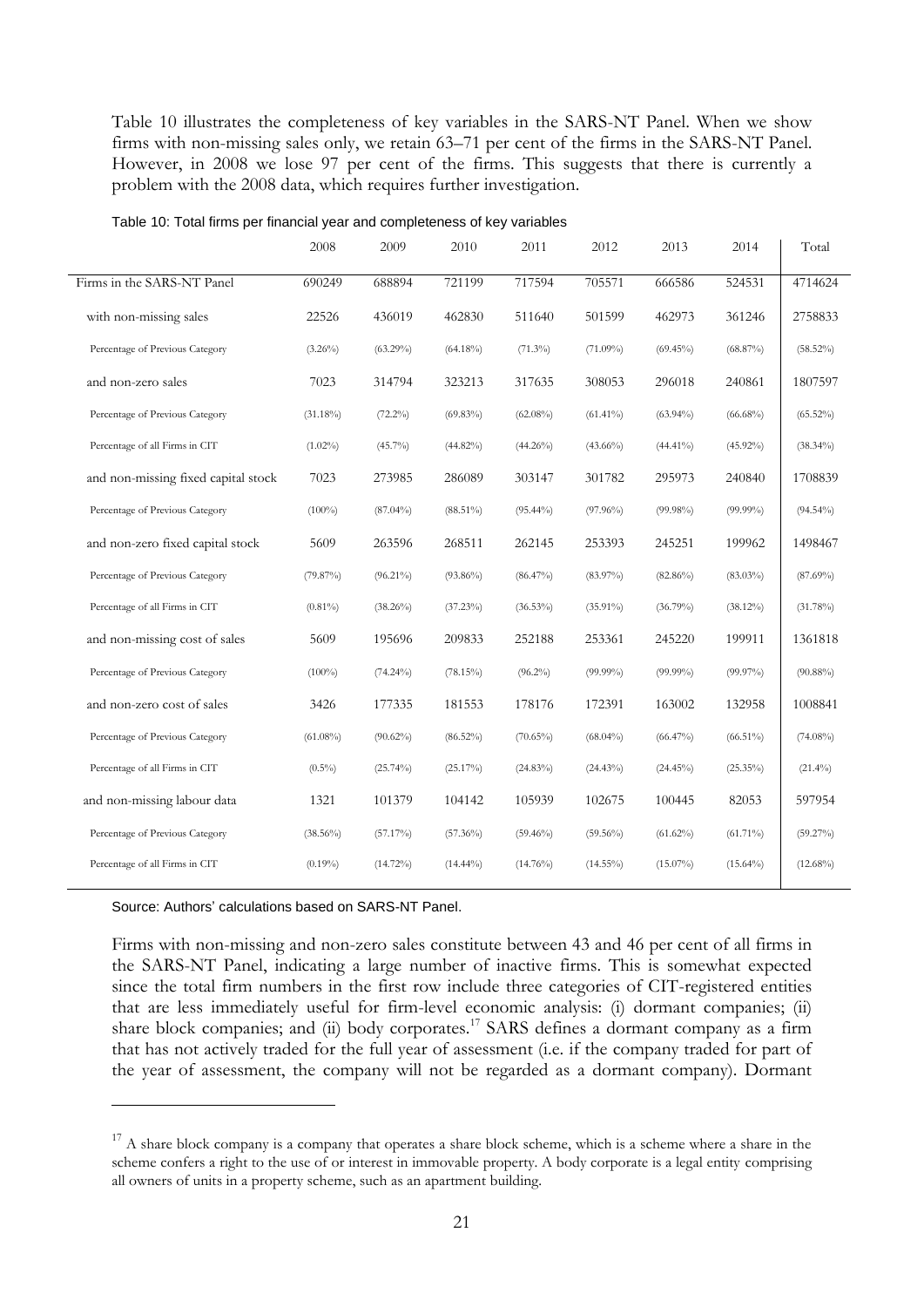firms are easily identified in the IT14 and ITR14 forms, which contain questions to identify these firms. A body corporate/share block company indicator is available for the ITR14 data only, so to identify these firms from the IT14 forms, researchers have to use other characteristics of the data. The total firm numbers would also include other CIT-registered entities that are more difficult to identify and may complicate firm-level analysis. The bank nominee companies discussed in Section 2.2 is one example, as these CIT-registered entities report significant assets, but are unlikely to report other financial or tax information.

Between 87 and 100 per cent of firms with non-missing and non-zero sales data also have nonmissing fixed capital stock data, with between 82 and 97 per cent of these firms also having nonzero fixed capital stock data.<sup>18</sup> Only 24 to 26 per cent of all firms in the SARS-NT Panel also have non-missing and non-zero cost of sales in addition to non-missing and non-zero sales and capital data. Between 57 and 62 per cent of all firms with non-missing and non-zero sales, cost of sales, and fixed capital data also have non-missing labour data. This figure implies that firms with available sales, capital, cost of sales, and labour data constitute between 14.5 and 15.7 per cent of all firms in the SARS-NT Panel.

# **3.2 Potential sources of bias caused by selection in the SARS-NT Panel**

Although the SARS-NT Panel is closer to the actual population of firms and individuals in the formal economy than comparable sources of survey data, and therefore enables certain economic analysis that was not possible before, there are various sources of selection in the SARS-NT Panel which may lead to bias in estimated results.<sup>19</sup>

Only tax-registered firms and individuals are eligible to be in the SARS-NT Panel. Within that category, and with all the caveats listed above, only firms and individuals that actually submit a tax return will appear in the SARS-NT Panel. This implies that we will very likely not have a great deal of information on firms that may not be registered for tax such as informal firms, very young firms, or very small firms.

Since CIT returns must be completed within 12 months from the firm's financial year end, the 2014 tax year is still likely missing some submissions. Later years of the SARS-NT Panel will likely always under-report the true number of firms in the SARS-NT Panel. In Figure 4 we show the distribution of log real sales over the tax years in the sample. In the figure we see increased bunching around R1 million for both real and nominal sales over time. It is thus unclear how much of this difference is due to changes in tax policies or changes in firm behaviour.<sup>20</sup>

<u>.</u>

<sup>&</sup>lt;sup>18</sup> Non-missing capital means that the firm reports at least one value for property, plant and equipment, or other fixed assets in their balance sheet.

<sup>&</sup>lt;sup>19</sup> However, the few hundred thousand firms reported here are significantly more than the approximately 20,000 firms surveyed in the Quarterly Financial Statistics (QFS) and Quarterly Employment Statistics (QES) (see QES StatsSA 2015b; QFS StatsSA 2014c) and therefore provide a better basis for firm-level analysis. The coverage is further enhanced by the inclusion of non-VAT-registered firms, which are typically excluded from the QES and other surveys.

<sup>&</sup>lt;sup>20</sup> ln(1 000 000)  $\approx$  13.8.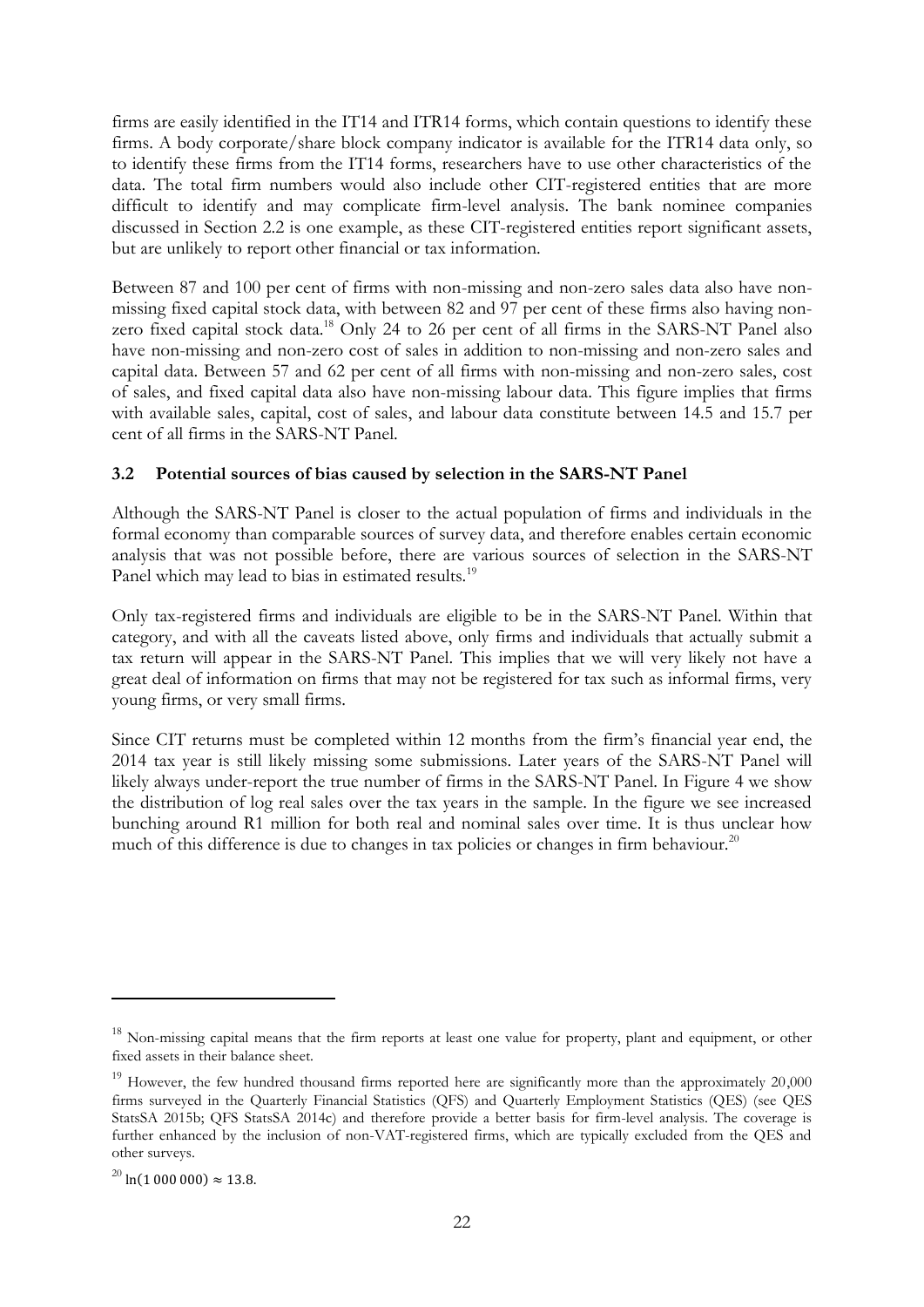Figure 4: Distribution of log nominal and real sales per year



Sources: Authors' calculations based on SARS-NT Panel. We exclude the bottom 1% and top 1% of firms in each year. The reference line on the x-axis is at ln(1000000).

The VAT and customs records are available only for the VAT and trader subsamples, respectively, where there is a selection effect towards larger firms that may induce bias. In panel A of Figure 5 we show that firms registered for VAT are distributed around a higher mean than firms not registered for VAT, as expected given the non-zero threshold (R1 million) in turnover for compulsory registration for VAT. Furthermore, we can clearly see the bunching of firms not registered with sales around R1 million, although a substantial portion of firms earning more than this amount are also not reporting VAT. In panel B, we again observe firms with customs data being more normally dispersed around a dramatically higher mean than non-customs registered firms.





Source: Authors' calculations based on SARS-NT Panel.

In Figure 6, we show that firms with matching IRP5 data are distributed around a higher mean than firms without IRP5 data. In this context, researchers must be careful when thinking of potential sources of bias in the SARS-NT Panel caused by selection.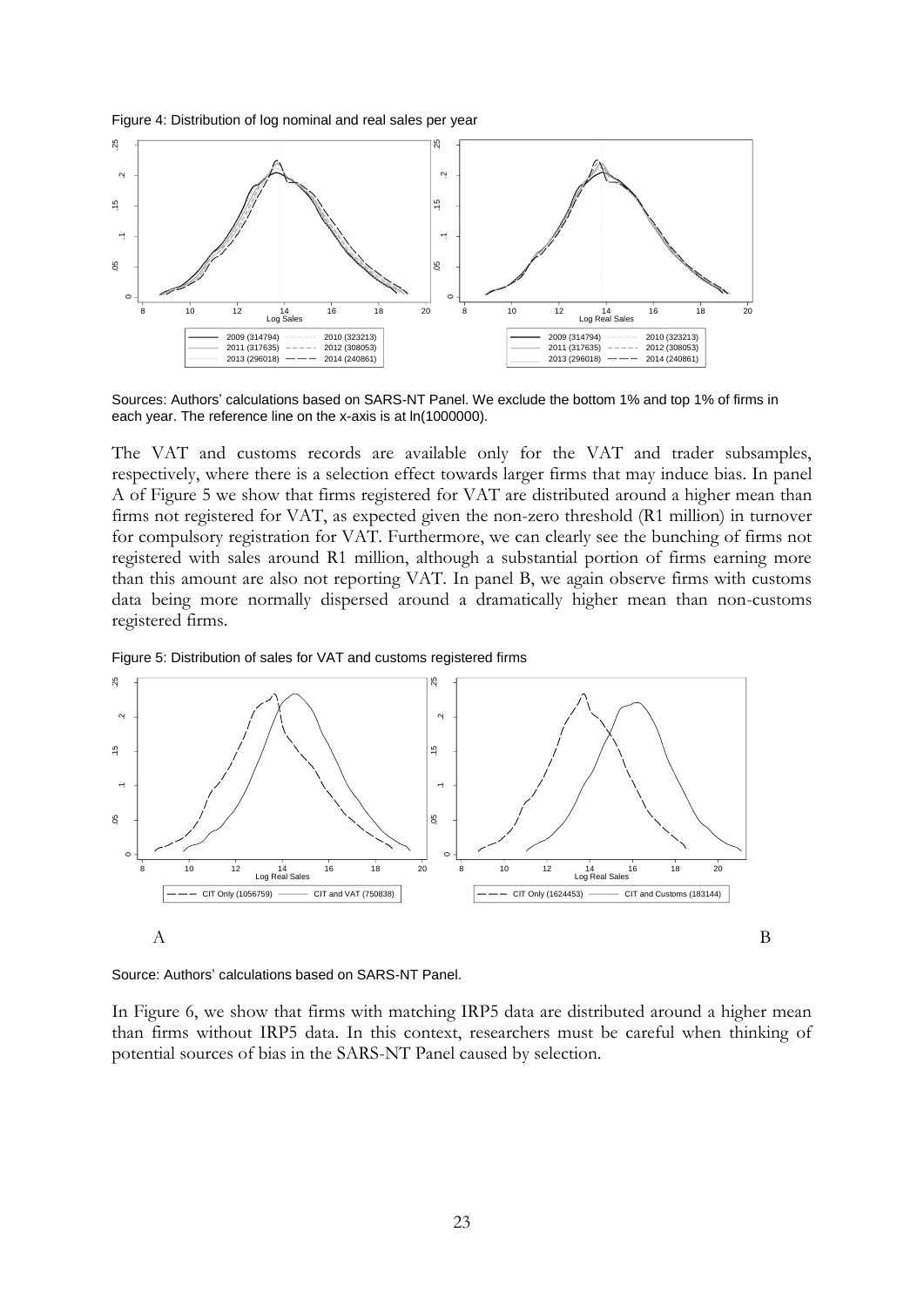



Source: Authors' calculations based on SARS-NT Panel.

With respect to data collection, minor changes to both the IT14 and ITR14 forms are made on a continuous basis due to legislative and other changes. For example, on 6 December 2014, SARS updated the ITR14 return to allow firms to disclose the energy efficiency savings deduction in terms of Section 12L of the Income Tax Act. As a result, the available fields (i.e. variables) change over time and not all variables are available for the entire period. As indicated in Section 2.3, the IT14 form contained the same set of fields for all firms, irrespective of their size. Therefore, a consistent set of data is available for all companies who completed the IT14 but not for the ITR14 which includes questions on the first page that customize the contents of the ITR14 for completion. Finally, while all original data are retained in the SARS-NT Panel, the variables could be measured with error that in a way that is intentional (to minimize tax) or unintentional (based on a misunderstanding of the question or a data entry error).

#### **4 Comparing the Panel to other sources of South African firm data**

The SARS-NT Panel contains four potential variables that can be used to classify a firm into a sector: (i) profit code from the CIT data (a SARS-specific industry variable); (ii) industry code from the CIT data drawn from the ITR14 forms (SIC7 format); (iii) main income source code from the IRP5 data (SIC7 format); and (iv) HS6 code for all traders which we aggregate.<sup>21</sup> The HS code is a product, not sector, code, but can be mapped to sector codes using the appropriate concordance table. As expected, the IRP5 industry is available for fewer firms since only firms with matching IRP5 data, at some point, will have had an industry code. A separate technical appendix released with the SARS-NT Panel includes a detailed discussion of how the different sector variables compare to other sources of industry data (see Kreuser et al. 2016).

In this section we compare the sales and employment data by sector to Statistics South Africa's Quarterly Financial Statistics (QFS) (see Appendix I) and Quarterly Employment Statistics

-

<sup>21</sup> Industry codes from the CIT records are available for the ITR14 forms only, not for IT14.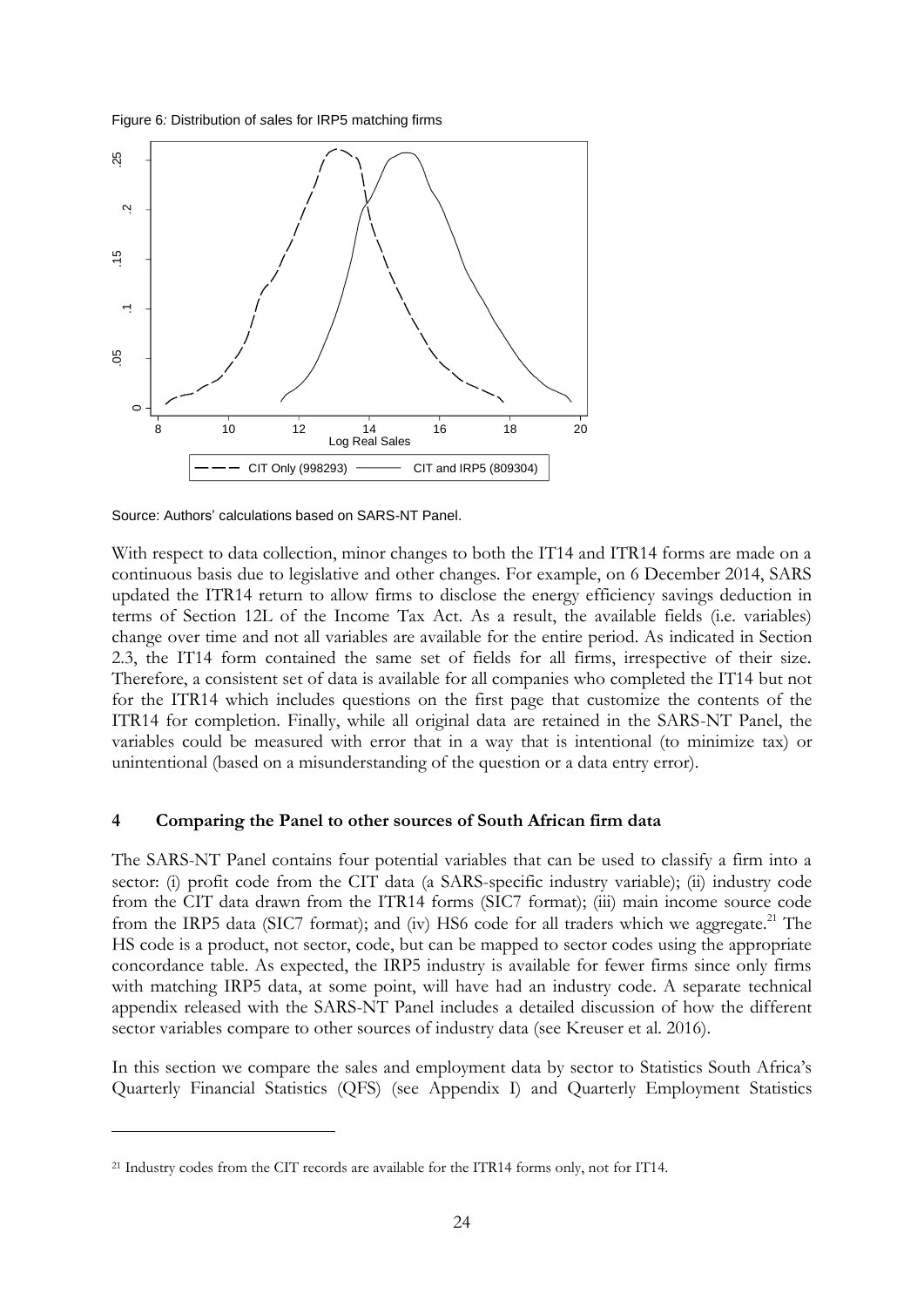(QES) (see Appendix II) to determine how the SARS-NT Panel compares to other data sources. We show the total sales by sector from the SARS-NT Panel using the industry codes from the IRP5 data set and compare these to total sales data from the QFS. Sales in the SARS-NT Panel refers to the sales amount reported in the income statement of the firm and sales in the QFS includes the value of sales, amounts received for work done, and amounts received for services rendered.

In Table 11 we provide a breakdown of the total nominal sales per industry in the panel against the values reported in the QFS. All values are nominal. Comparing the unrestricted aggregates for sales we observe that the agriculture, construction, wholesale and retail, and community and social service sectors have annual aggregates considerably lower than those reported in the QFS. The mining, manufacturing sector, electricity and finance sectors have higher aggregates in the panel than in the QFS. These differences are in part due to the assignment of different classifications of firms than those used by Statistics South Africa. For example, when reporting to SARS, retailers that trade in manufactured goods may classify their workers as being employed in the manufacturing sector, whereas the QFS allocates the firms where these workers are employed as being in the wholesale or retail trade sectors. Furthermore, we observe that between 14 and 22 per cent of all sales are in firms within unassigned industries, that is, firms which did not report the industry of their employees or had an equal number of employees in their largest industries. Once controlling for firms with attendant data, however, this figure reduces to between 1.5 and 2.5 per cent. These results indicate that a large portion of the unassigned firms are due to missing labour data.

| Industry      | Data                  | 2009        | 2010                                                                                                                                                                                                                                                                                                                                                                                   | 2011        | 2012         | 2013         | 2014         |
|---------------|-----------------------|-------------|----------------------------------------------------------------------------------------------------------------------------------------------------------------------------------------------------------------------------------------------------------------------------------------------------------------------------------------------------------------------------------------|-------------|--------------|--------------|--------------|
|               | No Restrictions       | 73 9 25     | 82 445                                                                                                                                                                                                                                                                                                                                                                                 | 98 003      | 116 927      | 132 375      | 111 292      |
| Agriculture   | Has All Key Variables | 63 127      | 71 978                                                                                                                                                                                                                                                                                                                                                                                 | 91 696      | 111 245      | 128 773      | 96 482       |
|               | % of No restriction   | $(85.39\%)$ | $(87.3\%)$<br>$(93.56\%)$<br>115 544<br>349 399<br>338 687<br>$(110.41\%)$<br>$(82.96\%)$<br>103 542<br>281 667<br>316 187<br>$(80.61\%)$<br>$(93.36\%)$<br>$(112.36\%)$<br>$(129.11\%)$<br>316 470<br>408 239<br>1 822 079<br>2 008 004<br>$(120.8\%)$<br>$(120.56\%)$<br>1 596 412<br>1 951 777<br>$(87.61\%)$<br>$(97.2\%)$<br>$(94.48\%)$<br>$(85.34\%)$<br>1 665 577<br>1 508 332 | $(95.14\%)$ | $(97.28\%)$  | $(86.69\%)$  |              |
|               | No Restrictions       |             |                                                                                                                                                                                                                                                                                                                                                                                        |             | 475 346      | 485 586      | 196 065      |
| Mining        | % of QFS              |             |                                                                                                                                                                                                                                                                                                                                                                                        |             | $(102.85\%)$ | $(104.46\%)$ | $(36.81\%)$  |
|               | Has All Key Variables |             |                                                                                                                                                                                                                                                                                                                                                                                        |             | 461 654      | 475 501      | 189 646      |
|               | % of No restriction   | $(89.61\%)$ |                                                                                                                                                                                                                                                                                                                                                                                        |             | $(97.12\%)$  | $(97.92\%)$  | $(96.73\%)$  |
|               | % of QFS              |             |                                                                                                                                                                                                                                                                                                                                                                                        |             | $(100.12\%)$ | $(97.76\%)$  | $(280.88\%)$ |
|               | QFS                   |             |                                                                                                                                                                                                                                                                                                                                                                                        |             | 462 196      | 464 842      | 532 674      |
|               | No Restrictions       | 1 691 229   |                                                                                                                                                                                                                                                                                                                                                                                        |             | 2 304 378    | 2 482 885    | 1 384 159    |
|               | % of QFS              |             |                                                                                                                                                                                                                                                                                                                                                                                        |             | $(121.49\%)$ | $(123.66\%)$ | $(60.75\%)$  |
| Manufacturing | Has All Key Variables | 1 590 103   |                                                                                                                                                                                                                                                                                                                                                                                        |             | 2 247 531    | 2 445 201    | 1 174 451    |
|               | % of No restriction   | $(94.02\%)$ |                                                                                                                                                                                                                                                                                                                                                                                        |             | $(97.53\%)$  | $(98.48\%)$  | $(84.85\%)$  |
|               | % of QFS              |             |                                                                                                                                                                                                                                                                                                                                                                                        |             | $(84.39\%)$  | $(82.11\%)$  | $(194\%)$    |
|               | QFS                   |             |                                                                                                                                                                                                                                                                                                                                                                                        |             | 1 896 778    | 2 007 836    | 2 278 403    |
|               |                       |             |                                                                                                                                                                                                                                                                                                                                                                                        |             |              |              |              |

Table 11: Total sales by sector, 2009–14 (R million)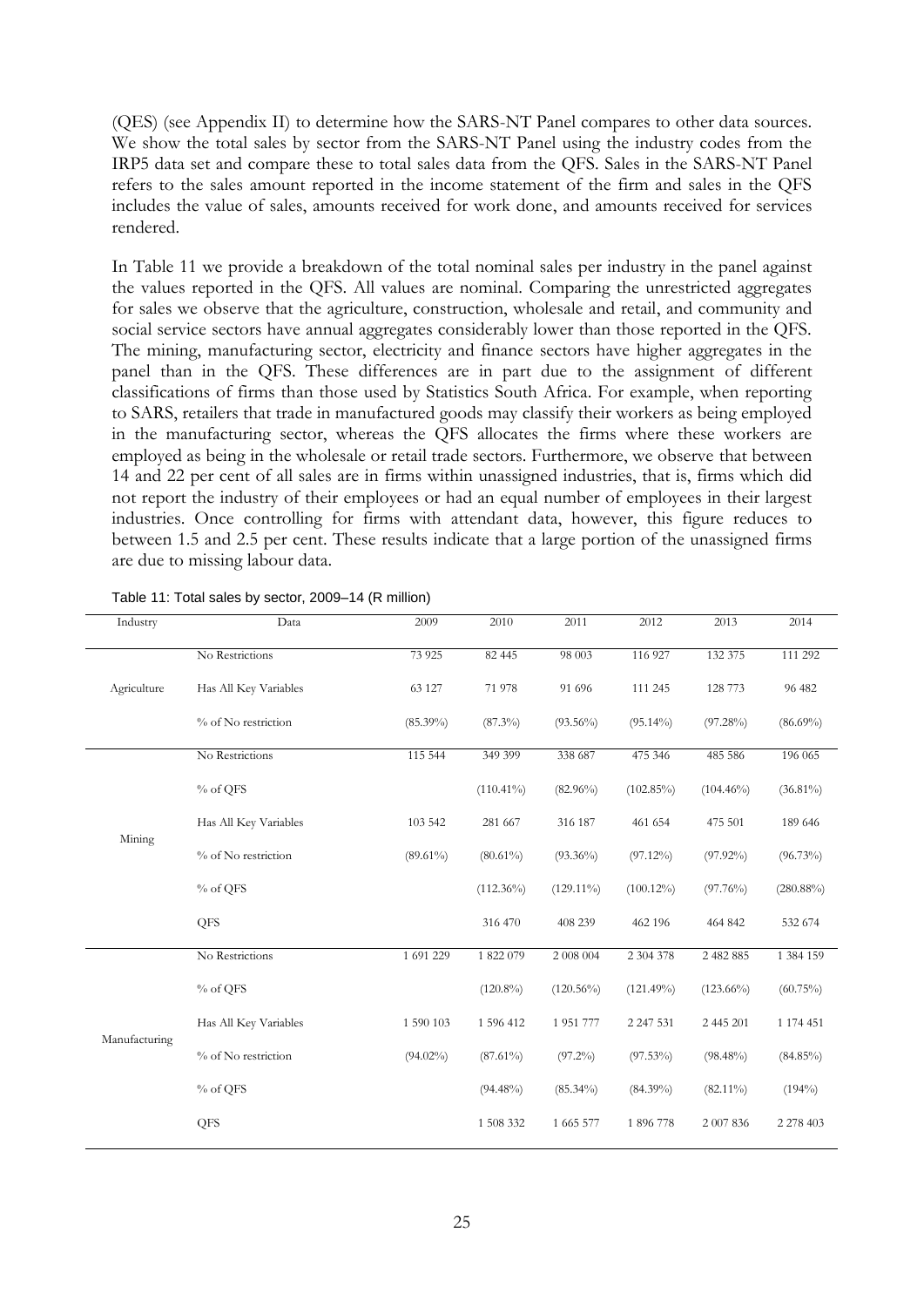|                                                      | No Restrictions       | 33 869      | 56 809                                                                                                                                                                                                                                                                                                                                                                                                                                                                                                                         | 148 646      | 177 116      | 201 297      | 172 146      |
|------------------------------------------------------|-----------------------|-------------|--------------------------------------------------------------------------------------------------------------------------------------------------------------------------------------------------------------------------------------------------------------------------------------------------------------------------------------------------------------------------------------------------------------------------------------------------------------------------------------------------------------------------------|--------------|--------------|--------------|--------------|
|                                                      | % of QFS              |             | $(63.93\%)$                                                                                                                                                                                                                                                                                                                                                                                                                                                                                                                    | $(131.35\%)$ | $(132.33\%)$ | $(135.39\%)$ | $(101.18\%)$ |
| Electricity, Gas,                                    | Has All Key Variables | 28 18 6     | 41 129                                                                                                                                                                                                                                                                                                                                                                                                                                                                                                                         | 145 359      | 175 772      | 200 423      | 167 774      |
| and Water                                            | % of No restriction   | $(83.22\%)$ | $(72.4\%)$                                                                                                                                                                                                                                                                                                                                                                                                                                                                                                                     | $(97.79\%)$  | $(99.24\%)$  | $(99.57\%)$  | $(97.46\%)$  |
|                                                      | % of QFS              |             | $(216.04\%)$                                                                                                                                                                                                                                                                                                                                                                                                                                                                                                                   | $(77.85\%)$  | $(76.15\%)$  | $(74.18\%)$  | $(101.41\%)$ |
|                                                      | QFS                   |             | 88 856                                                                                                                                                                                                                                                                                                                                                                                                                                                                                                                         | 113 166      | 133 842      | 148 675      | 170 142      |
|                                                      | No Restrictions       | 149 847     | 150 555                                                                                                                                                                                                                                                                                                                                                                                                                                                                                                                        | 152 469      | 167 928      | 185 462      | 153 905      |
| Construction                                         | % of QFS              |             | $(59.45\%)$                                                                                                                                                                                                                                                                                                                                                                                                                                                                                                                    | $(61.32\%)$  | $(66.67\%)$  | $(70.85\%)$  | $(50.17\%)$  |
|                                                      | Has All Key Variables | 128 710     | 133 366                                                                                                                                                                                                                                                                                                                                                                                                                                                                                                                        | 138 811      | 155 668      | 177 643      | 146 761      |
|                                                      | % of No restriction   | $(85.89\%)$ | $(88.58\%)$                                                                                                                                                                                                                                                                                                                                                                                                                                                                                                                    | $(91.04\%)$  | $(92.7\%)$   | $(95.78\%)$  | $(95.36\%)$  |
|                                                      | % of QFS              |             | $(189.88\%)$                                                                                                                                                                                                                                                                                                                                                                                                                                                                                                                   | $(179.13\%)$ | $(161.81\%)$ | $(147.36\%)$ | $(209.04\%)$ |
|                                                      | QFS                   |             | 253 242                                                                                                                                                                                                                                                                                                                                                                                                                                                                                                                        | 248 652      | 251 888      | 261 776      | 306 785      |
| Wholesale, Retail,<br>Catering, and<br>Accommodation | No Restrictions       | 828 203     | 1 1 5 1 3 5 5                                                                                                                                                                                                                                                                                                                                                                                                                                                                                                                  | 1 121 369    | 1 292 088    | 1 367 016    | 1 074 757    |
|                                                      | % of QFS              |             | $(71.43\%)$                                                                                                                                                                                                                                                                                                                                                                                                                                                                                                                    | $(61.92\%)$  | $(61.52\%)$  | $(61.32\%)$  | $(43.28\%)$  |
|                                                      | Has All Key Variables | 757 964     | 1 085 962                                                                                                                                                                                                                                                                                                                                                                                                                                                                                                                      | 1 081 191    | 1 239 057    | 1 346 173    | 1 014 009    |
|                                                      | % of No restriction   | $(91.52\%)$ | $(94.32\%)$                                                                                                                                                                                                                                                                                                                                                                                                                                                                                                                    | $(96.42\%)$  | $(95.9\%)$   | $(98.48\%)$  | $(94.35\%)$  |
|                                                      | % of QFS              |             | $(148.44\%)$                                                                                                                                                                                                                                                                                                                                                                                                                                                                                                                   | $(167.51\%)$ | $(169.5\%)$  | $(165.6\%)$  | (244.87%)    |
|                                                      | QFS                   |             | 1 611 949<br>1 811 128<br>2 100 242<br>433 906<br>479 812<br>534 273<br>$(100.36\%)$<br>$(103.28\%)$<br>$(100.14\%)$<br>320 622<br>442 418<br>504 685<br>$(73.89\%)$<br>$(92.21\%)$<br>$(94.46\%)$<br>$(134.85\%)$<br>$(105.01\%)$<br>$(105.71\%)$<br>432 360<br>464 587<br>533 515<br>768 099<br>768 342<br>880 637<br>$(160.98\%)$<br>$(164.01\%)$<br>$(166.33\%)$<br>582 170<br>712 792<br>835 517<br>$(75.77\%)$<br>$(92.8\%)$<br>$(94.88\%)$<br>$(81.99\%)$<br>$(65.7\%)$<br>$(63.37\%)$<br>477 303<br>468 311<br>529 456 | 2 2 2 2 1 9  | 2 483 012    |              |              |
|                                                      | No Restrictions       | 191 072     |                                                                                                                                                                                                                                                                                                                                                                                                                                                                                                                                |              |              | 538 980      | 394 693      |
|                                                      | % of QFS              |             |                                                                                                                                                                                                                                                                                                                                                                                                                                                                                                                                |              |              | $(92.59\%)$  | $(60.85\%)$  |
| Transport,                                           | Has All Key Variables | 130 485     |                                                                                                                                                                                                                                                                                                                                                                                                                                                                                                                                |              |              | 534 337      | 362 770      |
| Storage, and<br>Communication                        | % of No restriction   | $(68.29\%)$ |                                                                                                                                                                                                                                                                                                                                                                                                                                                                                                                                |              |              | $(99.14\%)$  | $(91.91\%)$  |
|                                                      | % of QFS              |             |                                                                                                                                                                                                                                                                                                                                                                                                                                                                                                                                |              |              | $(108.94\%)$ | (178.79%)    |
|                                                      | QFS                   |             |                                                                                                                                                                                                                                                                                                                                                                                                                                                                                                                                |              |              | 582 122      | 648 586      |
|                                                      | No Restrictions       | 504 498     |                                                                                                                                                                                                                                                                                                                                                                                                                                                                                                                                |              |              | 908 585      | 630 293      |
|                                                      | % of QFS              |             |                                                                                                                                                                                                                                                                                                                                                                                                                                                                                                                                |              |              | $(148.22\%)$ | $(83.42\%)$  |
| Financing,<br>Insurance Real                         | Has All Key Variables | 386 747     |                                                                                                                                                                                                                                                                                                                                                                                                                                                                                                                                |              |              | 875 861      | 567 386      |
| Estate, and<br><b>Business Services</b>              | % of No restriction   | $(76.66\%)$ |                                                                                                                                                                                                                                                                                                                                                                                                                                                                                                                                |              |              | $(96.4\%)$   | $(90.02\%)$  |
|                                                      | % of QFS              |             |                                                                                                                                                                                                                                                                                                                                                                                                                                                                                                                                |              |              | $(69.99\%)$  | $(133.16\%)$ |
|                                                      | QFS                   |             |                                                                                                                                                                                                                                                                                                                                                                                                                                                                                                                                |              |              | 612 986      | 755 544      |
|                                                      |                       |             |                                                                                                                                                                                                                                                                                                                                                                                                                                                                                                                                |              |              |              |              |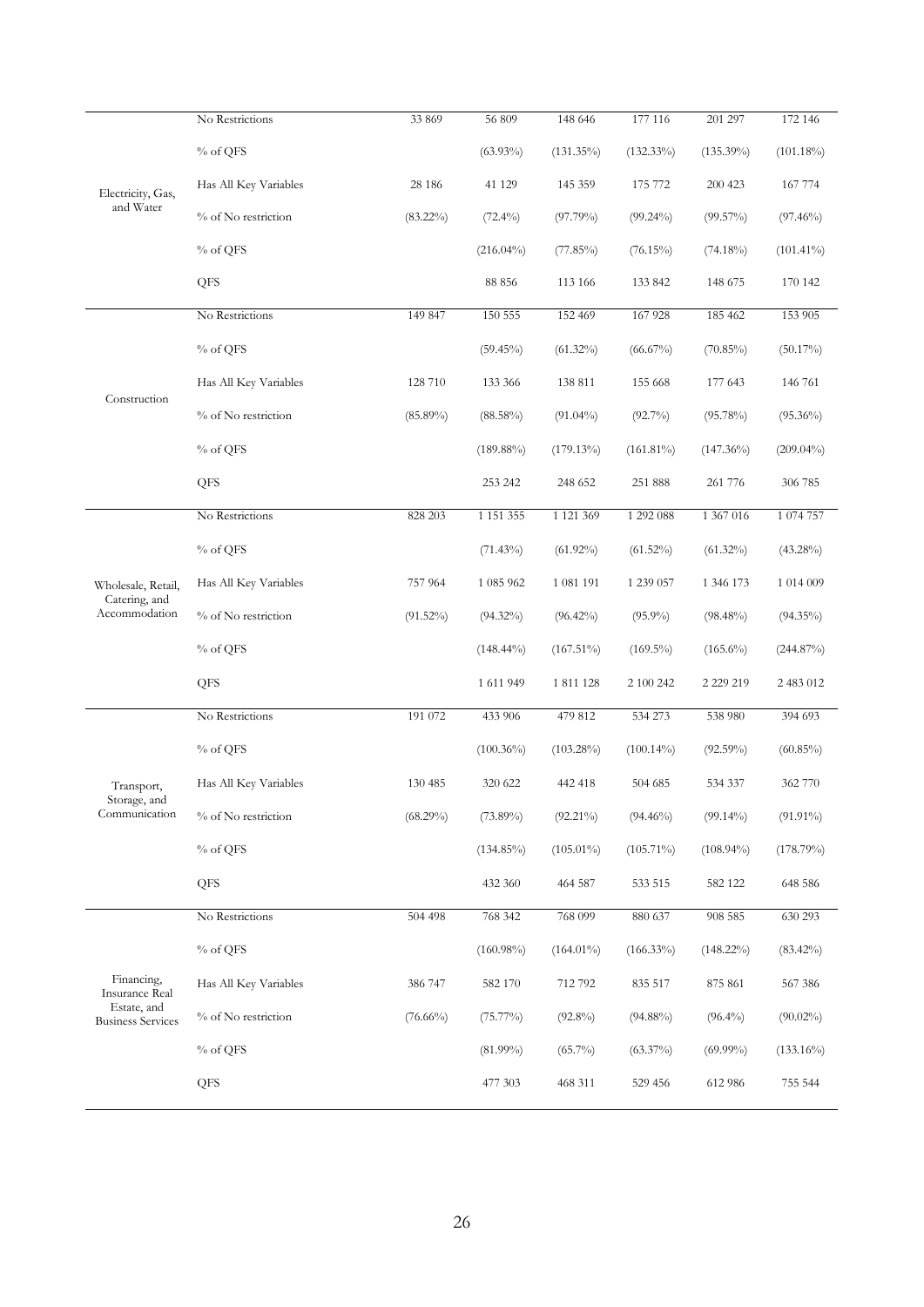|                                                                                                                                                                                                                                                                                                                                                                                                                                                                                                                                                                                                                                                                                                                                                                                                                                                                                                                                                                                                                                                                                                                                                                                                                                                                                              | No Restrictions | 104 202     |                                                                                                                                                                                                                                                                                                                                                                                                                                                                                                                                                                                                                                                                  | 118 780      | 120 653      | 93 142       |
|----------------------------------------------------------------------------------------------------------------------------------------------------------------------------------------------------------------------------------------------------------------------------------------------------------------------------------------------------------------------------------------------------------------------------------------------------------------------------------------------------------------------------------------------------------------------------------------------------------------------------------------------------------------------------------------------------------------------------------------------------------------------------------------------------------------------------------------------------------------------------------------------------------------------------------------------------------------------------------------------------------------------------------------------------------------------------------------------------------------------------------------------------------------------------------------------------------------------------------------------------------------------------------------------|-----------------|-------------|------------------------------------------------------------------------------------------------------------------------------------------------------------------------------------------------------------------------------------------------------------------------------------------------------------------------------------------------------------------------------------------------------------------------------------------------------------------------------------------------------------------------------------------------------------------------------------------------------------------------------------------------------------------|--------------|--------------|--------------|
| 78 826<br>107 315<br>% of QFS<br>$(88.13\%)$<br>$(72.72\%)$<br>81 091<br>Has All Key Variables<br>56 143<br>98 490<br>Community and<br>Social Services<br>% of No restriction<br>$(71.22\%)$<br>$(77.82\%)$<br>$(91.78\%)$<br>% of QFS<br>$(145.8\%)$<br>$(149.85\%)$<br>QFS<br>147 583<br>118 232<br>745 620<br>1 459 954<br>1 211 168<br>No Restrictions<br>% of All No Restricted<br>$(22.89\%)$<br>$(18.83\%)$<br>Unassigned<br>78 255<br>Has All Key Variables<br>64 435<br>81 330<br>Industry<br>% of No Restriction<br>$(4.41\%)$<br>$(1.56\%)$<br>% All Key Variables<br>$(1.51\%)$<br>$(1.61\%)$<br>4 4 1 2 6 3 3<br>6 379 046<br>6 433 572<br>No Restrictions<br>3 3 2 3 2 6 2<br>4 258 832<br>5 060 051<br>Has All Key Variables<br>3 667 013<br>No Restrictions Assigned Industries<br>4 9 1 9 0 9 2<br>5 222 404<br>Has All Key Variables Assigned<br>3 245 007<br>4 194 397<br>4 9 78 7 21<br>Industries<br>No Restrictions - QFS Industries<br>3 593 088<br>4 836 646<br>5 124 401<br>Economy<br>% of QFS<br>$(100.62\%)$<br>$(96.19\%)$<br>Has All Key Variables - QFS<br>3 137 494<br>4 0 29 8 67<br>4 532 003<br>Industries<br>% of No restriction<br>$(87.32\%)$<br>$(83.32\%)$<br>$(88.44\%)$<br>% of QFS<br>$(83.84\%)$<br>$(85.07\%)$<br>QFS<br>4 806 744<br>5 327 243 | $(71.87\%)$     | $(68.73\%)$ | $(51.12\%)$                                                                                                                                                                                                                                                                                                                                                                                                                                                                                                                                                                                                                                                      |              |              |              |
|                                                                                                                                                                                                                                                                                                                                                                                                                                                                                                                                                                                                                                                                                                                                                                                                                                                                                                                                                                                                                                                                                                                                                                                                                                                                                              |                 |             |                                                                                                                                                                                                                                                                                                                                                                                                                                                                                                                                                                                                                                                                  | 113 353      | 117 993      | 80 645       |
|                                                                                                                                                                                                                                                                                                                                                                                                                                                                                                                                                                                                                                                                                                                                                                                                                                                                                                                                                                                                                                                                                                                                                                                                                                                                                              |                 |             |                                                                                                                                                                                                                                                                                                                                                                                                                                                                                                                                                                                                                                                                  | $(95.43\%)$  | $(97.8\%)$   | $(86.58\%)$  |
|                                                                                                                                                                                                                                                                                                                                                                                                                                                                                                                                                                                                                                                                                                                                                                                                                                                                                                                                                                                                                                                                                                                                                                                                                                                                                              |                 |             |                                                                                                                                                                                                                                                                                                                                                                                                                                                                                                                                                                                                                                                                  | $(145.81\%)$ | $(148.77\%)$ | $(225.92\%)$ |
|                                                                                                                                                                                                                                                                                                                                                                                                                                                                                                                                                                                                                                                                                                                                                                                                                                                                                                                                                                                                                                                                                                                                                                                                                                                                                              |                 |             | 165 277<br>175 540<br>182 193<br>1 133 644<br>1 052 646<br>871 156<br>$(15.74\%)$<br>$(14.08\%)$<br>$(17.14\%)$<br>98 558<br>116 738<br>97 971<br>$(1.62\%)$<br>$(1.82\%)$<br>$(2.33\%)$<br>$(1.66\%)$<br>$(1.82\%)$<br>$(2.51\%)$<br>7 201 117<br>7 475 485<br>5 081 608<br>5 943 040<br>6 418 643<br>3 897 895<br>6 0 6 7 4 7 3<br>6 422 839<br>4 210 452<br>5 844 482<br>6 301 905<br>3799924<br>5 9 5 0 5 4 6<br>6 290 464<br>4 099 160<br>$(97.98\%)$<br>$(97.03\%)$<br>$(55.72\%)$<br>5 048 131<br>6 173 132<br>3 703 442<br>$(98.13\%)$<br>$(90.35\%)$<br>$(84.83\%)$<br>$(95.22\%)$<br>$(83.12\%)$<br>$(50.34\%)$<br>6 073 194<br>6 482 996<br>7 357 339 |              |              |              |
|                                                                                                                                                                                                                                                                                                                                                                                                                                                                                                                                                                                                                                                                                                                                                                                                                                                                                                                                                                                                                                                                                                                                                                                                                                                                                              |                 |             |                                                                                                                                                                                                                                                                                                                                                                                                                                                                                                                                                                                                                                                                  |              |              |              |
|                                                                                                                                                                                                                                                                                                                                                                                                                                                                                                                                                                                                                                                                                                                                                                                                                                                                                                                                                                                                                                                                                                                                                                                                                                                                                              |                 |             |                                                                                                                                                                                                                                                                                                                                                                                                                                                                                                                                                                                                                                                                  |              |              |              |
|                                                                                                                                                                                                                                                                                                                                                                                                                                                                                                                                                                                                                                                                                                                                                                                                                                                                                                                                                                                                                                                                                                                                                                                                                                                                                              |                 |             |                                                                                                                                                                                                                                                                                                                                                                                                                                                                                                                                                                                                                                                                  |              |              |              |
|                                                                                                                                                                                                                                                                                                                                                                                                                                                                                                                                                                                                                                                                                                                                                                                                                                                                                                                                                                                                                                                                                                                                                                                                                                                                                              |                 |             |                                                                                                                                                                                                                                                                                                                                                                                                                                                                                                                                                                                                                                                                  |              |              |              |
|                                                                                                                                                                                                                                                                                                                                                                                                                                                                                                                                                                                                                                                                                                                                                                                                                                                                                                                                                                                                                                                                                                                                                                                                                                                                                              |                 |             |                                                                                                                                                                                                                                                                                                                                                                                                                                                                                                                                                                                                                                                                  |              |              |              |
|                                                                                                                                                                                                                                                                                                                                                                                                                                                                                                                                                                                                                                                                                                                                                                                                                                                                                                                                                                                                                                                                                                                                                                                                                                                                                              |                 |             |                                                                                                                                                                                                                                                                                                                                                                                                                                                                                                                                                                                                                                                                  |              |              |              |
|                                                                                                                                                                                                                                                                                                                                                                                                                                                                                                                                                                                                                                                                                                                                                                                                                                                                                                                                                                                                                                                                                                                                                                                                                                                                                              |                 |             |                                                                                                                                                                                                                                                                                                                                                                                                                                                                                                                                                                                                                                                                  |              |              |              |
|                                                                                                                                                                                                                                                                                                                                                                                                                                                                                                                                                                                                                                                                                                                                                                                                                                                                                                                                                                                                                                                                                                                                                                                                                                                                                              |                 |             |                                                                                                                                                                                                                                                                                                                                                                                                                                                                                                                                                                                                                                                                  |              |              |              |
|                                                                                                                                                                                                                                                                                                                                                                                                                                                                                                                                                                                                                                                                                                                                                                                                                                                                                                                                                                                                                                                                                                                                                                                                                                                                                              |                 |             |                                                                                                                                                                                                                                                                                                                                                                                                                                                                                                                                                                                                                                                                  |              |              |              |
|                                                                                                                                                                                                                                                                                                                                                                                                                                                                                                                                                                                                                                                                                                                                                                                                                                                                                                                                                                                                                                                                                                                                                                                                                                                                                              |                 |             |                                                                                                                                                                                                                                                                                                                                                                                                                                                                                                                                                                                                                                                                  |              |              |              |
|                                                                                                                                                                                                                                                                                                                                                                                                                                                                                                                                                                                                                                                                                                                                                                                                                                                                                                                                                                                                                                                                                                                                                                                                                                                                                              |                 |             |                                                                                                                                                                                                                                                                                                                                                                                                                                                                                                                                                                                                                                                                  |              |              |              |
|                                                                                                                                                                                                                                                                                                                                                                                                                                                                                                                                                                                                                                                                                                                                                                                                                                                                                                                                                                                                                                                                                                                                                                                                                                                                                              |                 |             |                                                                                                                                                                                                                                                                                                                                                                                                                                                                                                                                                                                                                                                                  |              |              |              |
|                                                                                                                                                                                                                                                                                                                                                                                                                                                                                                                                                                                                                                                                                                                                                                                                                                                                                                                                                                                                                                                                                                                                                                                                                                                                                              |                 |             |                                                                                                                                                                                                                                                                                                                                                                                                                                                                                                                                                                                                                                                                  |              |              |              |
|                                                                                                                                                                                                                                                                                                                                                                                                                                                                                                                                                                                                                                                                                                                                                                                                                                                                                                                                                                                                                                                                                                                                                                                                                                                                                              |                 |             |                                                                                                                                                                                                                                                                                                                                                                                                                                                                                                                                                                                                                                                                  |              |              |              |
|                                                                                                                                                                                                                                                                                                                                                                                                                                                                                                                                                                                                                                                                                                                                                                                                                                                                                                                                                                                                                                                                                                                                                                                                                                                                                              |                 |             |                                                                                                                                                                                                                                                                                                                                                                                                                                                                                                                                                                                                                                                                  |              |              |              |

Source: Authors' calculations based on SARS-NT Panel and QFS. Both QFS and SARS-NT Panel figures for community and social services exclude government institutions.

Furthermore, the sudden decline in values for 2014 is further evidence that there are still outstanding forms in this year. We show that once restricting our sample to firms with all key variables we only lose around 16 per cent of total sales in the panel. In terms of total sales values we are capturing between 97 and 101 per cent of the values for the economy. When restricting our panel to firms with key variables, we have between 80 and 86 per cent of all sales in the QFS. It should be noted, however, that the financial services sector is not directly comparable since the QFS excludes firms in the financial intermediation, insurance, and business services, subsectors not classified elsewhere. Thus, our estimates are likely over-counting representation against the economy-wide aggregates.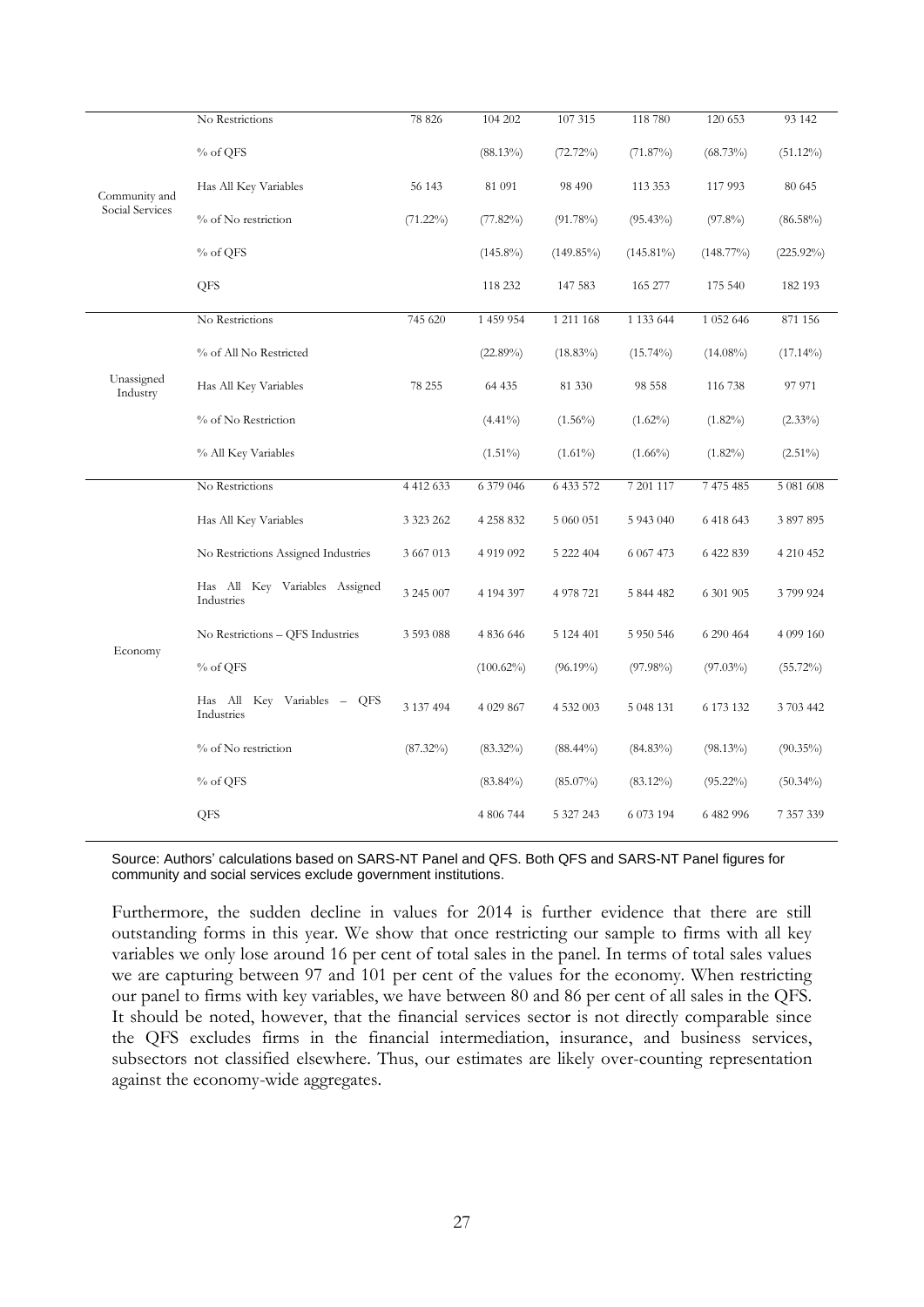| Industry                                                                                    | Data                  | 2009         | 2010         | 2011          | 2012          | 2013         | 2014         |
|---------------------------------------------------------------------------------------------|-----------------------|--------------|--------------|---------------|---------------|--------------|--------------|
|                                                                                             | No Restrictions       | 200 391      | 274 785      | 312 063       | 327 948       | 351 285      | 317 352      |
| Agriculture<br>Mining<br>Manufacturing<br>Electricity,<br>Gas, and<br>Water<br>Construction | Has All Key Variables | 114 313      | 161 894      | 221 147       | 233 720       | 251 301      | 174 969      |
|                                                                                             | % of No restriction   | $(57.04\%)$  | $(58.92\%)$  | $(70.87\%)$   | $(71.27\%)$   | $(71.54\%)$  | $(55.13\%)$  |
|                                                                                             | No Restrictions       | 344 687      | 500 557      | 566 959       | 591 440       | 557842       | 346 610      |
|                                                                                             | % of QES              | $(66.61\%)$  | $(102.26\%)$ | $(112.44\%)$  | $(113.9\%)$   | (107.17%)    | $(69.05\%)$  |
|                                                                                             | Has All Key Variables | 186 884      | 405 324      | 431 036       | 522 572       | 478 448      | 197 901      |
|                                                                                             | % of No restriction   | $(54.22\%)$  | $(80.97\%)$  | $(76.03\%)$   | $(88.36\%)$   | $(85.77\%)$  | $(57.1\%)$   |
|                                                                                             | % of QES              | $(36.11\%)$  | $(82.8\%)$   | $(85.48\%)$   | $(100.64\%)$  | $(91.92\%)$  | $(39.42\%)$  |
|                                                                                             | QES                   | 517 500      | 489 500      | 504 250       | 519 250       | 520 500      | 502 000      |
|                                                                                             | No Restrictions       | 1 432 349    | 1 9 25 4 70  | 2 049 257     | 2 105 915     | 2 176 483    | 1 752 840    |
|                                                                                             | % of QES              | $(111.88\%)$ | $(160.59\%)$ | $(176.17\%)$  | $(182.69\%)$  | $(189.55\%)$ | $(151.2\%)$  |
|                                                                                             | Has All Key Variables | 940 640      | 1 528 518    | 1 691 440     | 1738 020      | 1 770 285    | 1 125 972    |
|                                                                                             | % of No restriction   | $(65.67\%)$  | $(79.38\%)$  | $(82.54\%)$   | $(82.53\%)$   | $(81.34\%)$  | $(64.24\%)$  |
|                                                                                             | % of QES              | $(73.47\%)$  | $(127.48\%)$ | $(145.41\%)$  | $(150.77\%)$  | $(154.17\%)$ | $(97.13\%)$  |
|                                                                                             | QES                   | 1 280 250    | 1 199 000    | 1 1 6 3 2 5 0 | 1 1 5 2 7 5 0 | 1 148 250    | 1 159 250    |
|                                                                                             | No Restrictions       | 94 547       | 123 802      | 127 897       | 163 255       | 137 089      | 126 226      |
|                                                                                             | % of QES              | $(159.57\%)$ | (218.15%)    | (221.47%)     | $(273.23\%)$  | $(221.11\%)$ | $(213.94\%)$ |
|                                                                                             | Has All Key Variables | 37 180       | 54 670       | 97 791        | 135 132       | 118 538      | 95 29 2      |
|                                                                                             | % of No restriction   | $(39.32\%)$  | $(44.16\%)$  | $(76.46\%)$   | $(82.77\%)$   | $(86.47\%)$  | $(75.49\%)$  |
|                                                                                             | % of QES              | $(62.75\%)$  | $(96.33\%)$  | $(169.34\%)$  | $(226.16\%)$  | $(191.19\%)$ | $(161.51\%)$ |
|                                                                                             | QES                   | 59 250       | 56 750       | 57 750        | 59 750        | 62 000       | 59 000       |
|                                                                                             | No Restrictions       | 316 911      | 413 843      | 407 502       | 412 355       | 449 521      | 453 086      |
|                                                                                             | % of QES              | $(67.68\%)$  | $(97.84\%)$  | $(99.94\%)$   | $(96.46\%)$   | $(104.18\%)$ | $(89.45\%)$  |
|                                                                                             | Has All Key Variables | 231 545      | 309 749      | 318 620       | 334 482       | 357 685      | 305 784      |
|                                                                                             | % of No restriction   | $(73.06\%)$  | $(74.85\%)$  | $(78.19\%)$   | $(81.12\%)$   | $(79.57\%)$  | $(67.49\%)$  |
|                                                                                             | % of QES              | $(49.45\%)$  | $(73.23\%)$  | $(78.14\%)$   | $(78.24\%)$   | $(82.89\%)$  | $(60.37\%)$  |
|                                                                                             | QES                   | 468 250      | 423 000      | 407 750       | 427 500       | 431 500      | 506 500      |
|                                                                                             |                       |              |              |               |               |              |              |

#### Table 12: Total employment by sector, 2009–14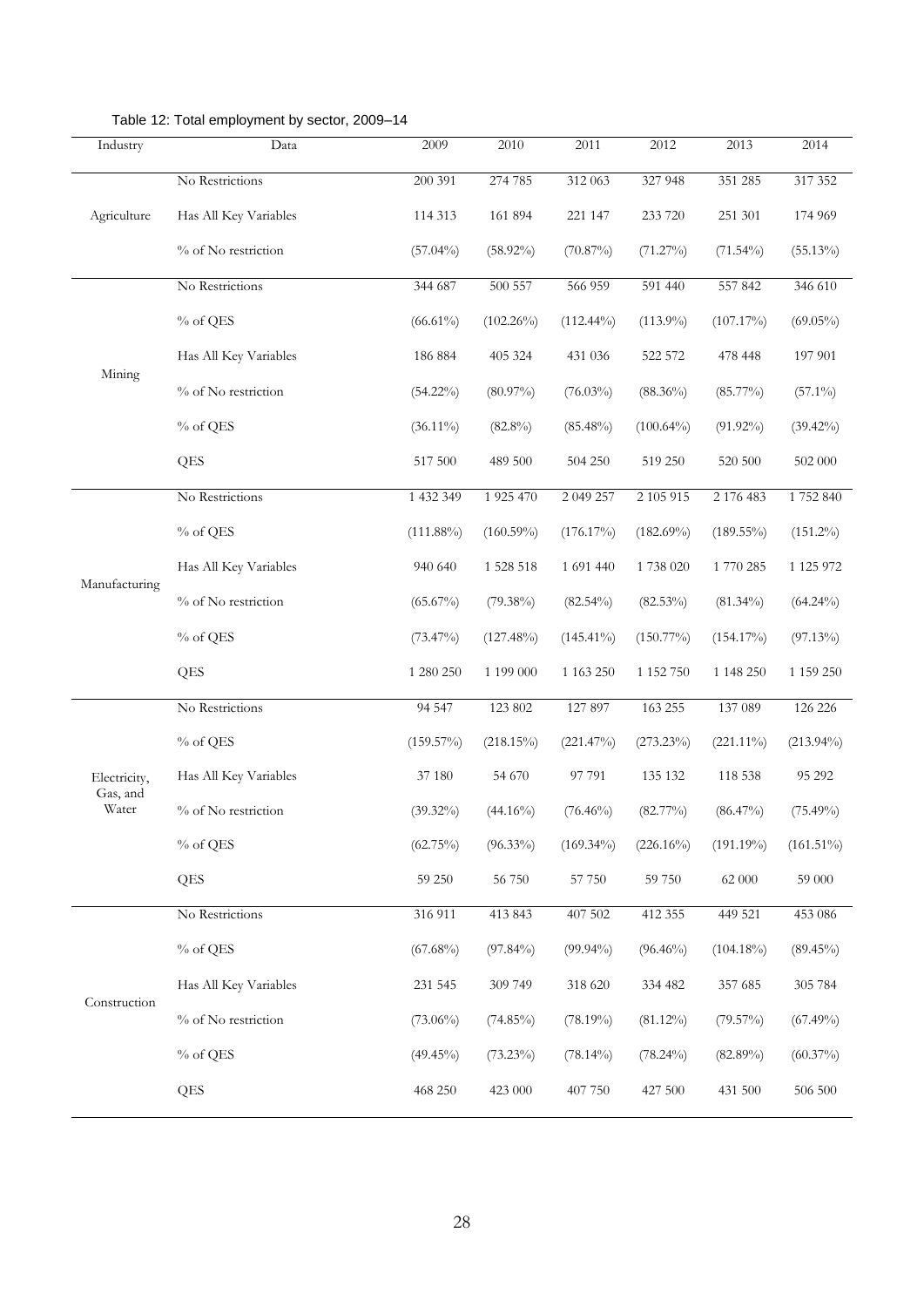|                                                                            | No Restrictions        | 1 069 305    | 1 528 882     | 1 658 675    | 1 694 316     | 1 794 771     | 1 730 760    |
|----------------------------------------------------------------------------|------------------------|--------------|---------------|--------------|---------------|---------------|--------------|
|                                                                            | % of QES               | $(62.32\%)$  | $(92.67\%)$   | $(100.25\%)$ | $(101.06\%)$  | $(105.93\%)$  | $(94.17\%)$  |
| Wholesale,<br>Retail, Catering,                                            | Has All Key Variables  | 684 841      | 1 137 080     | 1 313 354    | 1 334 082     | 1 362 697     | 1 100 930    |
| and<br>Accommodation                                                       | % of No restriction    | $(64.05\%)$  | $(74.37\%)$   | $(79.18\%)$  | $(78.74\%)$   | $(75.93\%)$   | $(63.61\%)$  |
|                                                                            | % of QES               | $(39.91\%)$  | $(68.92\%)$   | $(79.38\%)$  | $(79.58\%)$   | $(80.43\%)$   | $(59.9\%)$   |
|                                                                            | QES                    | 1 715 750    | 1 649 750     | 1 654 500    | 1 676 500     | 1 694 250     | 1 838 000    |
|                                                                            | No Restrictions        | 288 716      | 380 143       | 440 607      | 432 424       | 492 897       | 436 840      |
|                                                                            | % of QES               | $(79.21\%)$  | $(106.56\%)$  | $(122.73\%)$ | $(118.47\%)$  | $(130.66\%)$  | $(97.18\%)$  |
| Transport,<br>Storage and                                                  | Has All Key Variables  | 111 071      | 265 954       | 364 874      | 385 473       | 443 160       | 349 433      |
| Communication                                                              | % of No restriction    | $(38.47\%)$  | $(69.96\%)$   | $(82.81\%)$  | $(89.14\%)$   | $(89.91\%)$   | $(79.99\%)$  |
|                                                                            | % of QES               | $(30.47\%)$  | $(74.55\%)$   | $(101.64\%)$ | $(105.61\%)$  | $(117.47\%)$  | $(77.74\%)$  |
|                                                                            | QES                    | 364 500      | 356 750       | 359 000      | 365 000       | 377 250       | 449 500      |
|                                                                            | No Restrictions        | 2 410 765    | 3 481 601     | 4 081 309    | 3 986 049     | 3 3 7 3 9 5 3 | 2 849 933    |
| Financing,<br>Insurance Real<br>Estate, and<br><b>Business</b><br>Services | % of QES               | $(126.75\%)$ | $(194.88\%)$  | $(227.94\%)$ | $(217.97\%)$  | $(183.54\%)$  | $(142.44\%)$ |
|                                                                            | Has All Key Variables  | 1 134 222    | 2 0 2 5 6 4 1 | 2 677 921    | 2 851 740     | 2 652 820     | 1 809 945    |
|                                                                            | % of No restriction    | $(47.05\%)$  | $(58.18\%)$   | $(65.61\%)$  | $(71.54\%)$   | $(78.63\%)$   | $(63.51\%)$  |
|                                                                            | % of QES               | $(59.63\%)$  | $(113.39\%)$  | $(149.56\%)$ | $(155.94\%)$  | $(144.31\%)$  | $(90.46\%)$  |
|                                                                            | QES                    | 1 902 000    | 1786 500      | 1790 500     | 1 828 750     | 1 838 250     | 2 000 750    |
|                                                                            | No Restrictions        | 500 535      | 766 279       | 838 086      | 842 532       | 855 891       | 837 526      |
|                                                                            | % of QES               | $(23.4\%)$   | $(34.87\%)$   | $(36.92\%)$  | $(36.23\%)$   | $(36.03\%)$   | $(33.91\%)$  |
| Community and                                                              | Has All Key Variables  | 163 162      | 258 349       | 334 743      | 350 844       | 370 612       | 242 996      |
| Social Services                                                            | % of No restriction    | $(32.6\%)$   | $(33.71\%)$   | $(39.94\%)$  | $(41.64\%)$   | $(43.3\%)$    | $(29.01\%)$  |
|                                                                            | % of QES               | $(7.63\%)$   | $(11.76\%)$   | $(14.75\%)$  | $(15.09\%)$   | $(15.6\%)$    | $(9.84\%)$   |
|                                                                            | QES                    | 2 138 750    | 2 197 250     | 2 2 69 7 50  | 2 3 2 5 5 0 0 | 2 375 500     | 2 469 500    |
|                                                                            | No Restrictions        | 670 470      | 482 481       | 569 487      | 621 182       | 656 209       | 558 401      |
|                                                                            | % of All No Restricted | $(9.15\%)$   | $(4.88\%)$    | $(5.15\%)$   | $(5.56\%)$    | $(6.05\%)$    | $(5.93\%)$   |
| Unassigned<br>Industry                                                     | Has All Key Variables  | 196 551      | 223 556       | 347 479      | 424 238       | 444 946       | 301 327      |
|                                                                            | % of No Restriction    | $(29.32\%)$  | $(46.33\%)$   | $(61.02\%)$  | $(68.3\%)$    | $(67.81\%)$   | $(53.96\%)$  |
|                                                                            | % All Key Variables    | $(5.17\%)$   | $(3.51\%)$    | $(4.46\%)$   | $(5.1\%)$     | $(5.39\%)$    | $(5.28\%)$   |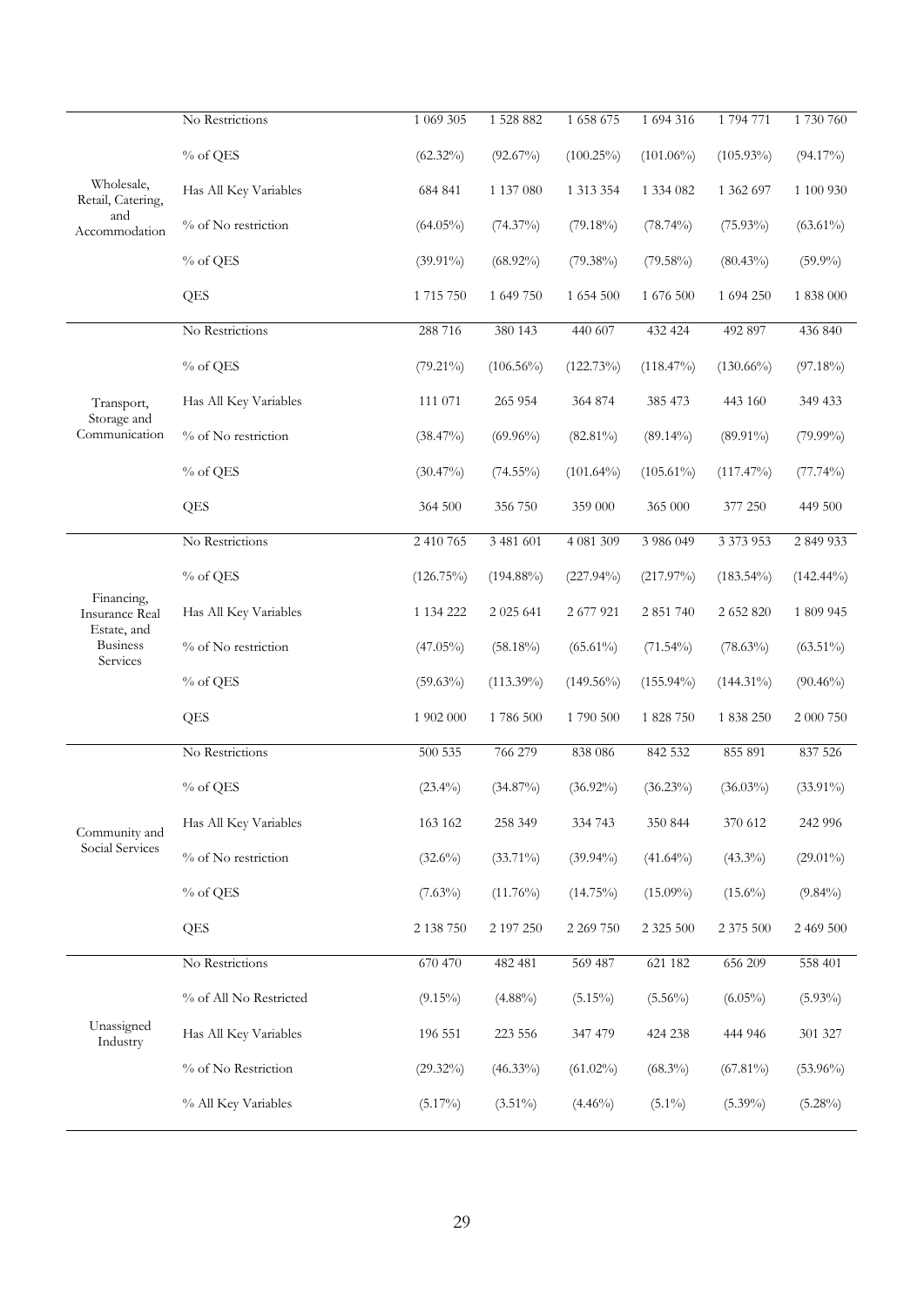|                        | No Restrictions                                | 7 328 676     | 9 877 843     | 11 051<br>842   | 11 177<br>416 | 10 845 941    | 9 409 574     |
|------------------------|------------------------------------------------|---------------|---------------|-----------------|---------------|---------------|---------------|
| Economy                | Has All Key Variables                          | 3 800 409     | 6 370 735     | 7 798 405       | 8 3 1 0 3 0 3 | 8 250 492     | 5 704 549     |
|                        | No Restrictions Assigned Industries            | 6 658 206     | 9 395 362     | 10 4 8 2<br>355 | 10 556<br>234 | 10 189 732    | 8 8 5 1 1 7 3 |
|                        | Has All Key Variables Assigned<br>Industries   | 3 603 858     | 6 147 179     | 7 450 926       | 7886065       | 7 805 546     | 5 403 222     |
|                        | No Restrictions - QES Industries               | 6 457 815     | 9 120 577     | 10 170<br>292   | 10 228<br>286 | 9 838 447     | 8 533 821     |
|                        | % of QES                                       | $(76.46\%)$   | $(111.79\%)$  | $(123.93\%)$    | $(122.42\%)$  | $(116.47\%)$  | $(94.98\%)$   |
|                        | Has All Key Variables<br>$-$ QES<br>Industries | 3 489 545     | 5 985 285     | 7 229 779       | 7 652 345     | 7 554 245     | 5 228 253     |
|                        | % of No restriction                            | $(54.04\%)$   | $(65.62\%)$   | $(71.09\%)$     | $(74.82\%)$   | $(76.78\%)$   | $(61.27\%)$   |
|                        | % of QES                                       | $(41.31\%)$   | $(73.36\%)$   | $(88.1\%)$      | $(91.59\%)$   | $(89.43\%)$   | $(58.19\%)$   |
|                        | QES                                            | 8 446 250     | 8 158 500     | 8 206 750       | 8 355 000     | 8 447 500     | 8 9 8 4 5 0 0 |
|                        | No Restrictions - QES Industries               | 5 9 5 7 2 8 0 | 8 3 5 4 2 9 8 | 9 332 206       | 9 385 754     | 8 9 8 2 5 5 6 | 7 696 295     |
| Economy                | % of QES                                       | $(94.45\%)$   | $(140.14\%)$  | $(157.19\%)$    | $(155.66\%)$  | $(147.93\%)$  | $(118.13\%)$  |
|                        | Has All Key Variables                          | 3 3 2 6 3 8 3 | 5 726 936     | 6 895 036       | 7 301 501     | 7 183 633     | 4 9 8 5 2 5 7 |
| Excluding<br>Community | % of No restriction                            | $(55.84\%)$   | $(68.55\%)$   | $(73.88\%)$     | (77.79%)      | $(79.97\%)$   | $(64.77\%)$   |
|                        | % of QES                                       | $(52.74\%)$   | $(96.07\%)$   | $(116.14\%)$    | $(121.1\%)$   | $(118.31\%)$  | $(76.52\%)$   |
|                        | QES                                            | 6 307 500     | 5 961 250     | 5 937 000       | 6 029 500     | 6 072 000     | 6 515 000     |
|                        |                                                |               |               |                 |               |               |               |

Source: Authors' calculations based on SARS-NT Panel and QES. QES industries exclude agriculture and the QES figures for community and social services will include employment in government, whereas only employers with CIT data are included in the SARS-NT Panel.

Table 12 compares the total unweighted employment variable, as defined by Equation (3), per sector against Statistics South Africa's QES. The QES is the only representative employment survey at the firm level and therefore more appropriate than the Quarterly Labour Force Survey (OLFS) for comparison to the SARS-NT Panel.<sup>22</sup> We show the employment number both for the full set of firms as well as for a restricted set of firms with all key variables. We observe similar trends in over- and underestimation relative to the QES estimates, with the construction, wholesale and retail, and community and social services sectors being under-represented. We do, however, observe dramatic over-representation for manufacturing; electricity, gas, and water; transport and finance. Excluding the community and social services sector shows that the unrestricted QES data dramatically understate the total employment figures in the economy by

-

<sup>&</sup>lt;sup>22</sup> Despite the QES being the most appropriate comparator to the SARS-NT Panel, there are other issues with the QES to keep in mind. QES employment numbers are significantly lower than formal sector employment in the QLFS (the QLFS numbers are a little higher than those reported in the SARS-NT Panel, which is expected given that some non-compliance is reflected in the tax statistics). The QES also omits private sector employment by non-VAT registered employers (QES StatsSA 2015b). While the contribution of these firms to value added may not be large, the relative contribution to employment is larger.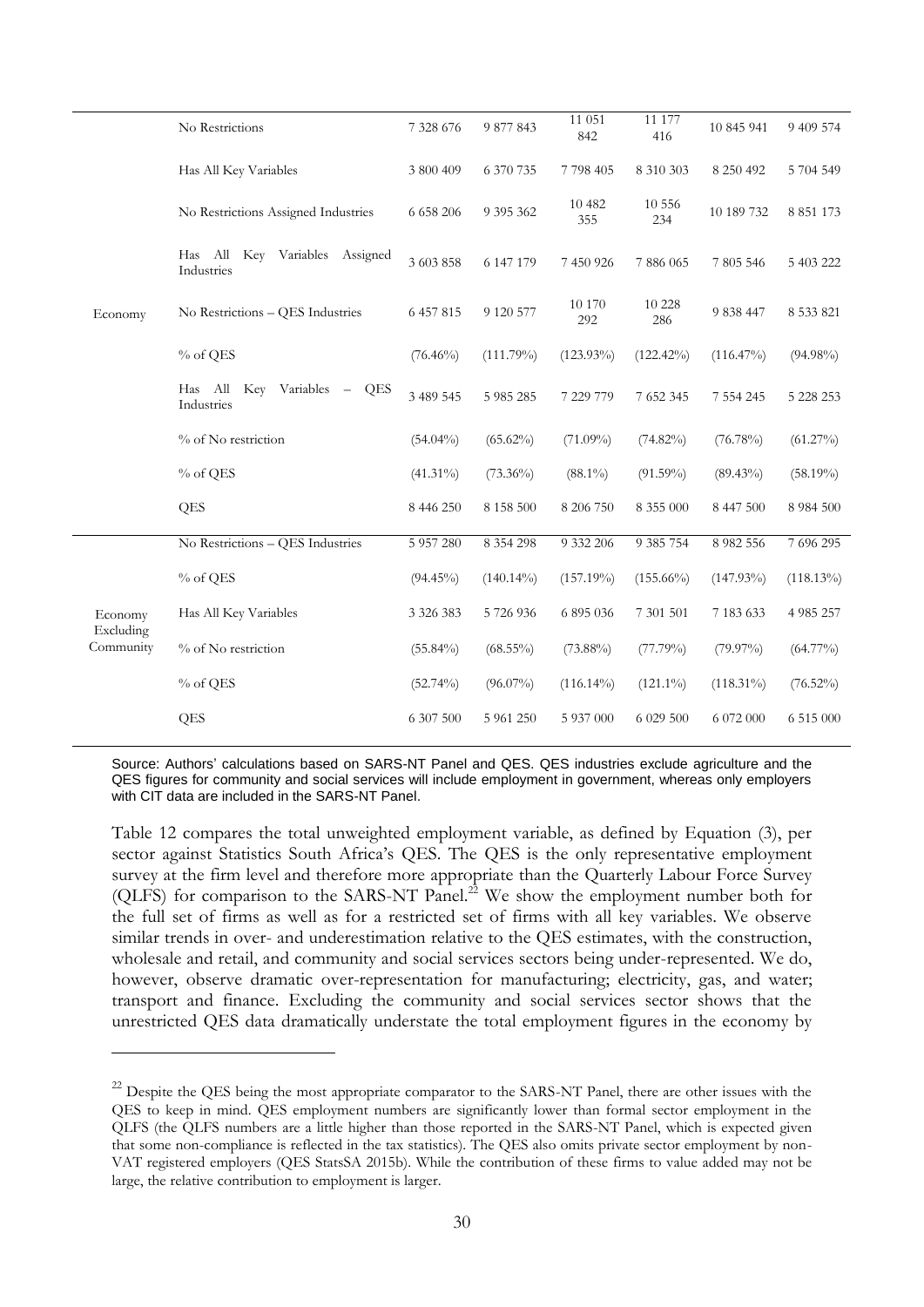between 10 and 40 per cent. The restricted sample is capturing between 79 and 85 per cent of the QES sample, when including community and social services. When excluding this industry we see a higher count of workers in general. Furthermore, we display the number of workers in an unassigned industry, that is, workers in a firm which did not report their industry in the IRP5 forms, or firms with equal employees in different industries. These firms are around 5 per cent of the total employees in most cases, with between 29 and 69 per cent of these workers being in firms with available data. Since there is also an industry measure in the VAT sample, further work is required to determine how best to use the various industry measures in the SARS-NT Panel to create a comparable, consistent, and accurate sector classification measure for all firms in the SARS-NT Panel.

#### **5 Initial descriptive statistics**

In the remainder of the paper we provide some initial descriptive statistics of the firms in the SARS-NT Panel by looking at the relationship between sales and employment, value added, and the capital–labour ratio, as well as value added per worker and trading status. In most figures we demean (i.e. the mean of the variable for all firms for a specific year is subtracted from the individual firm values, in other words  $x_{it}$  -  $E[x_{it}|t]$ ) to make the them comparable over time (see Equation (10) in Section 5.2). We focus on the period from 2009–14, given the concerns identified with the 2008 data in Table 8. Where applicable, we deflate all values using the economy-wide CPI values.

#### **5.1 Sales and employment**

In Figure 7 we show the relationship between sales and weighted employment from 2009–14.

Figure 7: Distribution of sales by weighted employment, 2009–14



Source: Authors' calculations based on SARS-NT Panel. Only firms with more than 1 weighted employee are included in the figure.

Figure 7 shows a positive correlation between firm size and sales, and indicates that as employment increases, the variance in sales decreases. It is also clear that there are fewer larger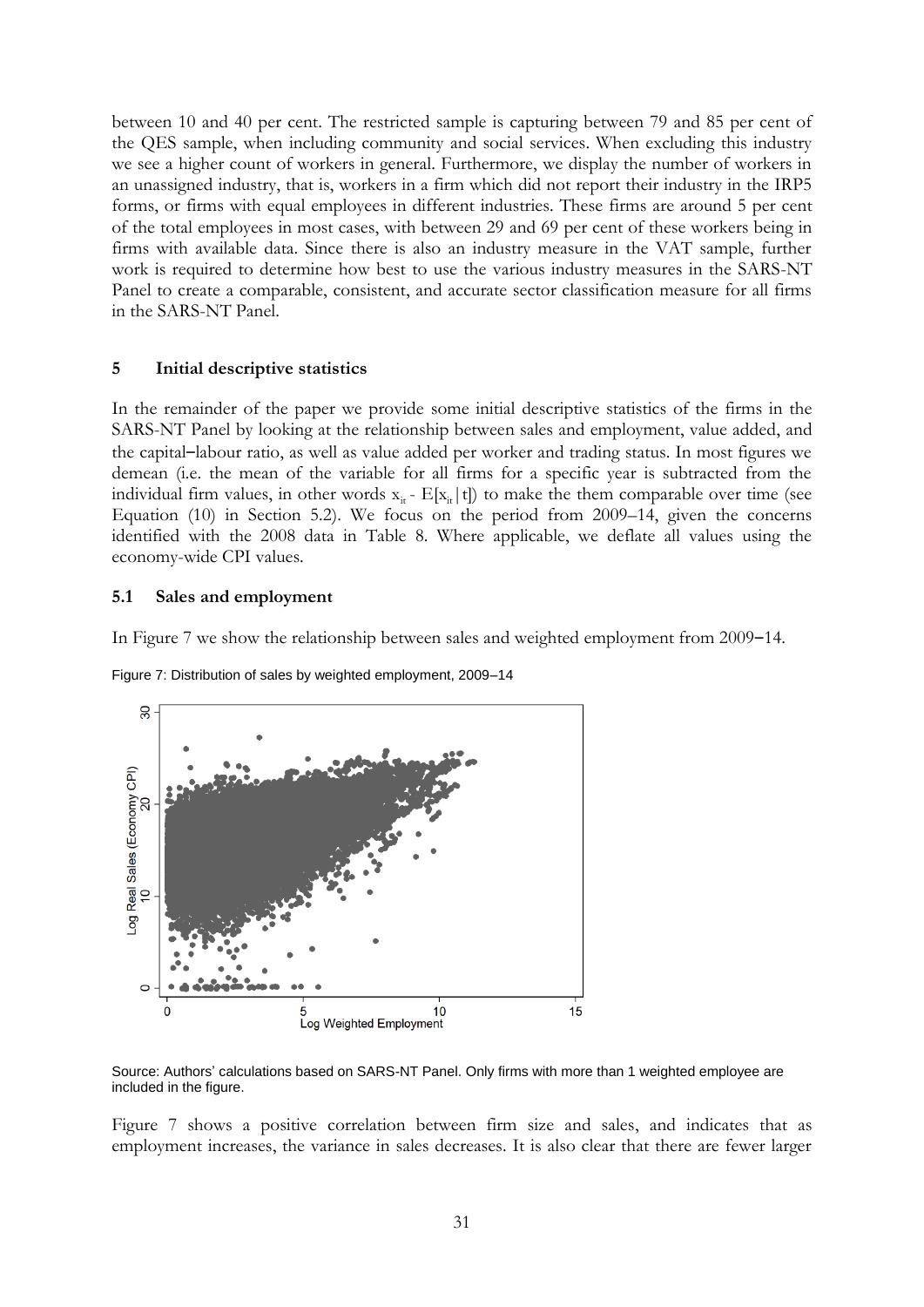firms and the distribution tightens as employment increases, which may suggest a stronger relationship between sales and employment for larger firms.

#### **5.2 Value added and the capital‒labour ratio**

Figure 8 provides insight into the relationship between the capital-labour ratio and firm value added. In this figure demeaned log value added (y) is constructed using Equation (10) and demeaned log capital ratio (x) is constructed using Equation (11).

$$
y_{i,t} = Log(Real Sales_{i,t} - Real Cost of Sales_{i,t}) - E[Log(Real Sales_{i,t} - Real Cost of Sales_{i,t})|t]
$$
 (10)

$$
x_{i,t} = Log\left(\frac{Real\ Fixed\ Capital\ Stock}{irp5\_empl_{i,t}}\right) - E\left[Log\left(\frac{Real\ Fixed\ Capital\ Stock}{irp5_{empl_{i,t}}}\right)|t\right]
$$
 (11)



Figure 8: Value added per worker and the capital-labour ratio

Source: Authors' calculations based on SARS-NT Panel. We only report results for firms with positive and nonmissing log capital–labour ratios and firms with one or more weighted employee. Firms must also have positive value added. The mean of each tax year is calculated conditional on both the log capital-labour ratio and log value added information for firms being available. The grey area indicates a confidence level of 95%.

Figure 8 shows the steady increase in the value added by the firm as it becomes more capital intensive. A dramatic increase in the firm's value added is observed where the firm is 1,000 times more capital intensive than the average firm. This increase is not monotonic, however, as the relationship declines sharply where the firm becomes too capital intensive. The confidence level increases dramatically as the capital-to-labour ratio increases. This means that our confidence in these estimates reduces—something that is likely driven by a reduction in the number of firms.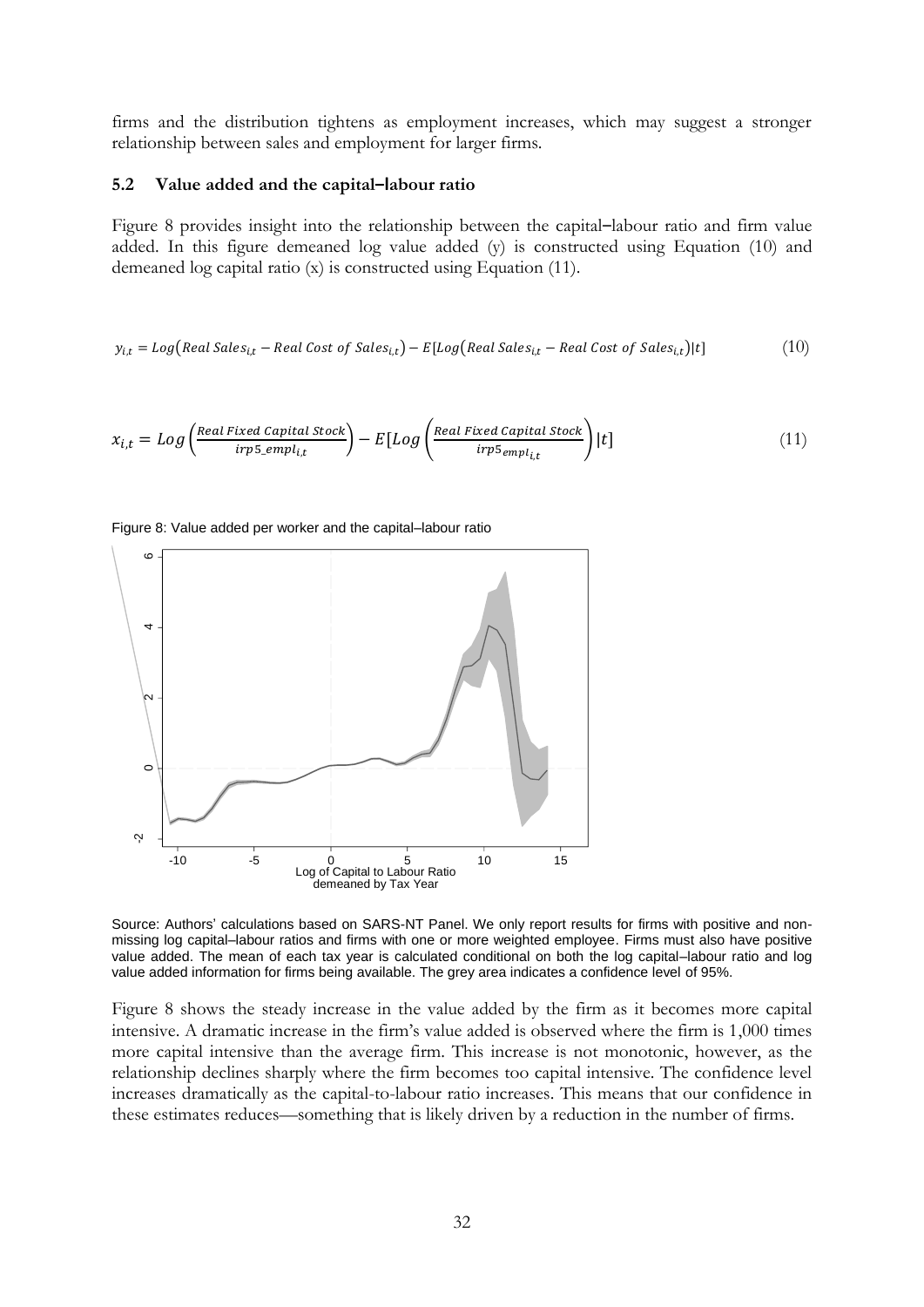#### **5.3 Value added per worker and international trade**

Figure 9 provides some insight into the customs data contained in the SARS-NT Panel. In panels A and B we show the relationship between the demeaned log of value added per worker and the number of different products exported and imported, respectively. The y-axis is calculated using Equation 12 to make the values comparable to firms not included in the customs data.

$$
y_{i,t} = Log\left(\frac{Real Sales_{i,t} - Real Cost of Sales_{i,t}}{irp5\_empl_{i,t}}\right) - E[Log\left(\frac{Real Sales_{i,t} - Real Cost of Sales_{i,t}}{irp5_{empl_{i,t}}}\right)|t]
$$
(12)

In panel A we see that the value added per worker is increasing in the number of different products exported by the firm at the HS6 level. In panel B, we show that firms have larger increasing returns to value added per worker up to around 30 products imported, after which the value is escalating with increasing variance. The constants in these figures should be read in conjunction with the fact that a firm which exports no products imports at least one product, and a firm which imports no products is exporting at least one product. This implies that firms that import at least one product have a far greater premium than firms which export at least one product. In panel C, we show a fairly consistent increase in value added per worker as firms export to more countries, while panel D indicates a far more dramatic rise in value added per worker per import country.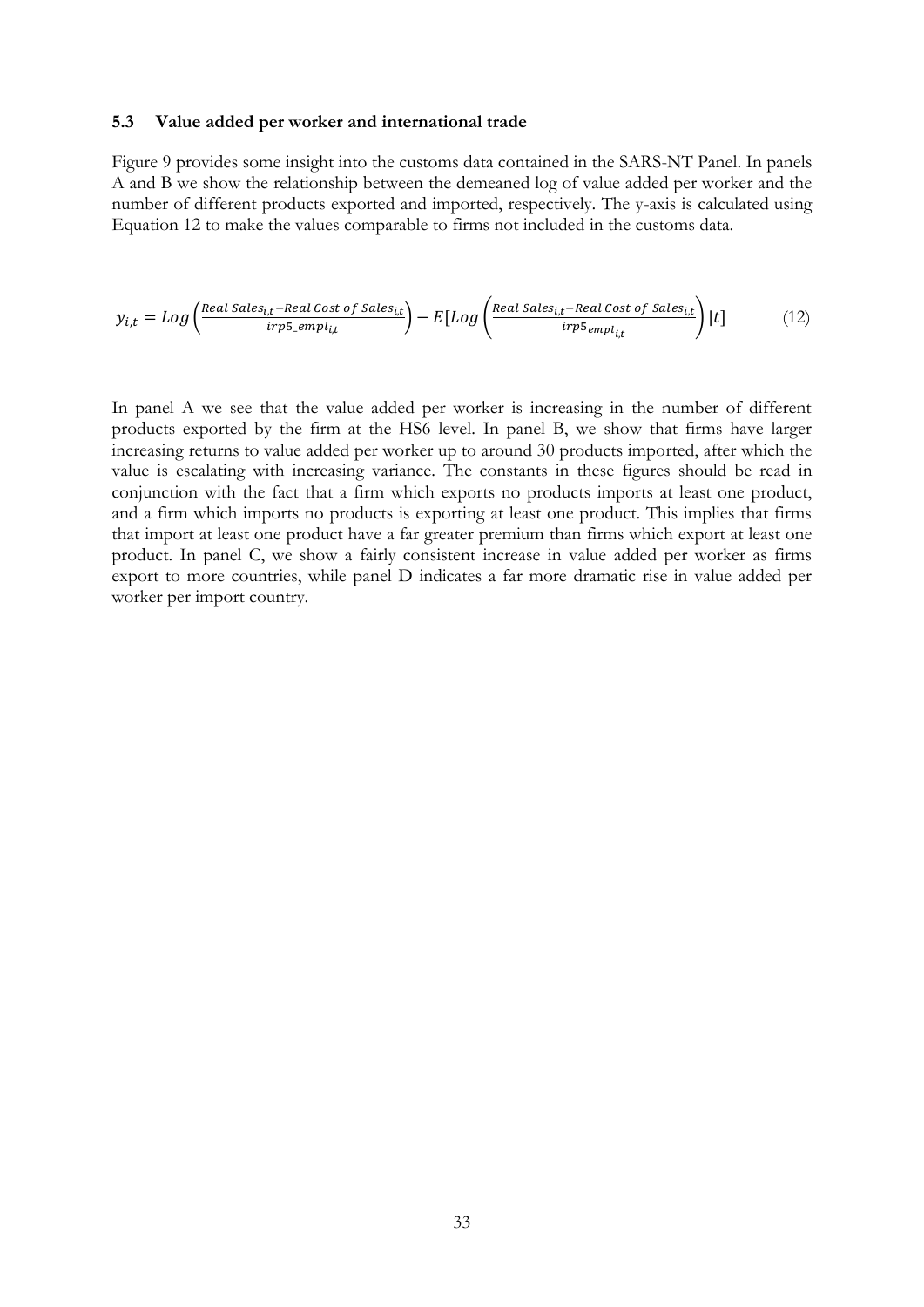



*Source:* Authors' *calculations based on SARS-NT Panel. All panels restrict the sample to firms with positive log value added per worker and firms with more than one weighted worker. The mean of value added per worker is calculated for all firms within a tax year for which the log value added per worker is positive and non-missing. Panels A and B display results for firms importing or exporting up to 100 different HS6 products. This figure constitutes around 98% of the trading sample. Panels C and D display results for firms importing from or exporting* to *up to 50 different countries only. This figure constitutes around 99% of trading firms. The grey area indicates a confidence level* of *95%.*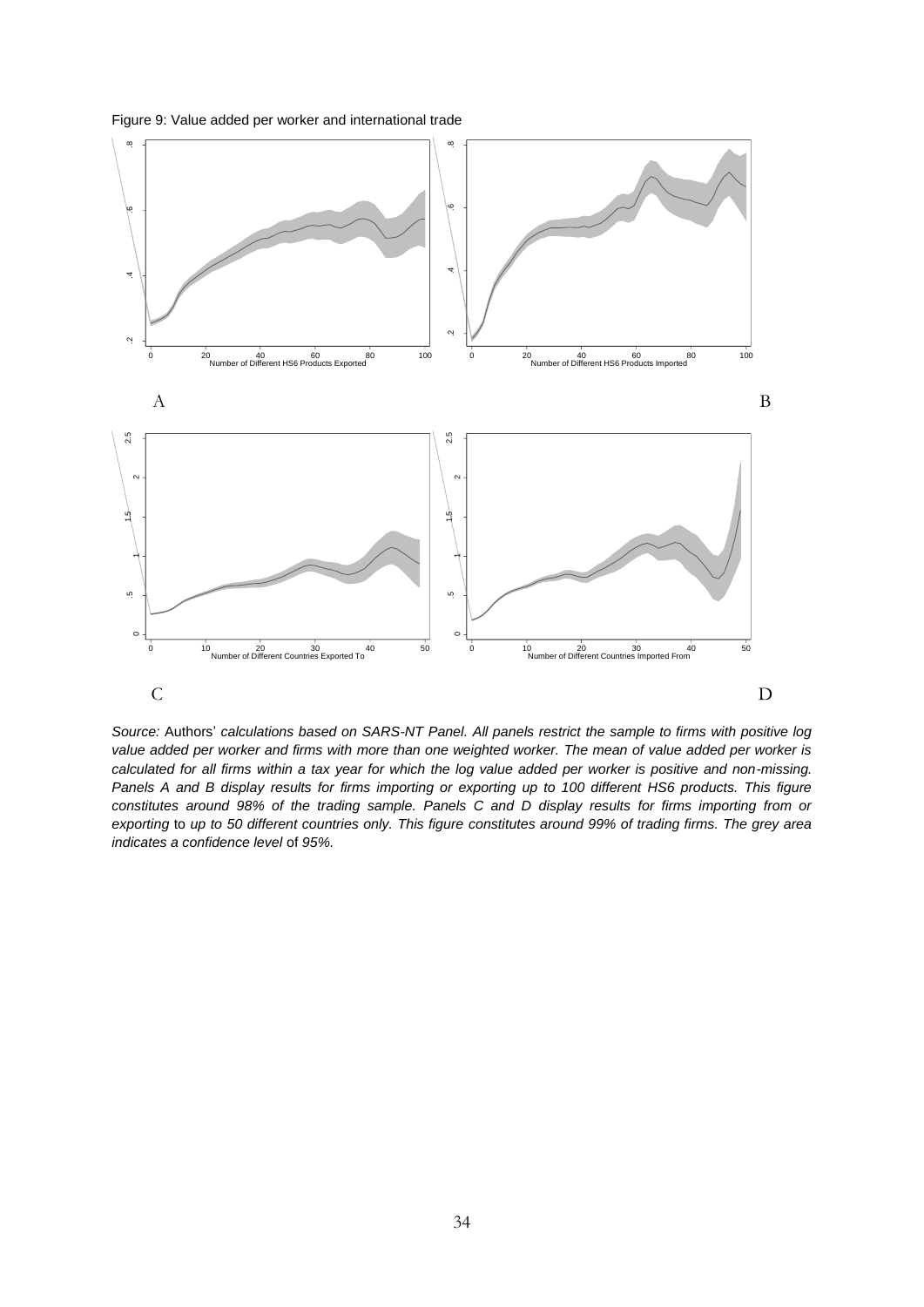#### **References**

- Barnes, H., M. Noble, C. Dibben, C. Meth, G. Wright, L. and Cluver (2007). 'South Africa Microdata Scoping Study'. Working Paper 6. Oxford: Centre for the Analysis of South African Social Policy, University of Oxford.
- Card, D., R. Chetty, M. Feldstein, and E. Saez (2010). 'Expanding Access to Administrative Data for Research in the United States'. Paper submitted to the National Science Foundation as part of its SBE 2020 planning activity. Available at: [www.nsf.gov/sbe/sbe\\_2020/](http://www.nsf.gov/sbe/sbe_2020/) (accessed 15 January 2016).
- Kreuser, F., W. Flowerday, T. and Naughtin-Webb (2016). 'South African Revenue Service and National Treasury Firm-Level Panel: A Very Short Introduction to the Panel for Users'.
- South African Revenue Service and National Treasury (SARS-NT) (2015). Tax Statistics, November 2015. Available at: [http://www.treasury.gov.za/publications/tax%20statistics/2015/TStats%202015%20Insi](http://www.treasury.gov.za/publications/tax%20statistics/2015/TStats%202015%20Inside%20WEB.pdf) [de%20WEB.pdf](http://www.treasury.gov.za/publications/tax%20statistics/2015/TStats%202015%20Inside%20WEB.pdf) (accessed 15 January 2016).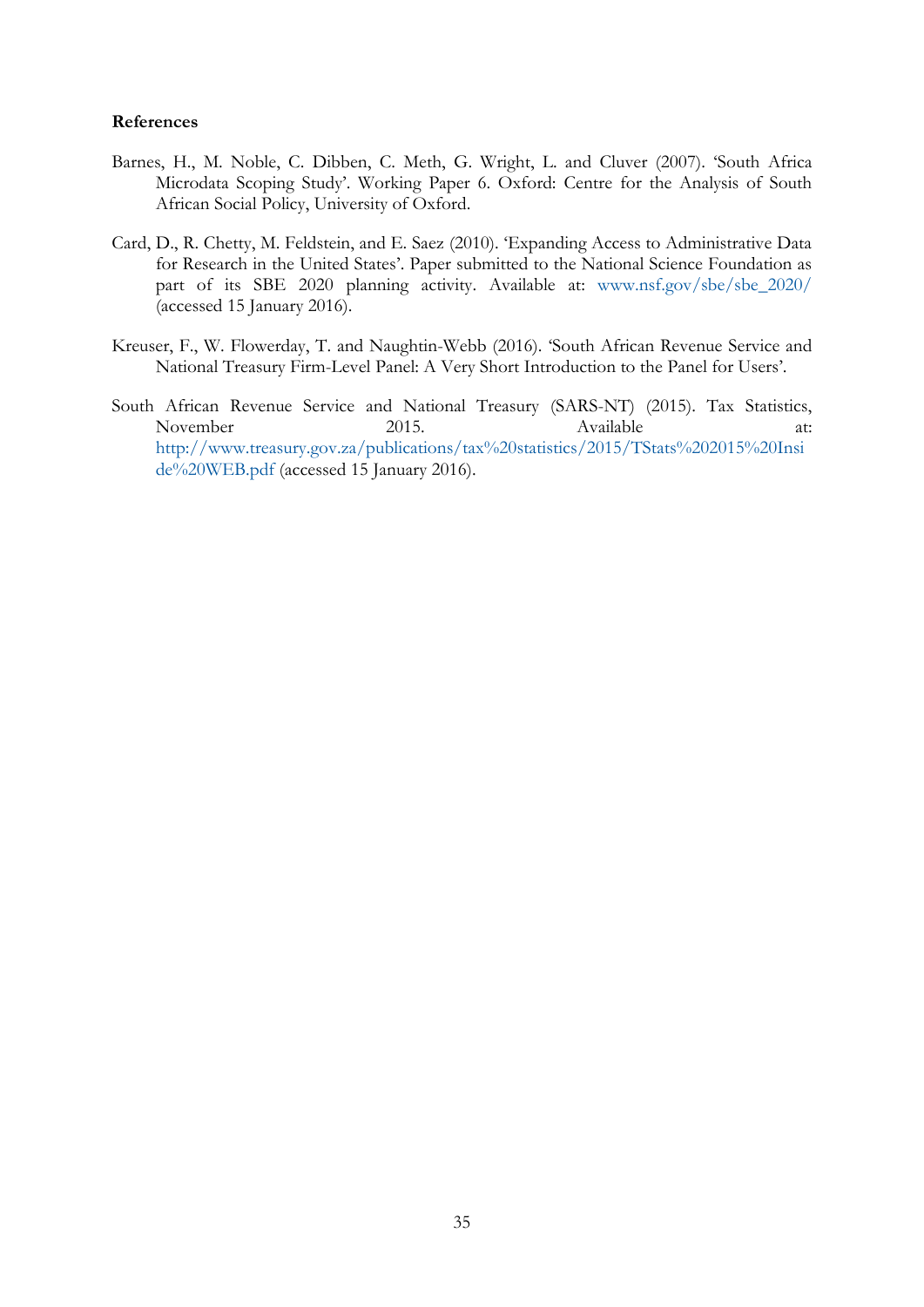#### **Appendix I Quarterly Financial Statistics Data Sources (latest first)**

- StatsSA 2015a. P0044 Quarterly Financial Statistics, December 2014. [Online] Available: [http://www.statssa.gov.za/?page\\_id=1854&PPN=P0044&SCH=6092](http://www.statssa.gov.za/?page_id=1854&PPN=P0044&SCH=6092) [15/12/2015].
- StatsSA 2014a. P0044 Quarterly Financial Statistics, September 2014. [Online] Available: [http://www.statssa.gov.za/?page\\_id=1854&PPN=P0044&SCH=5972](http://www.statssa.gov.za/?page_id=1854&PPN=P0044&SCH=5972) [15/12/2015].
- StatsSA 2014b. P0044 Quarterly Financial Statistics, June 2014. [Online] Available: [http://www.statssa.gov.za/?page\\_id=1854&PPN=P0044&SCH=5911](http://www.statssa.gov.za/?page_id=1854&PPN=P0044&SCH=5911) [15/12/2015].
- StatsSA 2014c. P0044 Quarterly Financial Statistics, March 2014. [Online] Available: [http://www.statssa.gov.za/?page\\_id=1854&PPN=P0044&SCH=5844](http://www.statssa.gov.za/?page_id=1854&PPN=P0044&SCH=5844) [15/12/2015].
- StatsSA 2014d. P0044 Quarterly Financial Statistics, December 2013. [Online] Available: [http://www.statssa.gov.za/?page\\_id=1854&PPN=P0044&SCH=5790](http://www.statssa.gov.za/?page_id=1854&PPN=P0044&SCH=5790) [15/12/2015].
- StatsSA 2013a. P0044 Quarterly Financial Statistics, September 2013. [Online] Available: [http://www.statssa.gov.za/?page\\_id=1854&PPN=P0044&SCH=5714](http://www.statssa.gov.za/?page_id=1854&PPN=P0044&SCH=5714) [15/12/2015].
- StatsSA 2013b. P0044 Quarterly Financial Statistics, June 2013. [Online] Available: [http://www.statssa.gov.za/?page\\_id=1854&PPN=P0044&SCH=5633](http://www.statssa.gov.za/?page_id=1854&PPN=P0044&SCH=5633) [15/12/2015].
- StatsSA 2013c. P0044 Quarterly Financial Statistics, March 2013. [Online] Available: [http://www.statssa.gov.za/?page\\_id=1854&PPN=P0044&SCH=5558](http://www.statssa.gov.za/?page_id=1854&PPN=P0044&SCH=5558) [15/12/2015].
- StatsSA 2013d. P0044 Quarterly Financial Statistics, December 2012. [Online] Available: [http://www.statssa.gov.za/?page\\_id=1854&PPN=P0044&SCH=5491](http://www.statssa.gov.za/?page_id=1854&PPN=P0044&SCH=5491) [15/12/2015].
- StatsSA 2012a. P0044 Quarterly Financial Statistics, September 2012. [Online] Available: [http://www.statssa.gov.za/?page\\_id=1854&PPN=P0044&SCH=5414](http://www.statssa.gov.za/?page_id=1854&PPN=P0044&SCH=5414) [15/12/2015].
- StatsSA 2012b. P0044 Quarterly Financial Statistics, June 2012. [Online] Available: [http://www.statssa.gov.za/?page\\_id=1854&PPN=P0044&SCH=5342](http://www.statssa.gov.za/?page_id=1854&PPN=P0044&SCH=5342) [15/12/2015].
- StatsSA 2012c. P0044 Quarterly Financial Statistics, March 2012. [Online] Available: [http://www.statssa.gov.za/?page\\_id=1854&PPN=P0044&SCH=5193](http://www.statssa.gov.za/?page_id=1854&PPN=P0044&SCH=5193) [15/12/2015].
- StatsSA 2012d. P0044 Quarterly Financial Statistics, December 2011. [Online] Available: [http://www.statssa.gov.za/?page\\_id=1854&PPN=P0044&SCH=5491](http://www.statssa.gov.za/?page_id=1854&PPN=P0044&SCH=5491) [15/12/2015].
- StatsSA 2011a. P0044 Quarterly Financial Statistics, September 2011. [Online] Available: [http://www.statssa.gov.za/?page\\_id=1854&PPN=P0044&SCH=5132](http://www.statssa.gov.za/?page_id=1854&PPN=P0044&SCH=5132) [15/12/2015].
- StatsSA 2011b. P0044 Quarterly Financial Statistics, June 2011. [Online] Available: [http://www.statssa.gov.za/?page\\_id=1854&PPN=P0044&SCH=5041](http://www.statssa.gov.za/?page_id=1854&PPN=P0044&SCH=5041) [15/12/2015].
- StatsSA 2011c. P0044 Quarterly Financial Statistics, March 2011. [Online] Available: [http://www.statssa.gov.za/?page\\_id=1854&PPN=P0044&SCH=4951](http://www.statssa.gov.za/?page_id=1854&PPN=P0044&SCH=4951) [15/12/2015].
- StatsSA 2011d. P0044 Quarterly Financial Statistics, December 2010. [Online] Available: [http://www.statssa.gov.za/?page\\_id=1854&PPN=P0044&SCH=4889](http://www.statssa.gov.za/?page_id=1854&PPN=P0044&SCH=4889) [15/12/2015].
- StatsSA 2010a. P0044 Quarterly Financial Statistics, September 2010. [Online] Available: [http://www.statssa.gov.za/?page\\_id=1854&PPN=P0044&SCH=4830](http://www.statssa.gov.za/?page_id=1854&PPN=P0044&SCH=4830) [15/12/2015].
- StatsSA 2010b. P0044 Quarterly Financial Statistics, June 2010. [Online] Available: [http://www.statssa.gov.za/?page\\_id=1854&PPN=P0044&SCH=4753](http://www.statssa.gov.za/?page_id=1854&PPN=P0044&SCH=4753) [15/12/2015].
- StatsSA 2010c. P0044 Quarterly Financial Statistics, March 2010. [Online] Available: [http://www.statssa.gov.za/?page\\_id=1854&PPN=P0044&SCH=4685](http://www.statssa.gov.za/?page_id=1854&PPN=P0044&SCH=4685) [15/12/2015].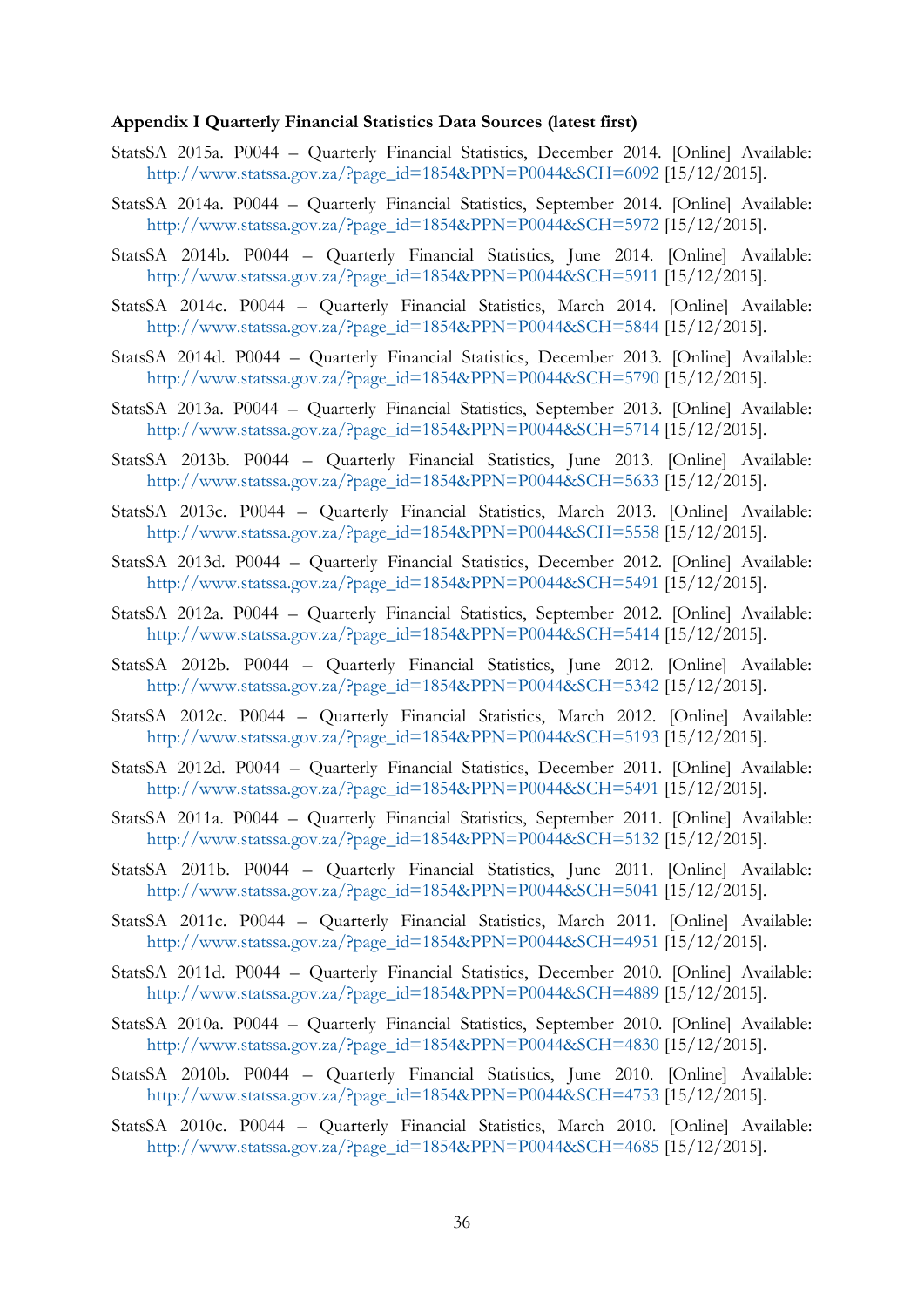#### **Appendix II Quarterly Employment Statistics Sources (latest first)**

- StatsSA 2015b. P0277 Quarterly Employment Statistics (QES), December 2014. [Online] Available: [http://www.statssa.gov.za/?page\\_id=1854&PPN=P0277&SCH=6268](http://www.statssa.gov.za/?page_id=1854&PPN=P0277&SCH=6268) [15/12/2015].
- StatsSA 2014e. P0277 Quarterly Employment Statistics (QES), September 2014. [Online] Available: [http://www.statssa.gov.za/?page\\_id=1854&PPN=P0277&SCH=5977](http://www.statssa.gov.za/?page_id=1854&PPN=P0277&SCH=5977) [15/12/2015].
- StatsSA 2014f. P0277 Quarterly Employment Statistics (QES), June 2014. [Online] Available: [http://www.statssa.gov.za/?page\\_id=1854&PPN=P0277&SCH=5915](http://www.statssa.gov.za/?page_id=1854&PPN=P0277&SCH=5915) [15/12/2015].
- StatsSA 2014g. P0277 Quarterly Employment Statistics (QES), March 2014. [Online] Available: [http://www.statssa.gov.za/?page\\_id=1854&PPN=P0277&SCH=5849](http://www.statssa.gov.za/?page_id=1854&PPN=P0277&SCH=5849) [15/12/2015].
- StatsSA 2014h. P0277 Quarterly Employment Statistics (QES), December 2013. [Online] Available: [http://www.statssa.gov.za/?page\\_id=1854&PPN=P0277&SCH=5770](http://www.statssa.gov.za/?page_id=1854&PPN=P0277&SCH=5770) [15/12/2015].
- StatsSA 2013e. P0277 Quarterly Employment Statistics (QES), September 2013. [Online] Available: [http://www.statssa.gov.za/?page\\_id=1854&PPN=P0277&SCH=5707](http://www.statssa.gov.za/?page_id=1854&PPN=P0277&SCH=5707) [15/12/2015].
- StatsSA 2013f. P0277 Quarterly Employment Statistics (QES), June 2013. [Online] Available: [http://www.statssa.gov.za/?page\\_id=1854&PPN=P0277&SCH=5617](http://www.statssa.gov.za/?page_id=1854&PPN=P0277&SCH=5617) [15/12/2015].
- StatsSA 2013g. P0277 Quarterly Employment Statistics (QES), March 2013. [Online] Available: [http://www.statssa.gov.za/?page\\_id=1854&PPN=P0277&SCH=5544](http://www.statssa.gov.za/?page_id=1854&PPN=P0277&SCH=5544) [15/12/2015].
- StatsSA 2013h. P0277 Quarterly Employment Statistics (QES), December 2012. [Online] Available: [http://www.statssa.gov.za/?page\\_id=1854&PPN=P0277&SCH=5483](http://www.statssa.gov.za/?page_id=1854&PPN=P0277&SCH=5483) [15/12/2015].
- StatsSA 2012e. P0277 Quarterly Employment Statistics (QES), September 2012. [Online] Available: [http://www.statssa.gov.za/?page\\_id=1854&PPN=P0277&SCH=5411](http://www.statssa.gov.za/?page_id=1854&PPN=P0277&SCH=5411) [15/12/2015].
- StatsSA 2012f. P0277 Quarterly Employment Statistics (QES), June 2012. [Online] Available: [http://www.statssa.gov.za/?page\\_id=1854&PPN=P0277&SCH=5327](http://www.statssa.gov.za/?page_id=1854&PPN=P0277&SCH=5327) [15/12/2015].
- StatsSA 2012g. P0277 Quarterly Employment Statistics (QES), March 2012. [Online] Available: [http://www.statssa.gov.za/?page\\_id=1854&PPN=P0277&SCH=5264](http://www.statssa.gov.za/?page_id=1854&PPN=P0277&SCH=5264) [15/12/2015].
- StatsSA 2012h. P0277 Quarterly Employment Statistics (QES), December 2011. [Online] Available: [http://www.statssa.gov.za/?page\\_id=1854&PPN=P0277&SCH=5189](http://www.statssa.gov.za/?page_id=1854&PPN=P0277&SCH=5189) [15/12/2015].
- StatsSA 2011e. P0277 Quarterly Employment Statistics (QES), September 2011. [Online] Available: [http://www.statssa.gov.za/?page\\_id=1854&PPN=P0277&SCH=5119](http://www.statssa.gov.za/?page_id=1854&PPN=P0277&SCH=5119) [15/12/2015].
- StatsSA 2011f. P0277 Quarterly Employment Statistics (QES), June 2011. [Online] Available: [http://www.statssa.gov.za/?page\\_id=1854&PPN=P0277&SCH=5030](http://www.statssa.gov.za/?page_id=1854&PPN=P0277&SCH=5030) [15/12/2015]